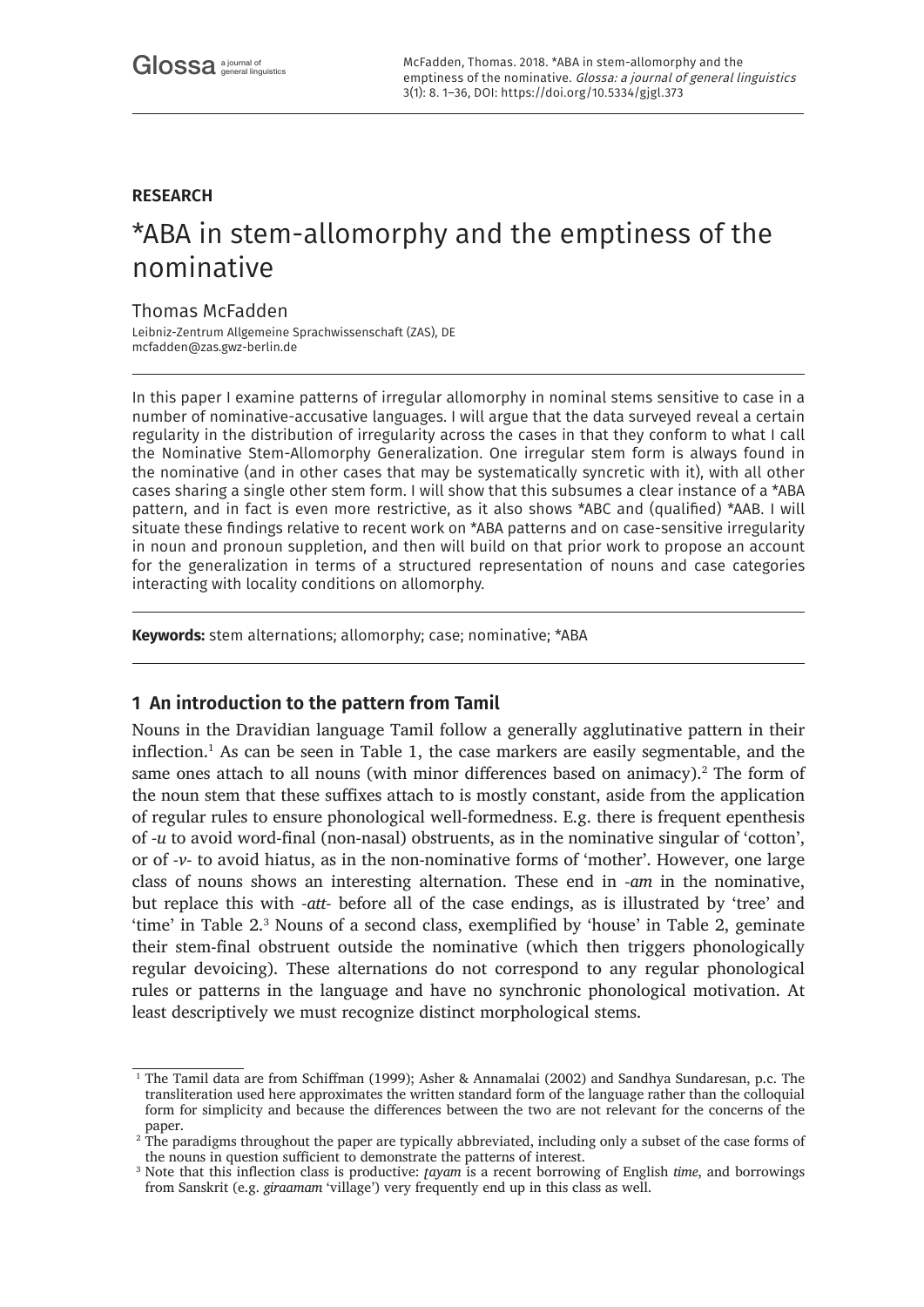#### **Table 1:** Tamil regular noun declensions.

|            | 'boy'       | 'cotton'  | 'mother'    |
|------------|-------------|-----------|-------------|
| <b>NOM</b> | payyan      | panju     | ammaa       |
| ACC        | payyan-ai   | panj-ai   | ammaav-ai   |
| DAT        | payyan-ukku | panj-ukku | ammaav-ukku |
| <b>INS</b> | payyan-aale | panj-aale | ammaav-aale |
| Soc.       | payyan-ooda | panj-ooda | ammaav-ooda |

#### **Table 2:** Tamil nouns with stem alternations.

|            | 'tree'       | 'time'       | 'house'    |
|------------|--------------|--------------|------------|
| <b>NOM</b> | mar-am       | tay-am       | viidu      |
| ACC        | mar-att-ai   | tay-att-ai   | viitt-ai   |
| DAT        | mar-att-ukku | tay-att-ukku | viitt-ukku |
| <b>INS</b> | mar-att-aale | tay-att-aale | viitt-aale |
| <b>Soc</b> | mar-att-ooda | tay-att-ooda | viitt-ooda |

In this paper I will show that similar patterns of stem allomorphy are found in a wide selection of languages with non-trivial morphological case marking on nouns, and a survey of the data makes it clear that the distribution of stem irregularities across cases is not arbitrary. Rather, I will argue that at least in nominative-accusative languages, it appears to be subject to a version of the restriction in (1).<sup>4</sup>

#### (1) **Nominative Stem-Allomorphy Generalization (NSAG)**

When there is (noun) stem allomorphy conditioned by case, it distinguishes the nominative from all other cases.

To the extent that this generalization is accurate, it should tell us something about the morphosyntactic structures involved in case-marking on nouns and about restrictions on the conditioning of allomorphy. Note crucially that the NSAG subsumes an instance of the \*ABA pattern that is the focus of this issue: any pattern where the nominative has one stem alternant A, a second case has a different alternant B, and then in a third case the stem reverts to A would involve a stem distinction between two cases outside the nominative, which the NSAG clearly rules out. Indeed, it goes even further in additionally excluding AAB and ABC patterns.<sup>5</sup> This paper will be devoted to making (1) precise, demonstrating that it does indeed hold across a significant number of languages and exploring the theoretical import of the resulting state of affairs. Briefly, I will argue that

<sup>4</sup> I have decided to focus on stem allomorphy to the exclusion of suppletion (which we could also think of as root allomorphy) because, in addition to being formally distinct, the two phenomena show clearly different behavior in their sensitivity to case. This will be discussed in detail in section 4.1 and will play an important role in the theoretical proposals to be made.

<sup>&</sup>lt;sup>5</sup> An anonymous reviewer asks how the cases should be ordered to determine whether a given pattern should be construed as AAB, ABB or ABA. We can assume as a starting point the hierarchy of cases proposed by Blake (2001) and updated by Caha (2009), which essentially reflects markedness relationships among the cases. For a nominative-accusative language, this starts with the nominative, then the accusative, then all other cases. Caha presented evidence for this hierarchy from syncretism and inventory patterns, and we will see that it furthermore yields good and consistent results with stem allomorphy, lending additional support. As per the NSAG itself, the order of the cases beyond the accusative will, however, play no role for our purposes.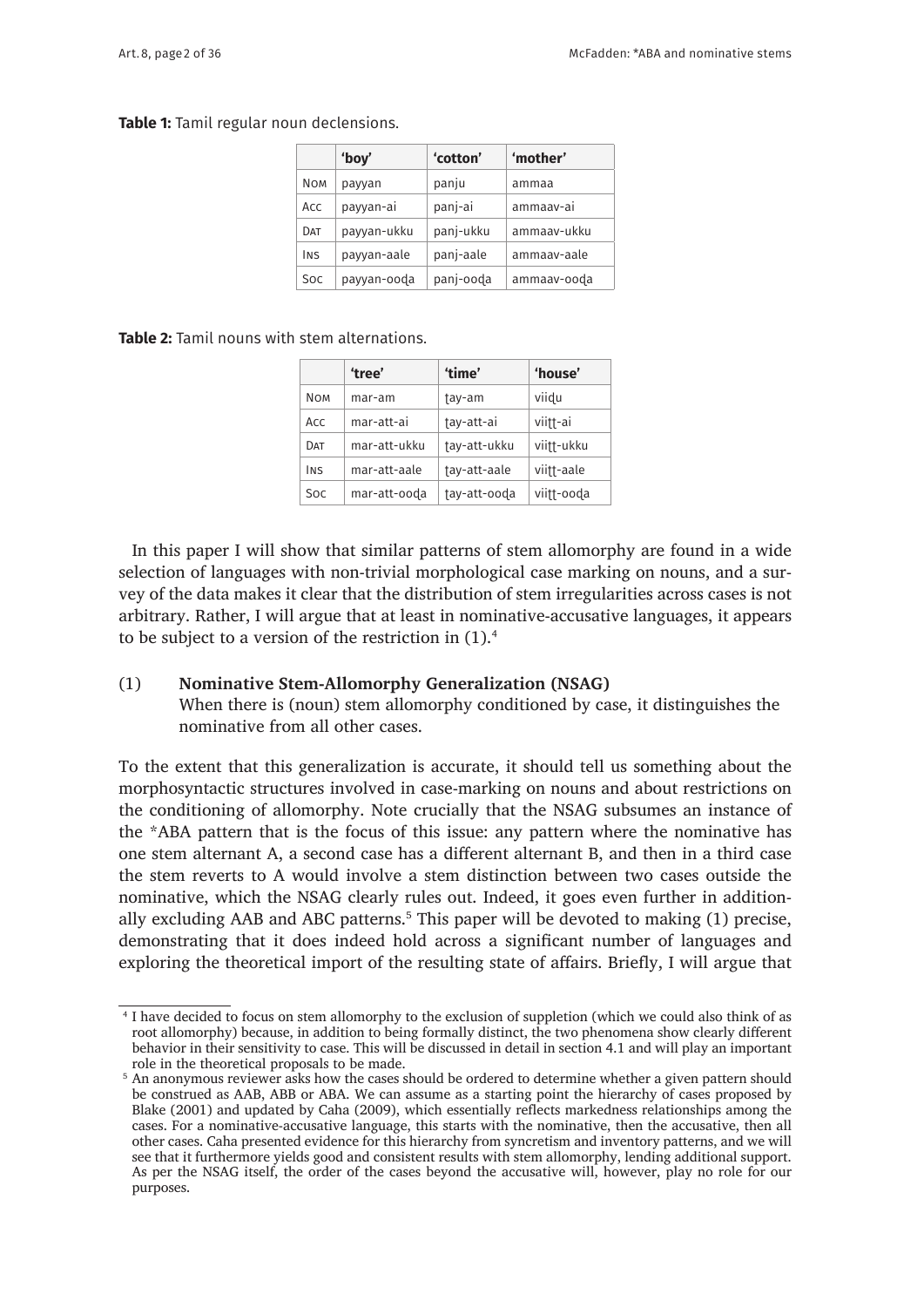the stem alternations amount to allomorphy for the little *n* head that is sensitive to the presence of case heads, using a version of Caha's (2009) theory of the structure of case categories and Moskal's (2015a) approach to the locality of allomorphy.

## **2 The empirical basis for and limits of the NSAG**

I will begin with an empirical exploration of the NSAG that is meant to achieve two goals. First, I want to provide a basic illustration of the pattern to make an initial case that something systematic is at stake. Second, I want to clarify what the generalization is and is not meant to apply to, showing how and why certain superficially similar phenomena are to be set aside, and making the limits and details of the claims more precise.

#### *2.1 Two types of alternations in Finnish*

It is important to understand from the outset that the NSAG is not meant to apply to any imaginable change in a stem in the different case-forms of a noun, but specifically to allomorphy for distinct stem-markers. By this I mean alternations between two (or more) stored morphological formants, to which case-markers are affixed, as opposed to alternations that are the result of phonological processes applying to a single stored formant in the context of case-markers (see for example Embick 2012; 2016: for relevant discussion of the division of labor between phonology and morphology in implementing allomorphy). We can get a good initial understanding of the distinction by considering some Finnish data, presented in Table 3 (the Finnish data are taken from Karlsson 1995). Like Tamil, Finnish is highly agglutinative, as exemplified by the regular declension of *talo* 'house'. But as *katu* 'street' and *ihminen* 'person' show, we also find stem alternations related to case.<sup>6</sup>

Yet it is important to note that the two nouns show crucially distinct behavior in their alternations. *Katu* reflects a pervasive alternation in Finnish known as 'Consonant Gradation' (CG). CG is found in verbal and other paradigms in addition to nominal ones, so we might not expect it to have anything directly to do with case or nominal stems. Its effects can be characterized phonologically in terms of lenition — in this example a difference of voicing, in others of gemination or frication. Furthermore, its triggering environments can be characterized at least primarily in phonological terms: the weak variant (here *d*) appears in the onset of a closed syllable and the strong one (here *t*) in the onset of an open one.<sup>7</sup> On the other hand, what we see in *ihminen* 'person' does not reflect any independently attested phonological alternation found in the language. The pattern is fairly common, but it is restricted to a specific class of nouns and adjectives, i.e. we

|              | 'house'  | 'street' | 'person'    |
|--------------|----------|----------|-------------|
| <b>NOM</b>   | talo     | katu     | ihmi-nen    |
| GEN          | $talo-n$ | kadu-n   | ihmi-se-n   |
| PART         | talo-a   | katu-a   | ihmi-s-tä   |
| <b>INFSS</b> | talo-ssa | kadu-ssa | ihmi-se-ssä |

**Table 3:** Three Finnish noun paradigms.

<sup>&</sup>lt;sup>6</sup> The distinct forms of the partitive suffix here are phonologically determined — in addition to the vowel harmony effects found throughout the system, the initial *-t-* deletes intervocalically. The variable appearance of *-e* in the *-s(e)-* stem forms is also phonologically conditioned and general to stems ending in consonants.

<sup>7</sup> This is a (not entirely innocent) simplification — see e.g. Karlsson (1995). Ultimately some non-phonological information must be taken into account to identify the contexts where CG applies, but its *effects* can be described in purely phonological terms. We will see in Section 6.4 that this is what matters for the NSAG.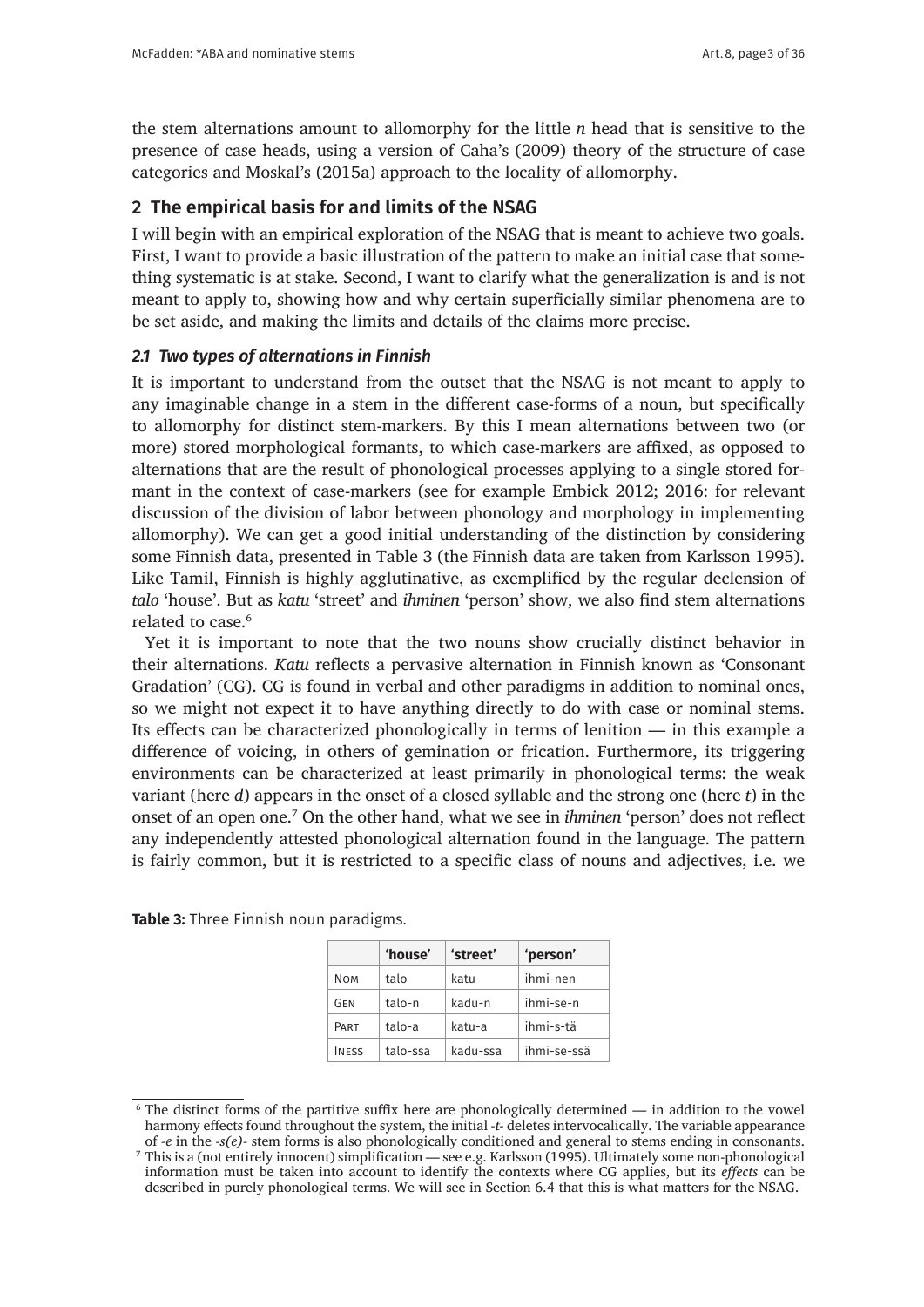don't also find it with verbs the way that we do with CG. Most importantly, the difference between *-nen* and *-s(e)-* is not easily described by phonological rule, nor is there any phonological characterization of the triggering environments. Thus while the alternation between *katu-* and *kadu-* could be implemented as phonological readjustment of a single underlying stem, that between *ihmi-nen* and *ihmi-s(e)-* must go beyond the phonology, involving some allomorphy between two distinct underlying stem formants.

Note then that the alternation in *ihminen* is consistent with the NSAG, while that in *katu* would violate it. That is, *ihminen* has the *-nen* stem only in the nominative, versus *-s(e)* everywhere else, but *katu* has *katu-* in both the nominative and the partitive, as against *kadu-* in both the genitive and the inessive, and were we to bring in additional case forms, we would find both stems sprinkled throughout. This is clearly not nominative versus everything else. What is more, it reflects a general pattern in the language. The only alternations in Finnish that would apparently violate the NSAG are ones of the *katu* type, i.e. ones for which there are indications that they are phonologically implemented. Genuine morphosyntactically implemented stem allomorphy like with *ihminen* always splits the nominative from everything else.

Now, deciding whether a particular alternation is true stem allomorphy or phonological stem readjustment is not trivial. The basic idea, which I will make more precise as we proceed, is as follows. For current purposes, 'allomorphy' implies that two (or more) distinct exponents alternate for insertion in a single position, conditioned by the morphosyntactic context. This can be contrasted with a single exponent, which after insertion is modified by phonological operations. The term 'stem' is used to contrast with root suppletion (as found in *go/went*), and to indicate that the allomorphy involves part of the base to which case attaches rather than the case suffix itself. So in a form like genitive *ihmisen*, we have a root *ihmi-*, followed by a stem-formative allomorph *-s(e)-* (which alternates with *-nen*), followed by a case-marker *-n*. In genitive *kadun*, on the other hand, we have the same stem *katu-* as in N *katu*, but with phonologically implemented voicing of the final consonant, followed by case-marker *-n*. I will elaborate on some formal aspects of phonological stem readjustment, how it is constrained, and how we can distinguish it from true stem allomorphy in Section 6.4.

### *2.2 Some lessons from the Latin 3rd declension*

Latin also has a considerable number of nouns, generaly in its  $3<sup>rd</sup>$  declension, with case-sensitive stem alternations, as shown in Table 4 (see Sihler 1995: for Latin data and extensive discussion of relevant historical background). I include *prīnceps* 'chief', a regular masculine noun of this declension, for comparison.<sup>8</sup> Note in particular that there is an overt ending *-s* in the nominative. *Lapis* 'stone' has the same endings, but shows a stem alternation — a stem-final *d* that appears elsewhere is missing in the nominative. This, however,

|            | 'chief'    | 'stone'   | 'man'     | 'old (man)' |
|------------|------------|-----------|-----------|-------------|
| <b>NOM</b> | princep-s  | lapi-s    | hom-ō     | senex       |
| Acc        | princip-em | lapi-d-em | hom-in-em | sen-em      |
| <b>GEN</b> | princip-is | lapi-d-is | hom-in-is | sen-is      |
| DAT        | princip-i  | lapi-d-ī  | hom-in-ī  | sen-ī       |

**Table 4:** Latin 3rd declension masculines.

<sup>8</sup> The alternation between *e* and *i* in the second syllable is phonologically regular, or at least can be implemented as a regular phonological readjustment, and won't concern us here.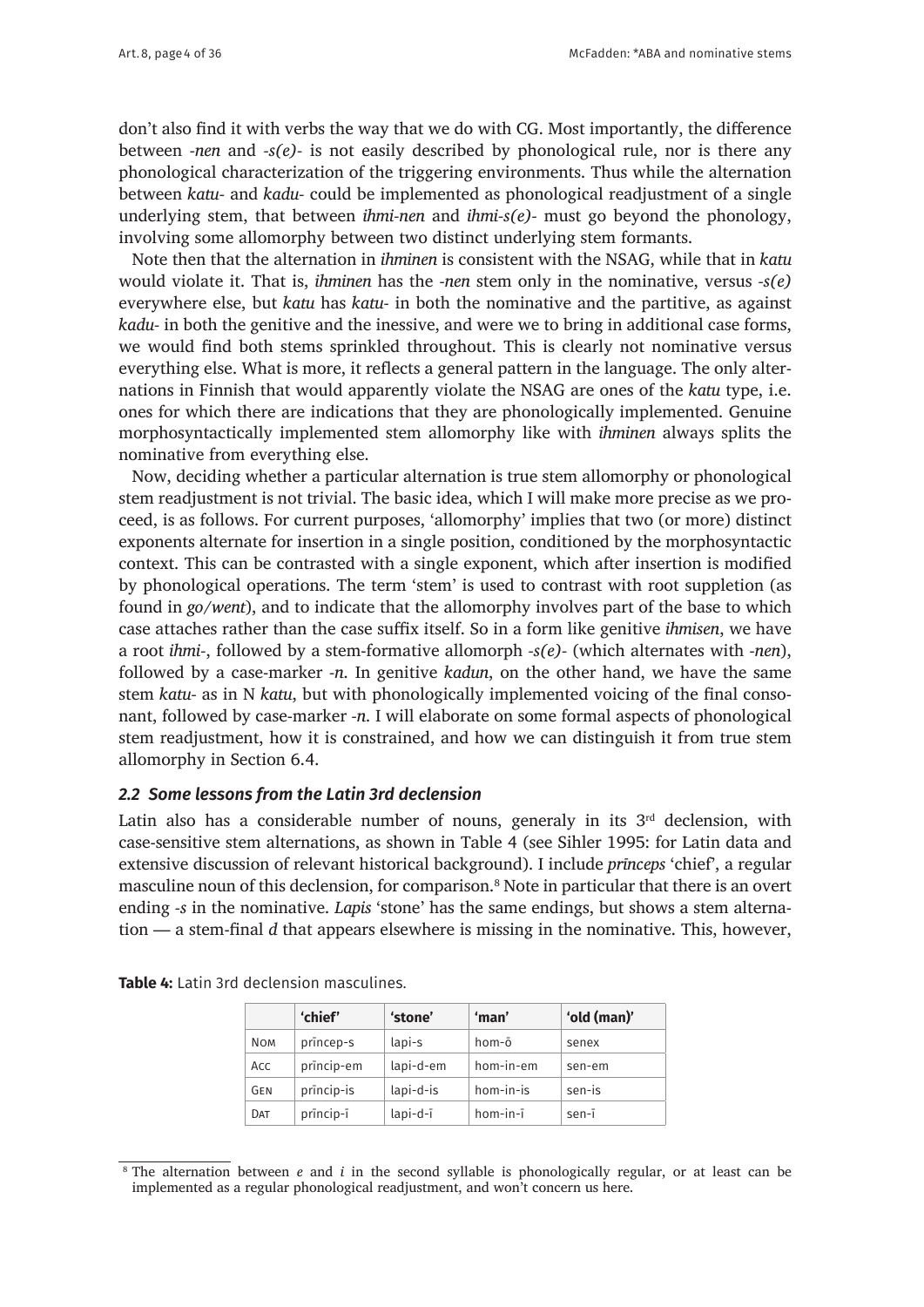can be understood in terms of a regular synchronic phonological rule. All masculine and feminine nouns of the  $3<sup>rd</sup>$  declension with stems ending in a coronal stop show this alternation. Furthermore, the deletion of the stem-final coronals occurs in a phonologically well-defined environment, immediately before *-s*, and the expected form \**lapid-s* would involve a consonant cluster that is otherwise unattested in Latin and is presumably disallowed by its phonology. Other contexts where such a cluster would be expected are also affected by deletion of the *d*, e.g. *rīsī*, perfect of *rīdeō* 'laugh', from *rīd-* + *-sī*. We can thus understand this stem alternation as the result of a regular rule deleting coronal stops immediately before *s*. It happens to be consistent with the NSAG, but it is not the type of phenomenon that the generalization is intended for, thus it does not count as support.

On the other hand, consider the declension of *homō* 'man'. The oblique forms have the regular endings added to a stem *homin-*, but the nominative is *homō*. The precise synchronic analysis of this form is tricky, but one way or another it must involve *both* an irregular stem and an irregular suffix, either *hom-ō*, or *homō-*Ø. Unlike with *lapis*, there is no way that we can derive the surface alternation phonologically from the regular stem *homin-*. If we assumed that it had the regular nominative ending *-s*, so that it would underlyingly be *homin-s*, we would have no reason to expect that both the *n* and the *s* would be deleted, since Latin *does* allow final *-ns* clusters (e.g. *mīrāns* 'admiring'). If we assumed that it were (exceptionally for a 3rd declension masculine) endingless, hence underlyingly *homin*, there would be no reason for the *n* to be deleted. Indeed, 3rd declension neuter nouns are (like most neuters) endingless in the nominative singular, and ones with a stem in *-n* surface with that final *n* intact, as e.g. *nōmen* 'name', discussed below. Under either assumption, even if we could find a reason to delete the consonant(s), there is no regular source for the final *ō* that surfaces. Thus *homō* is an example of an alternation of the relevant kind, with a stem alternation that must be morphosyntactically triggered. Crucially, it also conforms to the NSAG, with *homō* found only in the nominative, and *homin-* everywhere else.

Now, one could try to argue that the *homō* alternation is somehow down to its highly irregular nominative singular ending, but this won't work for *senex* 'old (man)'. Here we find in the oblique cases the regular set of endings attaching to a stem *sen-*, but the nominative form *senex* involves something else. This form must be analyzed as having the regular nominative ending *-s* attached to a stem *senec-*, yielding the cluster /ks/ (which is regularly rendered as *-x* in Latin orthography). One could of course propose that the irregular stem already ends in /ks/, and that we again have an irregular endingless nominative singular, but in the absence of compelling evidence we should assume one irregularity rather than two.<sup>9</sup> We can compare in this respect regular nouns with a similar stem form like nominative *carnifex*, accusative *carnificem* 'butcher'. As the inflection of those nouns shows, there is no regular phonological (or other) process that would lead to the deletion of the *-ec-* stem element in the non-nominative cases (though again we do get the phonologically regular *e/i* alternation). Thus we must recognize again in *senex* a case of morphosyntactically triggered stem alternation. Furthermore, since the nominative clearly has the regular *-s* ending, the trigger must be the distinction in case categories,

<sup>9</sup> In fact, the independent evidence that is available clearly supports the analysis as *-k-s*, not *-ks-*Ø. A number of related words in Latin include the *-k-* in their stem, but never *-ks-*, e.g. *senecta* 'period of old age', *senectus* 'old' *senica* 'old man' and *seneciō* 'old man'. There is also an interesting relative in Gothic *sineigs* 'old, elder', where the *-s* is again the nominative singular ending rather than part of the stem (note accusative singular *sineig-ana*). It is far from clear that Gothic *-eig-* and Latin *-ec-* in these stems reflect a common inheritance, since they can quite easily have both been added to \**sen-* in the independent prehistories of the two languages. Interestingly enough, however, we find a Gothic stem alternation reminiscent of the Latin one in that the *-g-* disappears (quite exceptionally) in the superlative form *sin-ist-s*.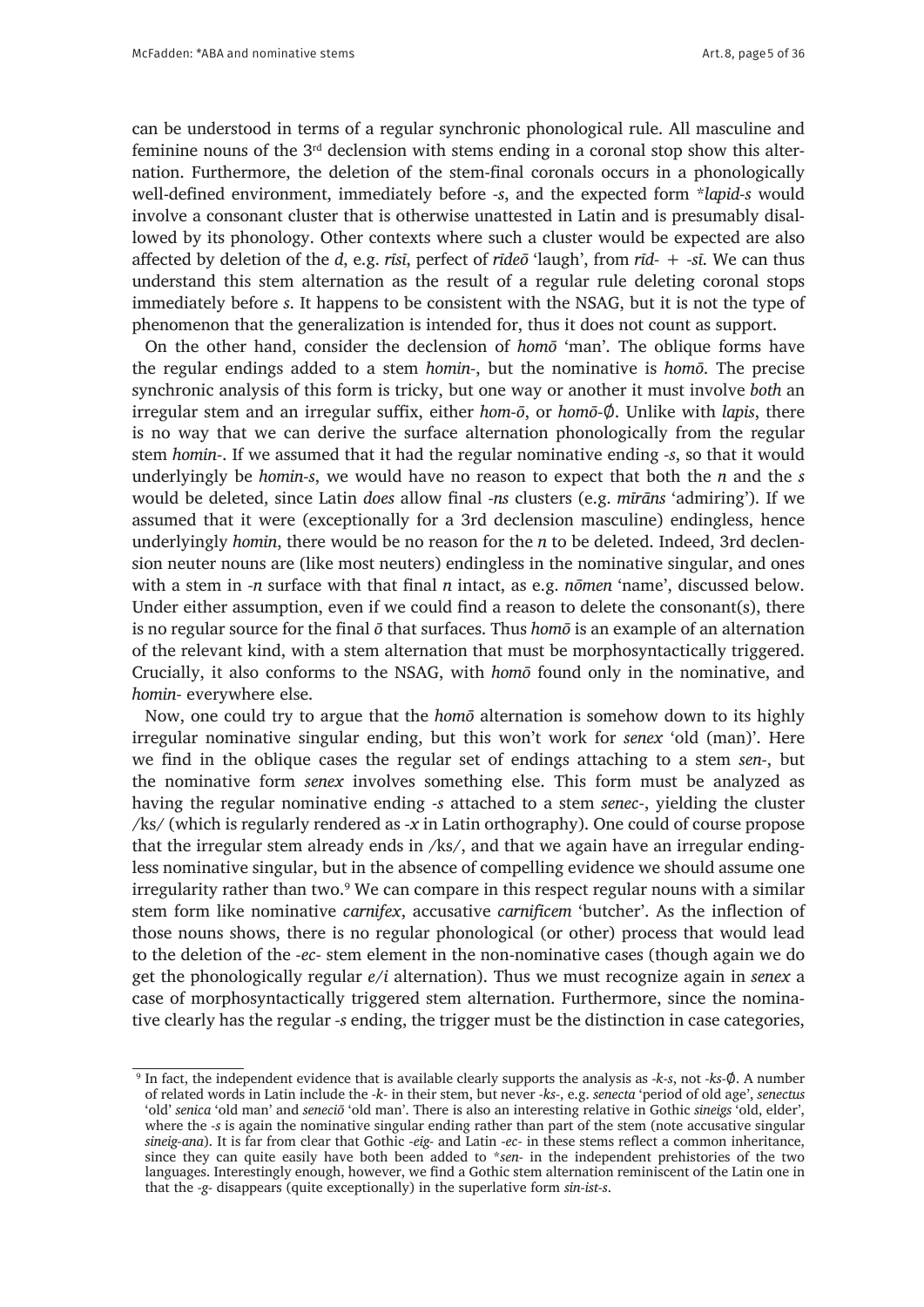not the simple presence or absence of any case suffix. As expected, we find that the NSAG is respected, with nominative *-ec-* contrasting with -Ø- in all other cases.

#### *2.3 Latin neuters and an adjustment for syncretism*

The neuter nouns of the Latin third declension provide further examples of interest, as shown in Table 5. We can start from *nōmen* 'name', which shows the regular declension without irregular stem alternation (again with the phonologically regular *e/i* alternation), and is like the masculine in the genitive and dative, but endingless in both the nominative and accusative. The first interesting alternation comes in *genus* 'kind'. This represents a class of neuter nouns which end in *-us* in the nominative/accusative, but have *-er-* in the same position in all other cases, to which the regular case terminations are then added. This *-er-* is clearly a stem-forming element, as it precedes the normal case endings. The suffix *-us* can't be a case ending, but must also be a stem-forming element, since it alternates in the same position as *-er-* and does not have the right form to be a nominative/accusative neuter singular ending in the language.10

The alternation between *-us* and *-er-* is an instance where the historical background is actually fairly clear. A sound change in Old Latin shifted *s* to *r* intervocalically, and the vowels follow an old pattern of ablaut inherited from Proto-Indo-European. This cannot, however, be part of the synchronic phonology. The ablaut pattern is restricted to particular morphological contexts, and forms like *carbasus* 'flax' make it clear that the *s* > *r* change is no longer phonologically active. Again, we must recognize this as a morphological alternation involving stem allomorphy.<sup>11</sup> The same point can be made even more strongly with the noun *iter* 'journey'. It ends in *-er* in the N and A, but replaces this with *-iner-* in the oblique cases, to which the regular case endings are added. This clearly cannot be the result of any synchronic phonological process (indeed, it's the (somewhat mangled) reflex of an old stem alternation that is clearly a case of allomorphy rather than phonology as far back as we can reconstruct it to Proto-Indo-European).

What is especially interesting about these neuters for present purposes is that their alternations don't exactly respect the NSAG as I stated it in (1). Rather than splitting the nominative from everything else, they put the accusative with the nominative, and split

|            | 'name'   | 'kind'    | 'journey'  |
|------------|----------|-----------|------------|
| <b>NOM</b> | nōmen    | gen-us    | it-er      |
| <b>ACC</b> | nōmen    | gen-us    | it-er      |
| GEN        | nōmin-is | gen-er-is | it-iner-is |
| DAT        | nōmin-ī  | gen-er-ī  | it-iner-ī  |

**Table 5:** Latin 3rd declension neuters.

<sup>&</sup>lt;sup>10</sup> The only actual nominative/accusative singular endings in Latin are the *-um* of second declension nouns and the *-d* of a number of pronominal forms. All other neuter nominative/accusatives are endingless.

<sup>11</sup> An anonymous reviewer asks what the evidence is against an alternative analysis, where *-us* is the nominative/accusative case ending, and the stem-forming suffix is null here, alternating with the *-er-* in the other cases. The central argument is again that all other neuters of the 3rd declension are endingless in the nominative/accusative (and the neuters in other inflectional classes that *do* have overt endings have rather distinct ones), so assuming that *-us* is a case ending here would require postulating two irregularities (an irregular stem alternation between Ø and *-er* plus an unexpected case ending) rather than one (an irregular stem alternation between *-us* and *-er-*). So in the absence of clear evidence in favor of the more complicated analysis, we can adopt the simpler one proposed in the main text. In fact, however, even if we *did* adopt the analysis suggested by the reviewer, it would not affect the abstract status of the alternation presented by nouns like *genus* as it is relevant for the NSAG.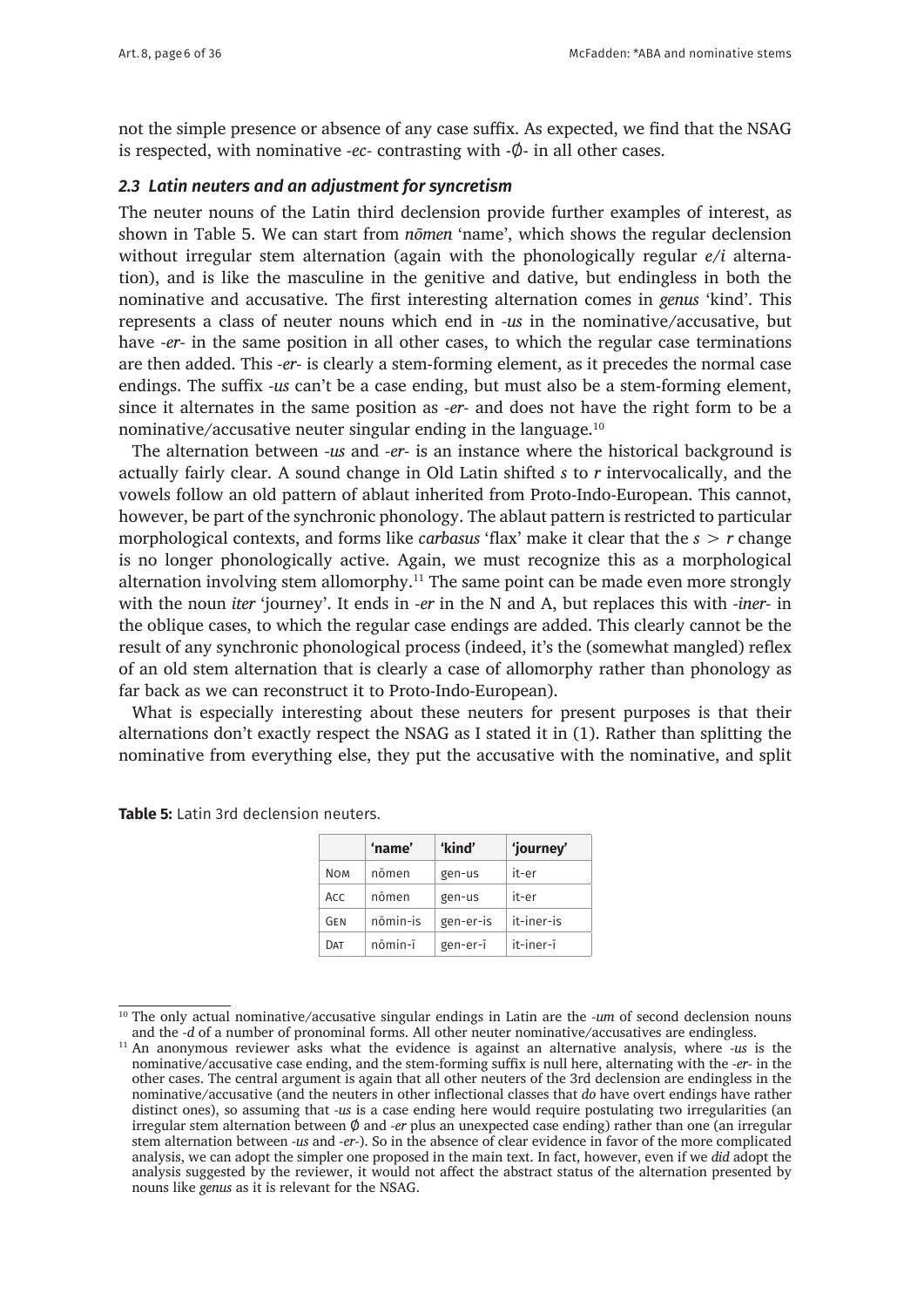*them* apart from everything else. There is something systematic here, however, in that in these cases, the accusative doesn't just share the same stem as the nomintive, but is invariably fully syncretic with it. Furthermore, this is not an accidental syncretism: in Latin (as in all Indo-European languages), the nominative and accusative are universally syncretic in neuters. One way to think about this, at least descriptivley, is that with these nouns the accusative form really *is* just the nominative form, and thus we should not be surprised that, in just this case, we find the accusative patterning with the nominative rather than the other cases for purposes of irregular stem allomorphy. We should thus update the NSAG as follows:<sup>12</sup>

(2) **Nominative Stem-Allomorphy Generalization (NSAG, version 2)** When there is stem allomorphy based on case, it distinguishes the nominative (along with any cases systematically syncretic with the nominative) from all other cases.

#### *2.4 How well supported is the NSAG?*

We have now seen a series of alternations from Tamil, Finnish and Latin illustrating the patterns described by the NSAG, and we have gotten some idea of additional types of alternations that are somehow similar, but which the NSAG is not meant to apply to. This will hopefully have made it seem reasonable to think that case-based stem alternations obey certain restrictions, and that the NSAG is an acurate description of the restrictions evidenced by the alternations discussed so far. The question is whether this is just an accident of the languages and examples I have discussed to this point, or whether it finds broad, empirical support across a large and diverse collection of languages.

Indeed, in the languages that I have analyzed so far, I have found a sizable collection of case-based stem allomorphy alternations which are consistent with the NSAG. I have also found a number of alternations like that with Finnish *katu*, where the distribution of stem formants would contradict the NSAG, but the details of the alternation itself make it amenable to a phonological analysis, so that the generalization is not expected to apply. Crucially, I have not yet found any clear counterexamples which are not amenable to a reasonable alternative analysis.<sup>13</sup> An important caveat is that the sample of languages I have considered thus far, while certainly not trivial, is not as large or as diverse typologically and genetically as one would like as the basis for drawing broad generalizations. I have examined alternations in Ancient Greek (Smyth 1956: and discussion in section 6.3), Estonian (see section below), Finnish, Gothic (Streitberg 1920), Icelandic, Kannada (Sridhar 1990), Latin, Northern Saami (Svenonius 2008), Russian (Wade 2011), Sanskrit (Mayrhofer 1978), Tamil, plus approximately 20 languages which don't show any casebased alternations of the relevant type (or only show minor phonologically based ones).<sup>14</sup>

The limitations on size and typological diversity are in large part down to the fact that the relevant kind of stem allomorphy seems to be relatively uncommon cross-linguistically. We are obviously limited to languages that distinguish at least three morphological cases

 $\frac{12}{12}$  I do not discuss the behavior of vocatives, as their status is a bit uncertain with respect to the other cases, i.e. it is not always clear whether the vocative should be understood as a case or as a different kind of form related to the noun (see Daniel & Spencer 2009: for some discussion).

<sup>&</sup>lt;sup>13</sup> I have recently become aware of a handful of potential counterexamples in the inflection of certain Ancient Greek adjectives, introduced by Zompí (2017). I will discuss these in Section 6.3.

<sup>&</sup>lt;sup>14</sup> These languages include Aguaruna (Overall 2017), Arabic (Ryding 2005), Comanche (Charney 1993), Evenki (Nedjalkov 1997), Huallaga Quechua (Weber 1989), Hungarian (Kenesei et al. 1998), Hup (Epps 2008), Japanese (Tsujimura 1995), Kayardild (Evans 1995), Khalaj (Doerfer 1988), Kolyma Yukaghir (Maslova 2003), Korean (Sohn 1994), Kwaza (van der Voort 1994), Malayalam (Asher & Kumari 1997), Maricopa (Gordon 1986), Nobiin (Werner 1987), Old Nubian (Browne 2002), Southeastern Pomo (Moshinsky 1974), Tundra Nenets (Nikolaeva 2014) and Turkish (Kornfilt 1997).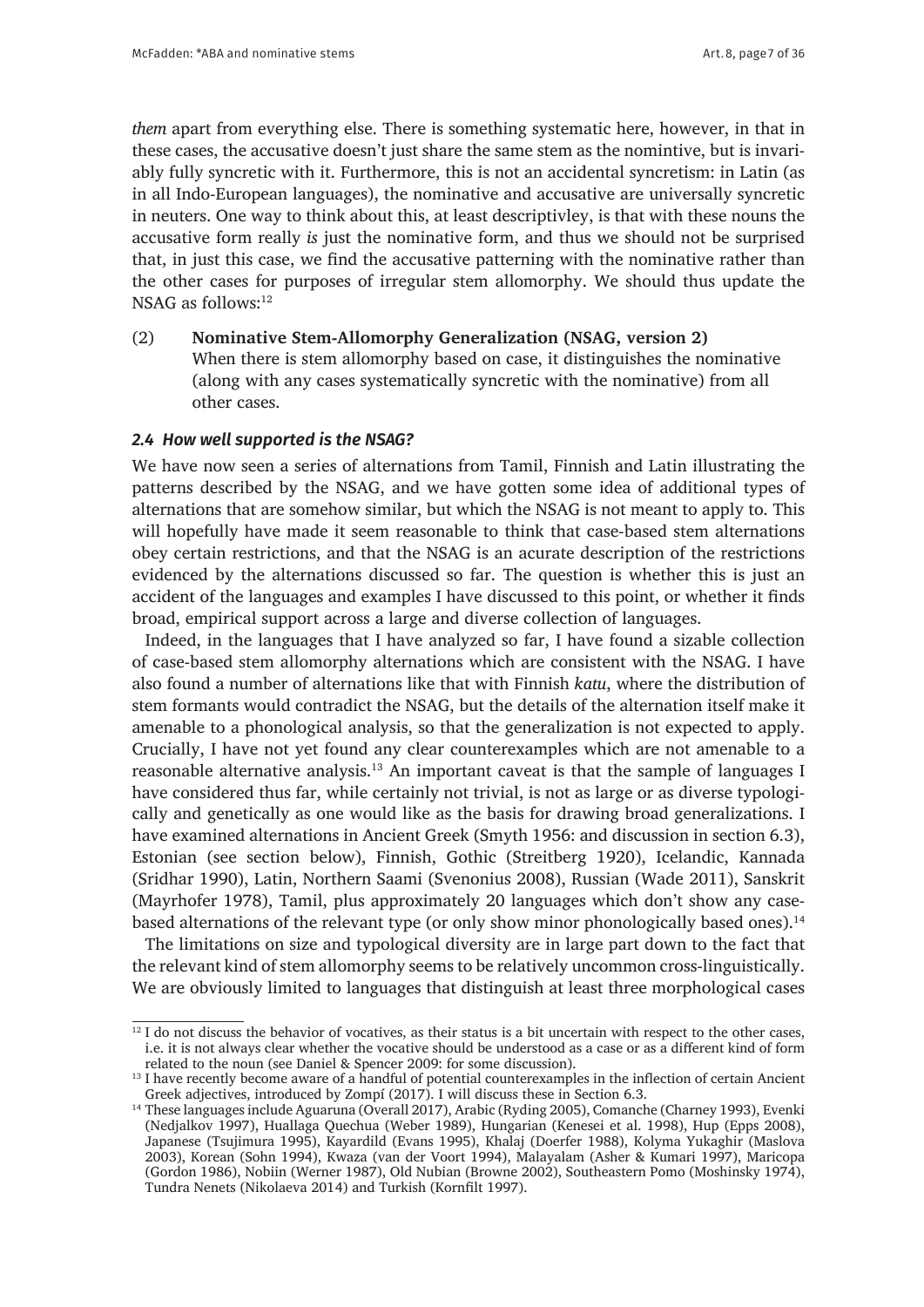in their noun inflection, plus the language has to have the kind of inflectional morphology that involves stem-forming affixes, which furthermore must interact in non-trivial ways with case affixes. This kind of morphology is richly attested in the Indo-European languages, and is found to a more limited extent in some Finno-Ugric languages, but it is quite uncommon elsewhere. In most case-marking languages, case on nouns at least is marked with easily segmentable affixes that show little to no interaction with the noun stem beyond relatively simple vowel harmony and sandhi phenomena. This is why, as the list in footnote 14 above should suggest, the majority of languages I have considered — including most of the non-Indo-European ones and most of those spoken outside of Europe and South Asia — simply have no stem alternations of interest, and are thus irrelevant for testing the generalization. An important additional point is that, in order to distinguish the morphological stem-allomorphy alternations that are of interest here from the phonologically triggered ones that are not, one needs to carry out an analysis based on at least a basic understanding of the morphophonology of the language in question. This should be clear from the discussion of Finnish *katu* and Latin *lapis*, *homō* and *genus* above and will be further bolstered by the considerations in Section 6.4 below. What this means is that a quick survey of large numbers of languages, e.g. using existing databases like WALS, is not sufficient or appropriate. A careful analysis of each language and each alternation is required in order to determine whether it can provide a relevant test of the NSAG (see Baker 2010 for some relevant methodological discussion).

An obvious related question is whether anything similar to the NSAG might be observed in languages with ergative case-marking. We might expect an analogous Absolutive Stem-Allomorphy Generalization, whereby stem allomorphy can only distinguish the absolutive from all other cases, under the idea that the general pattern singles out the unmarked structural case and distinguishes it from all others. Indeed, work by Smith et al. (2016) on the closely related phenomenon of case-based suppletion does find cross-linguistic support for the idea that nominative and absolutive have a special status as unmarked cases, while ergative and accusative pattern together with the obliques.<sup>15</sup> However, here I cannot make any specific claims, as my examination of ergative languages so far has been less extensive and less systematic and has turned up even fewer alternations of the relevant type than in nominative-accusative langauges. I will happily go on record to say that my expectation, based on the account I will propose for the NSAG and my understanding of how ergative case systems relate to accusative ones (on which see e.g. Baker & Bobaljik to appear), is that something like an ASAG should hold. Indeed, the few relevant alternations I have come across — like the distribution of 'oblique stems' in Hindi illustrated in Table 6 — are consistent with this hypothetical generalization. Still, this should only be

|         | 'child'     |
|---------|-------------|
| NOM/ABS | bacc-aa     |
| Frg     | bacc-ee-ne  |
| ACC/DAT | bacc-ee-ko  |
| GFN     | bacc-ee-kaa |

<sup>&</sup>lt;sup>15</sup> It is worth noting, however, as an anonymous reviewer points out, that the only cases of AAB and ABC patterns of case-sensitive suppletion in pronouns reported by Smith et al. (2016) come from ergative-absolutive languages. There is thus potentially a relevant difference between the two language types with respect to the case-sensitivity of morphological irregularity. It would be premature to speculate too much at this point on what might be going on here.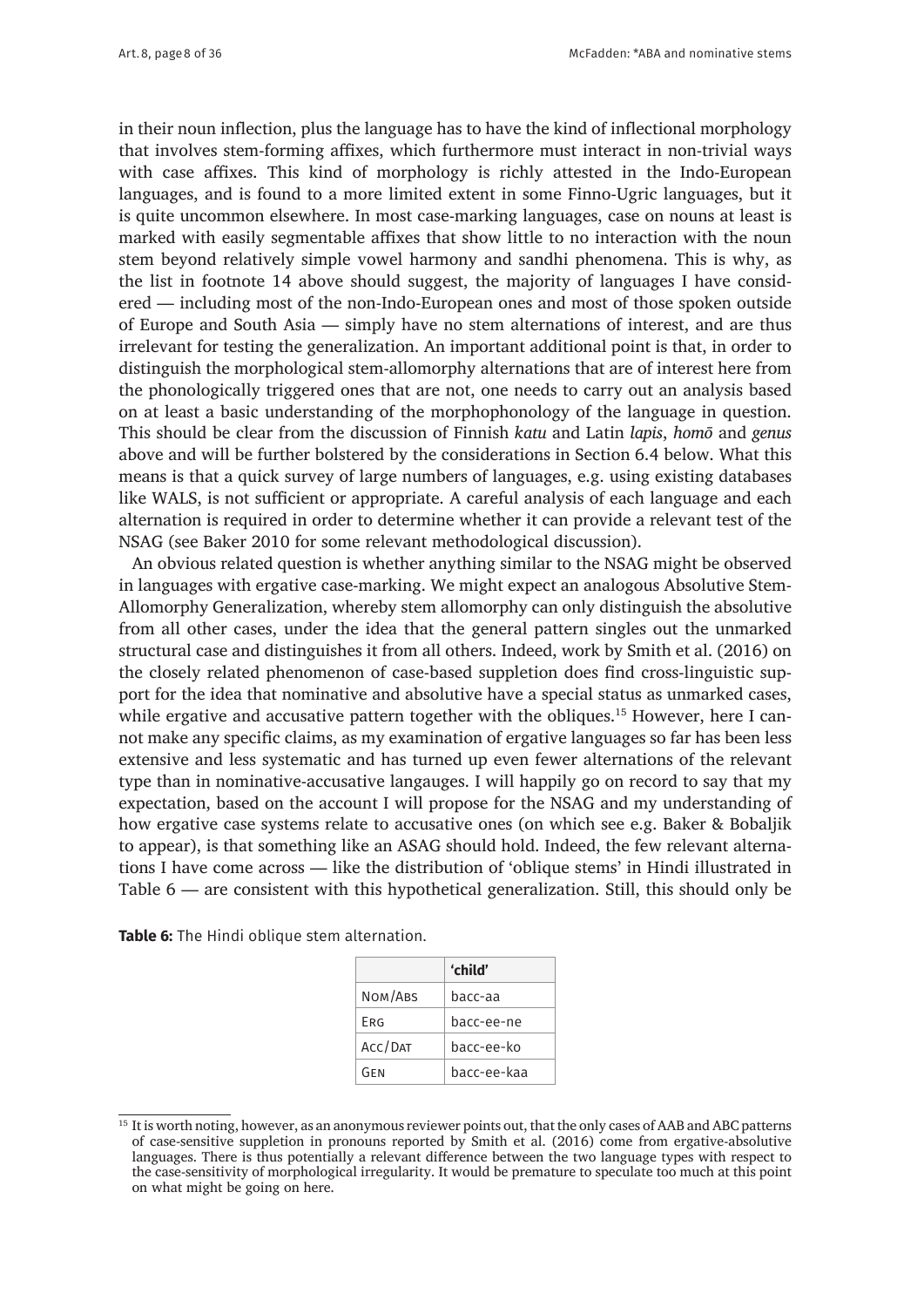regarded as suggestive, as the empirical basis for testing that expectation is simply not sufficient yet.

# **3 Interpreting the NSAG**

It is clear that further empirical work is needed to examine and test the NSAG on the basis of a larger collection of languages and to investigate the possibility of a broader generalization encompassing ergative languages. Still, the evidence at this point is sufficient to suggest that there is something real that requires an explanation. If the NSAG turns out to be (essentially) correct, how might we go about understanding it? What makes the nominative special and distinguishes it from all other cases in this way? In this section I will first consider and reject two ways of 'explaining away' the effects of the NSAG, then I will discuss the implications of taking it seriously as the description of a constraint on synchronic grammars, laying out precisely which patterns of stem alternation it allows and which it rules out. The sample patterns introduced will serve as the basis for the discussion of my proposals in the remainder of the paper.

## *3.1 The (ir)relevance of endinglessness*

One idea we could entertain is that what underlies the patterns described by the NSAG is the simple presence of an ending. Note that in Tamil, Finnish and many other languages, the nominative is distinguished by the *absence* of an ending, whereas the other cases generally have overt marking. We could thus imagine that the choice between stem allomorphs tracks not grammatical case categories, but whether or not there is an actual case-marking suffix. The NSAG would then be a misnomer or even misanalysis and should be replaced by something like the Endinglessness Stem-Allomorphy Generalization.

While this may be the correct characterization of some alternations in some languages, it cannot be the general story. We have already seen an irregular stem alternant showing up in a nominative form with an overt *-s* ending in Latin *senex*, and additional data from Tamil and Icelandic make it clear that endinglessness is really orthogonal to the choice of stem forms. Consider first the situation in Tamil. For most nouns, there are two distinct forms that can be used in broadly genitive contexts, marking possessors, part-whole relationships and the like. One form (sometimes called the *sociative*) bears the suffix *-ooɖa*, as in (3a). The other form, in (3b), has no overt suffix, but in nouns of the *-am/-att-* class like *maram* 'tree', it crucially uses the oblique stem in *-att-*, not the one in *-am-* found in the nominative.

- (3) a. mar-att-ooɖa elai tree-obl-soc leaf 'the leaf of the tree'
	- b. mar-att-Ø elai tree-OBL.STEM-GEN leaf 'the leaf of the tree'
	- c. \*mar-am-Ø elai tree-NOM.STEM-GEN leaf

In other words, the genitive and nominative forms are both endingless, and differ only in the choice of stem formants. If the non-nominative stem were triggered by the presence of an overt ending, we would expect it, incorrectly, to be missing in the genitive just as in the nominative. If, however, it depends on some underlying representation of a non-nominative case, then we can analyze (3b) as having a genitive case specification, which triggers the oblique stem, but happens to have a null exponent.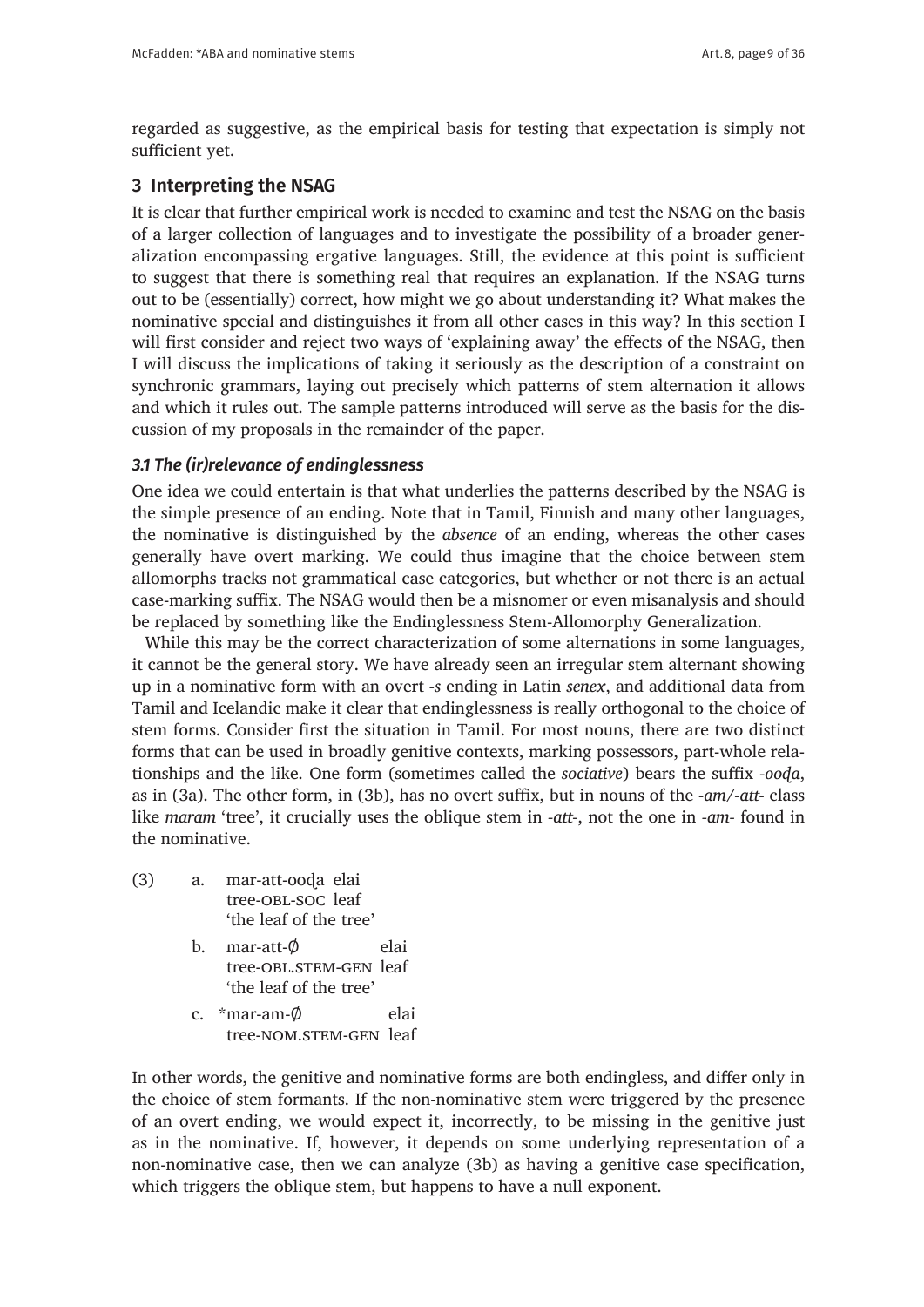Icelandic furnishes a different kind of argument that stem alternations do not depend on overt morphophonological endings (see e.g. Thráinsson 1994 for Icelandic data). In many noun classes, the nominative singular is marked with a non-null ending, e.g. *-ur* in the largest class of masculine nouns, exemplified by *hestur* 'horse' in Table 7. At the same time, the accusative singular is often endingless. This means that we simply cannot equate endinglessness with nominative in the language. Nonetheless, when a noun of this inflectional class shows irregular stem alternations, like *maður* 'man', it is again the nominative that is distinguished from all other cases. As with the word for horse, we have an overt ending *-ur* in the nominative singular, but here it attaches to an irregular stem *mað-*. All other cases are built on the stem *mann-*, crucially including the endingless accusative. Again, stem selection must be sensitive to a more abstract difference between nominative and the other cases, not to the presence of overt suffixes.

### *3.2 Markedness and change*

Another possibility is that the NSAG is genuine, and is about nominative case, but that it reflects something about markedness relationships and the output of likely pathways of change, rather than expressing a constraint on synchronic grammars. In other words, it's not that stem allomorphy can only make reference to certain case distinctions and not others, but that stem alternations of the relevant kind are expected to arise diachronically at a lower frequency and to be especially prone to elimination by analogical change when they do arise.

There is some initial plausibility for this idea. Synchronic stem alternations generally arise diachronically from the effects of sound changes which are conditioned to apply in the phonological contexts created by some affixes but not by others. For example, there is a series of English verbs with an alternation in their stem vowel between  $\pi/$  in the present and /ɛ/ in the past, including *sleep/slept*, *leave/left* and *read/read*. These are not cases of Ablaut inherited from Proto-Germanic and ultimately going back to Indo-European antecedents, as we see in strong verbs like *sing/sang*, *draw/drew*, since *sleep*, *leave* etc. are actually weak verbs. Rather, we have here the survivors of a class of verbs for which the *-de* suffix of the weak past was attached directly to the verb root, without any of the intervening theme vowels (uniformly reduced to *-e-* by early Middle English) found with most weak verbs. This created a consonant cluster that triggered a Middle English sound change shortening long vowels immediately preceding two or more consonants (and in many cases also an assimilatory devoicing of the *-d-* in the suffix to *-t-*). In the present tense forms, where there was no such *-de-* suffix, the shortening did not apply, and the result is thus an irregular morphological stem alternation created by entirely regular sound change.

Against this background, we can ask how case-based noun stem alternations are likely to have arisen via phonological processes, and whether this might yield any insight into the distribution of alternants described by the NSAG. Can we expect nominative forms to be particularly susceptible to phonological meddling? In fact, since the nominative

| <b>Table 7:</b> Icelandic 'horse' and 'man'. |  |
|----------------------------------------------|--|
|----------------------------------------------|--|

|     | 'horse' | 'man'    |
|-----|---------|----------|
| NOM | hest-ur | mað-ur   |
| Acc | hest    | mann     |
| GFN | hest-s  | $mann-s$ |
| DAT | hest-i  | mann-i   |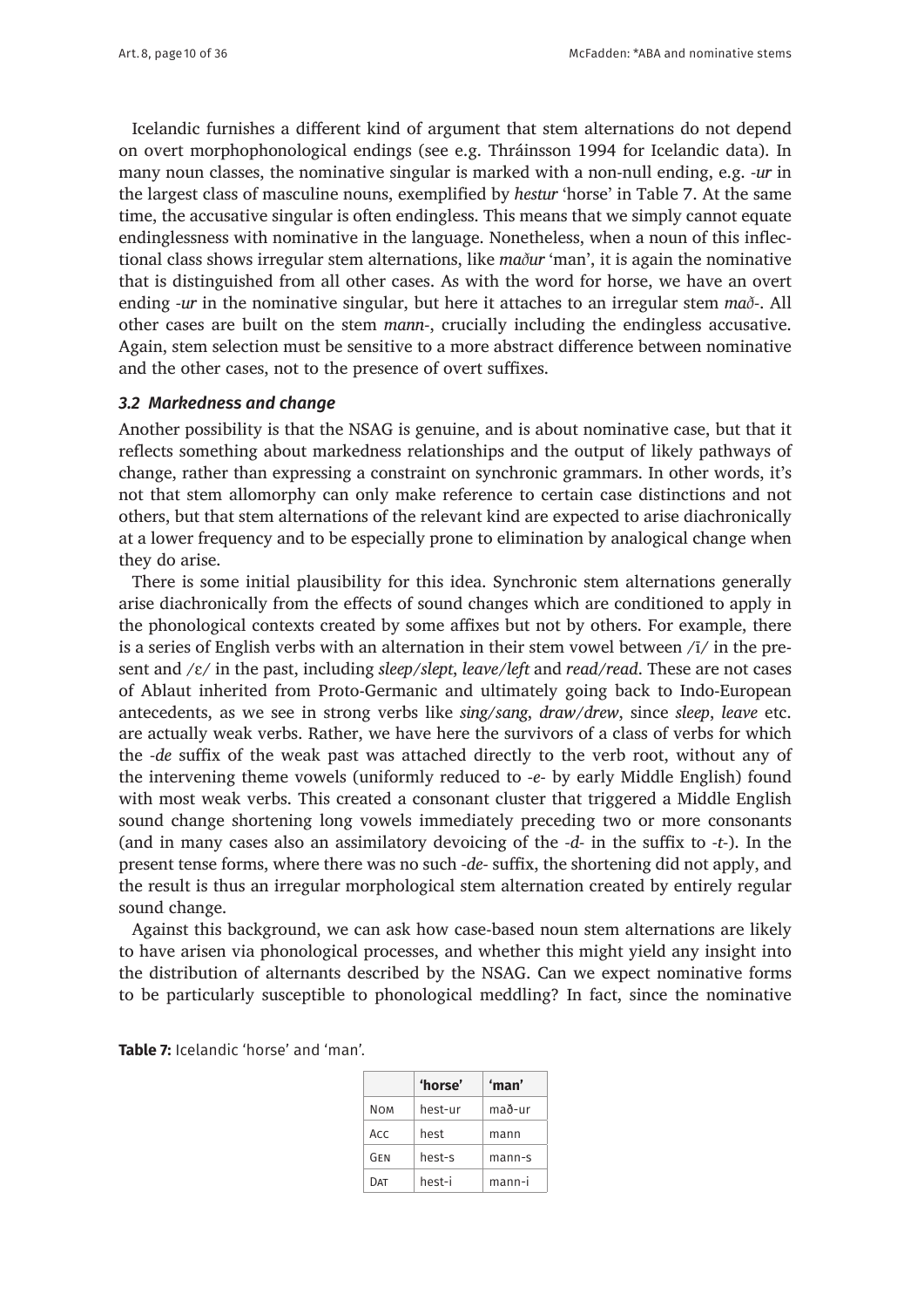is so frequently endingless cross-linguistically, it does often create special phonological environments where significant sound changes might be triggered. That is, it leaves the bare stem 'exposed' in word-final position where various deformative changes frequently occur, like final devoicing, cluster simplification and even loss.<sup>16</sup> The overt endings of the other cases, by occupying word-final position themselves, can potentially prevent such changes from applying to the stem itself. Something along these lines was clearly involved in the creation of the ancestor of the Latin *homō/homin-* alternation in pre-Proto-Indo-European (see e.g. Ringe 2006: 20f.).

 One could then argue that irregular stem alternations, wherever they happen to be created, are most likely to be retained in the nominative. Like any other morphological irregularity, these alternations are liable to analogical levelling, whereby a single stem alternant is generalized to all forms in the paradigm, (re)establishing regular inflection. Of course, while leveling creates regularity of a kind, it is highly irregular in where and when it applies. Nonetheless, there are clear tendencies in where irregularity is tolerated over long stretches of time and where it tends to be eliminated. Generally speaking, it seems that morphological irregularity and complexity are more likely to be preserved in highly frequent and unmarked forms and contexts. Thus frequent, basic vocabulary is most likely to show suppletion (e.g. English *go/went* and *good/better*), and inflectional distinctions are most likely to be made within less marked categories (e.g. most English verbs only show agreement contrasts in the present, and Old English verbs only show person distinctions in the singular) (see e.g. Bybee 2007 for several discussions of such frequency effects). In typical nominative-accusative languages, nominative is the least marked case, not just in terms of morphological affixes, but also in terms of syntactic distribution, and thus also generally the most frequent (see e.g. Blake 2001 and much earlier work cited there). We can then expect special forms, like irregular stem alternants, to be more resistent to leveling in the nominative than in any other case. It may then be that irregular stem alternations that contradict the NSAG do sometimes arise, but special alternants in cases outside of the nominative are quickly leveled, so that the only distinction left is between a general stem and an irregular nominative stem.<sup>17</sup>

While all of these points have some individual validity, there is reason to think that the total picture is not sufficient to explain the NSAG. First, regarding the special phonological status of the nominative, the NSAG is heavily supported by Indo-European languages, which famously have overt nominative endings — even, as we have seen, in many of the nouns showing relevant alternations. It is true that many of those alternations there can be traced back to a phonological quirk of the nominative — the ending \**-s*, with no preceding vowel, seems to have wreaked havoc in various ways when attached directly

<sup>&</sup>lt;sup>16</sup> Consider that the Neogrammarians recognized a special category of sound laws that apply to final syllables, the so-called 'Auslautgesetze', simply because both vowels and consonants were treated differently here than in other parts of the word, e.g. in the (pre-)history of the Germanic languages. Furthermore, even among the Auslautgesetze, distinct laws had to be recognized for the same vowel depending on whether it occurred in absolute final position or was 'covered' by a following consonant.

<sup>&</sup>lt;sup>17</sup> An anonymous reviewer asks how exactly I define markedness and how markedness in this sense affects diachronic change. However, my intention here is not to propose or defend a particular theory of markedness and its role in change, precisely because I am suggesting that this does not seem to be the right way to go to explain the NSAG. I accept the arguments, presented by Bybee (2007) and many others, that frequency effects play a role in certain kinds of change, in particular reductive morphophonological processes that yield different outcomes in highly frequent forms than would be expected on the basis of regular sound change. I also accept the evidence that irregular forms (which one could think of as marked in *one* sense) tend to be retained (rather than being levelled to be in line with the productive morphology of the language) longer with highly frequent items (which one could think of as unmarked in a *different* sense) than with less frequent items. The point I wish to make here is, however, that while factors of these kinds clearly play a role in language change, they do not seem to be solely responsible for the patterns described by the NSAG.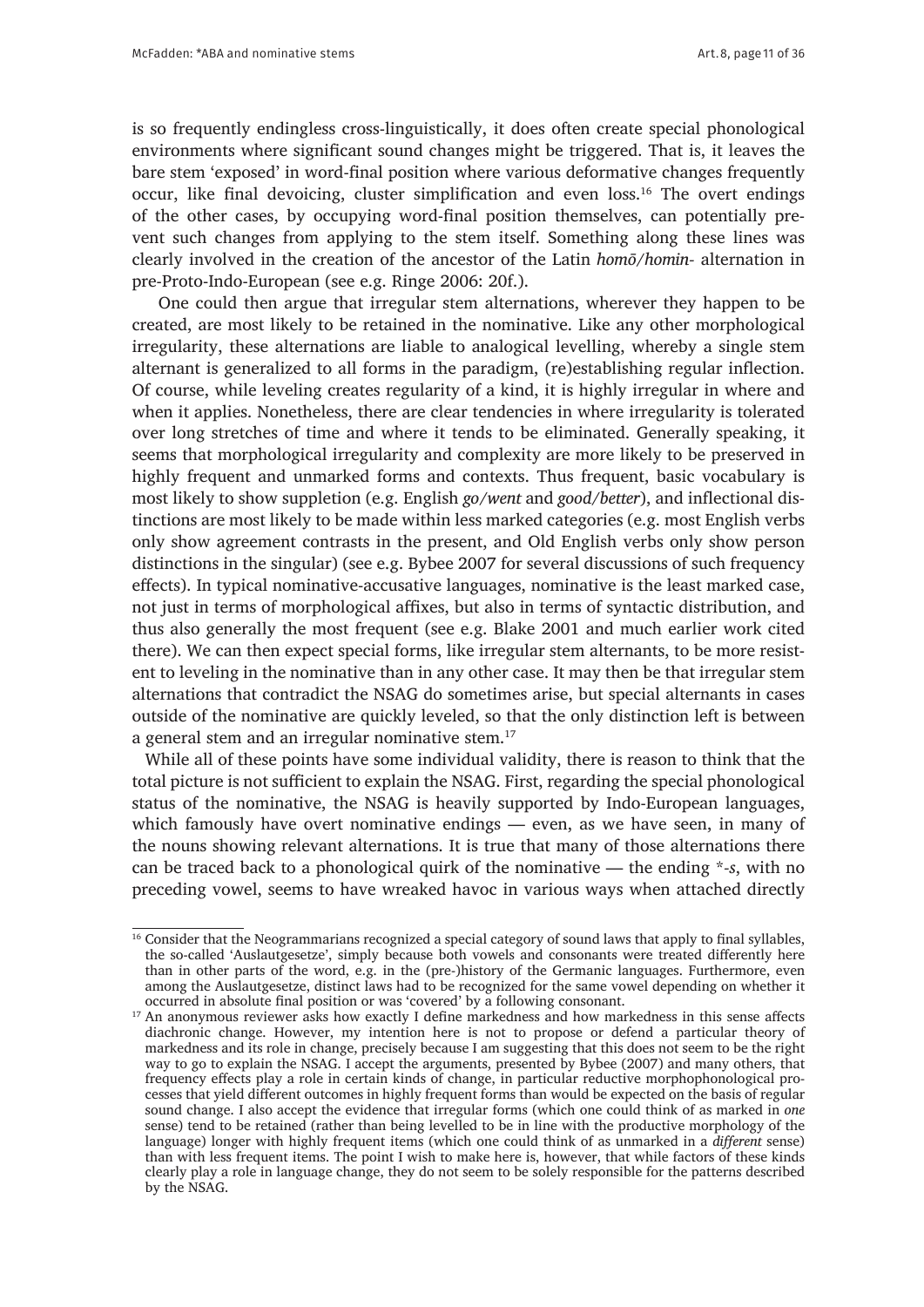to obstruent-final stems. However, what is special about this ending is its very specific phonological shape, which of course is arbitrary in the Saussurean sense and has no principled connection to the nominative the way that endinglessness apparently does. There are other consonant-initial case endings in Proto-Indo-European which could have, and sometimes did, trigger changes to preceding stem-final consonants, but these never seem to have been morphologized in terms of stem-allomorphy.18 The same goes for any number of other languages of the world which have something like *-s* as the ending of a particular non-nominative case. While such endings may trigger deformative sound changes that lead to phonological stem alternations, they don't ever seem to be turned into actual morphological allomorphy in the sense intended here. As soon as we get away from the special relationship between the nominative and endinglessness, we no longer have a clear expectation that the diachronic processes creating stem alternations would be particularly associated with that case. Put another way, the fact that irregular stem formants arise in both endingless and endingful nominative forms means that the special status of the nominative is probably not phonological, but grammatical.

More generally, an account of the NSAG based on markedness and likely diachronic developments would predict that it should describe a tendency, allowing some number of clear counterexamples, not an absolute rule. There would be nothing in the synchronic workings of case and nominal stem allomorphy to ban the possibility of irregular stems outside the nominative. These could thus arise under the right circumstances and be retained for some period of time in particular languages. Such developments might be relatively uncommon outside the nominative, and the pressure for the outcome to be leveled might be relatively high, but we would expect alternations violating the NSAG to be found at some low but non-trivial frequency.19 However, this is not what I have observed. Again, I have found a series of case-based stem alternations that are consistent with the NSAG, and none that clearly violate it. It is of course possible that the alternative scenario laid out above is correct, but that the expected frequency of the other types of alternations is so low that it is unremarkable that I have not yet found a convincing counterexample, given the sample size of languages I have analyzed. If so, then it is just a matter of time before such counterexamples are identified, and the NSAG is downgraded to a tendency. In the absence of such evidence, however, I will adopt the stronger hypothesis that the NSAG holds generally and describes a synchronic constraint on natural languages, and that it can thus tell us something about the grammar of case and allomorphy.

<sup>&</sup>lt;sup>18</sup> I am using the term morphologized here informally to describe developments where an originally phonological alternation survives in a language and is incorporated into its morphological system after the relevant phonological conditions or processes cease to apply synchronically.

<sup>&</sup>lt;sup>19</sup> An anonymous reviewer suggests furthermore that, at least from a frequency-based view of markedness, we might even predict different semantic classes of nouns to show different case sensititives, since we might well expect that certain nouns would be used far more frequently *outside* the nominative. As an indication that the differring frequencies of particular cases with different items might be relevant for language change, consider the origins of the present-day English oblique pronominal forms. When the distinction between dative and accusative case was lost in Middle English, it was the old accusative form of the neuter pronouns that was generalized (*it, that, what*) but the old dative form of the masculine, feminine and plural pronouns (*him, her, them, whom*). It is plausible to think that this was at least in part because back when the distinction was intact, the neuters, primarily used for inanimates, were far more likely to be used in the accusative, the case associated with direct objects, themes and patients. On the other hand, the masculine, feminine and plural forms, primarily used for animates, were far more likely (at least relatively speaking) to be used in the dative, the case associated with indirect objects, recipients, beneficiaries and experiencers.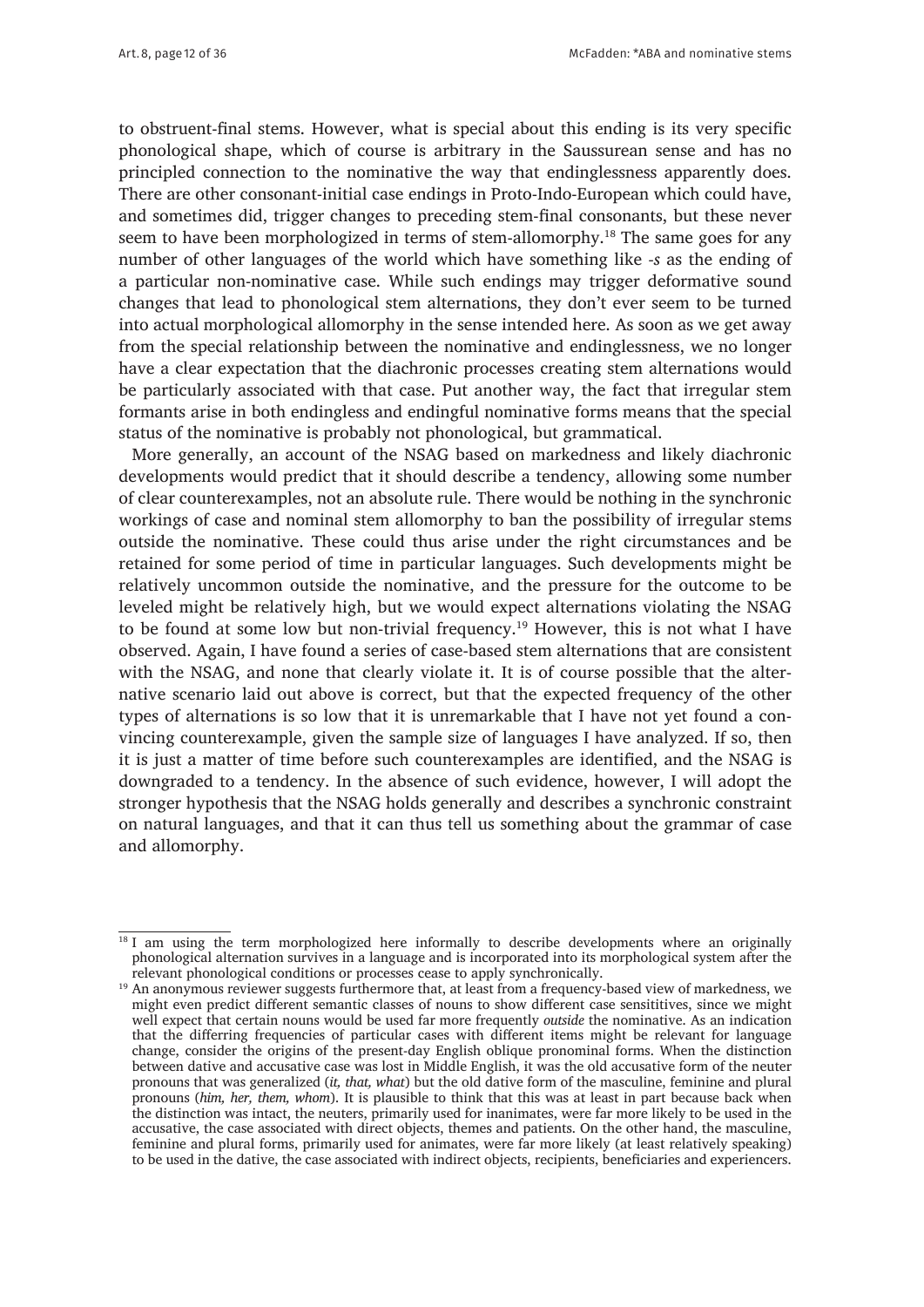#### *3.3 NSAG patterns and their theoretical implications*

Against this background, we can discern two parts of the NSAG, both of which are relevant to recent theoretical discussions and will guide our attempts to devise an account. First, allomorphy for noun-stem formants clearly *can* be sensitive to case. This tells us something about the structural representation of the pieces that go into building nouns and how they interact with conditions on allomorphy. Second, such allomorphy can be sensitive to *only*  the distinction between the nominative and all other cases. No other case distinctions are visible. This tells us something about the representation of the distinctions among cases and how this can be relevant for allomorphy.

In order to summarize the findings reported here so that we can situate them with respect to prior research and consider the theoretical relevance of the NSAG in the remainder of this paper, I will close this section by explicitly laying out which abstract patterns of stem alternation we find. To simplify things, we can restrict ourselves to a toy three-case system of nominative, accusative and genitive, and we can use A, B and C to represent distinct stem forms. There are five logical possibilities for how stem forms can be distributed over the three cases, as shown in Table 8. Both the shading and the headers across the top indicate what the NSAG claims for each of these possibilities. Specifically, only AAA and ABB are supposed to be possible, except in the special case where A is systematically syncretic with N, in which case AAB is possible as well. ABA and ABC are simply ruled out.

Now let us consider each of these patterns in turn and discuss its potential theoretical relevance, using the real and invented examples in Table 9 for illustration (where shading highlights when two cases have the same stem form). AAA is the lack of alternation, which we find in the overwhelming majority of nouns in all languages. It is uninformative, and is thus left out of the table. ABB is what we find in the Tamil example *maram* 'tree', where there is one stem in the nominative and a different one everywhere else. This is important because it tells us that at least some case markers are in a configuration with the noun stem that satisfies the locality restrictions for allomorphy. This is not trivial, given that other types of irregularity like noun suppletion cannot be sensitive to case, as we will discuss in Section 4.1.

|            | <b>AAA</b> | <b>ABB</b> | #AAB | *ABA                      | *ABC |
|------------|------------|------------|------|---------------------------|------|
| <b>NOM</b> | А          | Α          | A    | А                         | А    |
| Acc        | А          | B          | A    | B                         | B    |
| <b>GEN</b> | А          | B          | B    | $\boldsymbol{\mathsf{H}}$ |      |

**Table 8:** Possible stem distributions in a three-case system.

**Table 9:** Attested and unattested patterns.

|            | <b>ABB</b>     | <b>AAB</b> | *AAB          | *ABA          | *ABC      |
|------------|----------------|------------|---------------|---------------|-----------|
|            | Tamil          | Latin      | Inventite     | Impossiblish  | Hypothese |
|            | 'tree'         | 'kind'     | 'fever dream' | 'abomination' | 'longing' |
| <b>NOM</b> | mar-am         | gen-us     | ill-ur        | pad-il        | neg-in-or |
| Acc        | mar-att-ai     | gen-us     | ill-ur-et     | pad-akk-ē     | neg-as-em |
| GEN        | $mar-att-\phi$ | gen-er-is  | ill-in-so     | pad-il-an     | neg-ut-ad |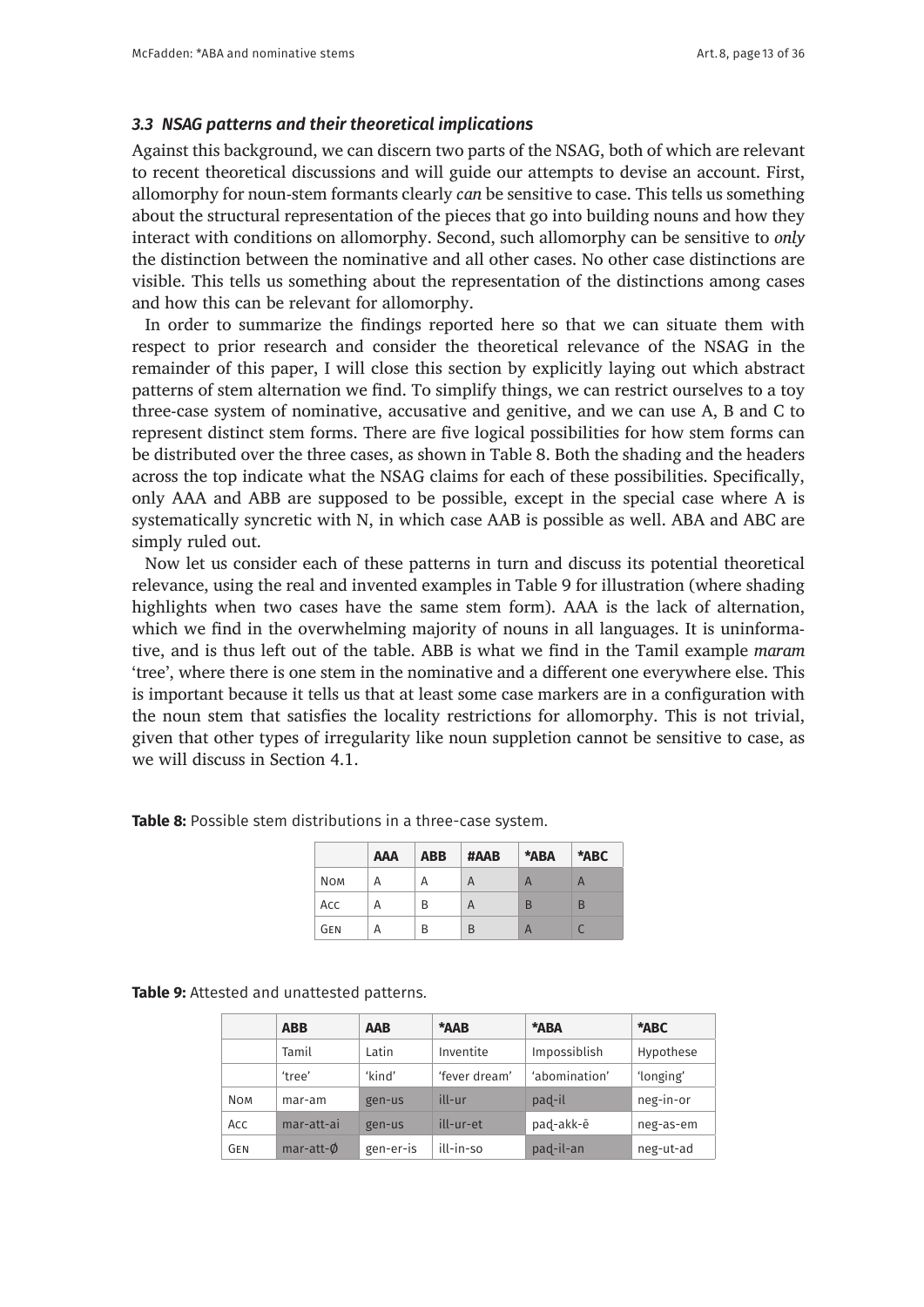The pattern labelled  $#AAB$  in Table 8 is an abbreviation for  $*AAB$ , unless the nominative and accusative forms are systematically syncretic. Latin *genus* is an example of the licit variant of AAB, because there is a single, identical form *genus* for both nominative and accusative.20 The word for 'fever dream' in the invented language Inventite, on the other hand, shows what an illicit variant would look like — nominative and accusative share a stem form *ill-ur-*, distinct from the *ill-in-* found in the genitive, yet they are not syncretic, as the accusative has a distinctive ending *-et* next to the endingless nominative. When compared with ABB, this #AAB constellation gives us the first indication that there is something special about the contrast between the nominative and all other cases. $^{21}$ 

We then come to the explicit statement that the NSAG subsumes an instance of \*ABA, the pattern which has been of great interest in recent work on syncretism and suppletion. The word for 'abomination' in the invented language Impossiblish demonstrates what an ABA pattern would look like, where a stem form *paɖ-il-* is found in the nominative and then reappears in the genitive, with an irregular stem *paɖ-akk-* intervening in the accusative. Following Caha (2009); Starke (2009); Bobaljik (2012), such patterns provide evidence for (structural) containment relationships in the representation of the categories involved, as we will discuss in detail in Section 5. This can thus tell us a great deal about how cases are represented.

Finally, the NSAG also implies \*ABC. That is, we don't find nouns with a special stem form in the nominative, plus a distinction between two additional stem forms in the non-nominative cases, as the word for 'longing' in the invented language Hypothese would be, were it to exist.<sup>22</sup> As we will see, this kind of restriction is not common in other morphological domains the way that \*ABA is. To the extent that it is robust, it goes along with #AAB to establish the special status of the nominative and might tell us something about how locality interacts with the structure of case categories.

Now that we have laid out these basic patterns for stem allomorphy and how they relate to the NSAG, we are ready to begin constructing our theoretical account. We will approach this in two main parts, by taking each of the two central claims built into the NSAG, exploring how it relates to recent empirical and theoretical work on related phenomena, and adapting proposals made there to the purposes of stem allomorphy. We will start in Section 4 with the fact that noun stem allomorphy can be sensitive to case at all and what that tells us about the structure of nouns. Then in Section 5 we will try to make sense of the fact that it is only the distinction between nominative and everything else that matters. This will lead us to specific proposals about the representation of case categories and locality restrictions on allomorphy.

<sup>20</sup> Again, it does not matter whether we adopt the analysis proposed here, where *genus* has an irregular stem formant *-us* followed by a null case ending, or the alternative suggested by a reviewer, where it is the stem alternant that is null, and *-us* an irregular nominative/accusative case ending. Either way, we have an AAB stem pattern (because either null or *-us* is found in both the nominative and the accusative, and is in alternation with *-er-* elsewhere), and the identity in the nominative and accusative applies not just to the stem formant but to the entire form, including the case ending.

<sup>&</sup>lt;sup>21</sup> In response to a comment by an anonymous reviewer, I would like to state clearly at this point that the lack of AAB patterns (again, aside from the special case where the nominative and accusative forms are completely syncretic as with the Latin neuters) is not *expected* or *predicted* based on any prior conceptions we might have about stem allomorphy or syncretism patterns. Rather, it is an *observation* based on the sample of languages I have considered, and as such is in need of explanation. This is in contrast with the lack of ABA patterns, which of course also requires explanation, but is something that has been observed in a number of domains involving syncretism and morphological irregularities and thus it at least fits in with certain prior expectations we might have.

<sup>22</sup> The name of this language rhymes with *Japanese*.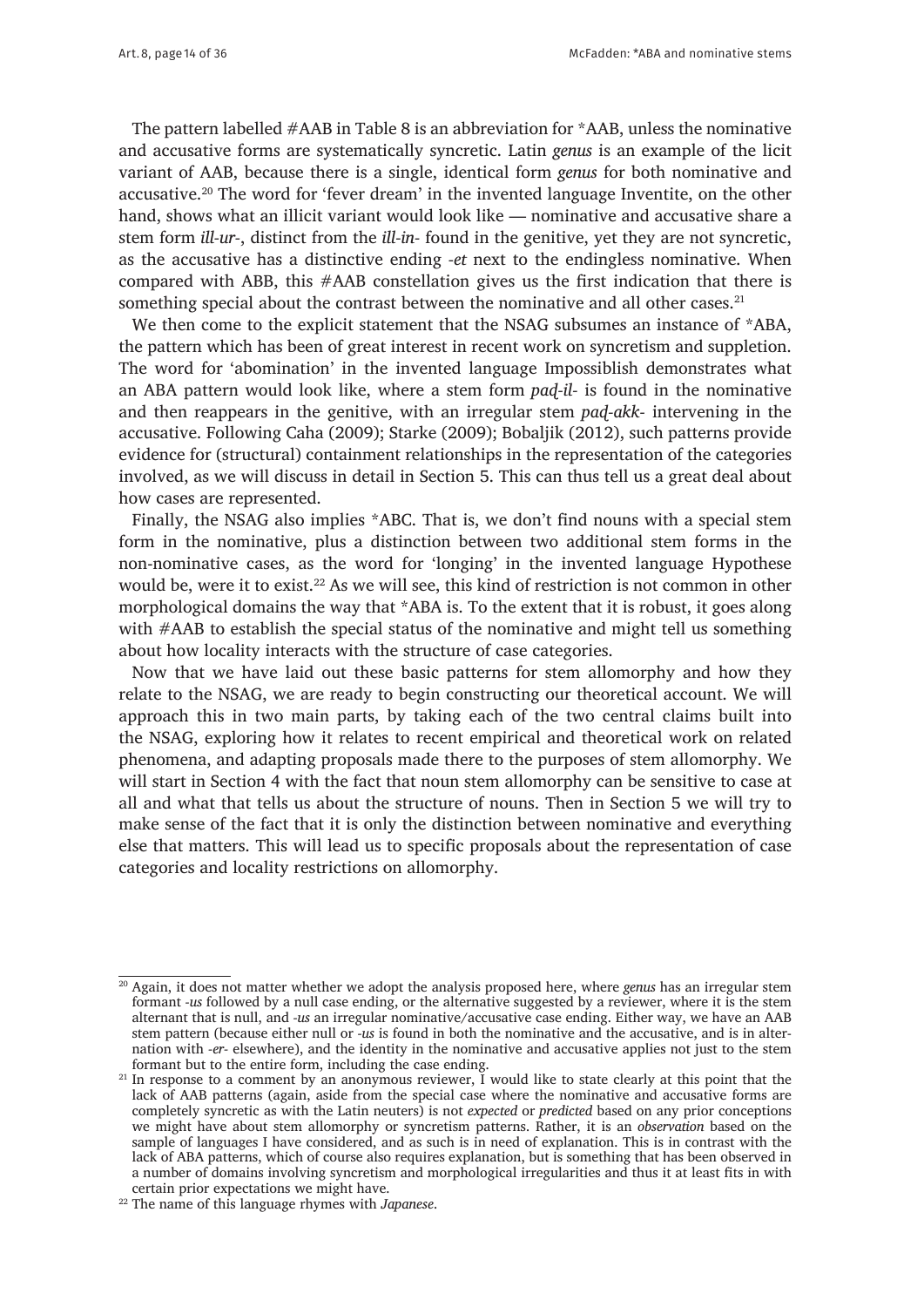#### **4 Nominal structures and allomorphy**

#### *4.1 A comparison with suppletion in nouns and pronouns*

There is an important recent strand of work establishing typological generalizations and theoretical conclusions about suppletion in nouns (Moskal 2015a; b) and pronouns (Smith et al. 2016), taking off from Bobaljik's (2012) work on suppletion in adjective comparatives and superlatives. In general, nouns can supplete for number (e.g. the Ket word for 'child': sg.  $dyl'$ , pl.  $kat$ ) but not for case,  $23$  while pronouns supplete readily for both, as illustrated by the Icelandic forms in Table 10 and parallel examples from myriad other languages. The line pursued in these works is that this difference between nouns and pronouns falls out of locality conditions on allomorphy. Suppletion is analyzed as allomorphy for the root, i.e. alternation in the exponent inserted in a root node, which is conditioned by the morphosyntactic environment. It is well established that allomorphy is subject to locality restrictions: only features close enough in some sense to a particular node can be consulted in determining which exponent to insert in that node (see e.g. Carstairs-McCarthy 2001; Embick 2010; Bobaljik 2012; Moskal & Smith 2016 and earlier work cited there). The basic idea is that, while number is sufficiently local to both noun roots and pronominal bases to trigger allomorphy, case is only sufficiently local to pronominal bases. It is too far away from nominal roots, thus they cannot be suppletive for case. outs tans out of focality conditions on only the morphosymature chynomicht, it is wen established that anomorph determining the insert in the insert in the insert in the node of the node of the node of the carstairs-McCarthy 2001; Carthy 2001; Carthy 2001; Carthy 2001; Carthy 2001; Carthy 2001; Carthy 2001; Carthy 2001; Carthy 2001; on<br>A consulted in determining which exponent to insert in that node (see determine in accomming which exponent to insert in that node (see e.g. Carstan in the Carthy 2001; Carstan in<br>McCarthy 2001; Embiol: 2010; Boboliil: 2012; Mooltal & Smith 2016; an Example 2001; Embick 2010; Bobaljik 2012; Moskal & Smith 2010 and<br>itself kana). The hasia idea is that while number is well-ciently lacel to be  $T_{\text{total}}$  is the basic idea is that, while number is sufficiently local to both non-

There are different ways to implement this idea. I refer the reader to Moskal (2015a; b); Moskal & Smith (2016); Smith et al. (2016) for discussion of why a number of initially plausible candidates won't do the trick and a selection of viable alternatives. Here I'll simply describe Moskal's (2015a) version, which is relatively straightforward and turns out to have useful properties when we come back to stem allomorphy. Moskal posits the structure in (4a) for nouns and the one in (4b) for pronouns, including the representation of number and case.<sup>24</sup>



Table 10: Icelandic 1st person pronouns.

|            | $1$ SG | 1PL   |
|------------|--------|-------|
| <b>NOM</b> | ég     | við   |
| Acc        | meg    | okkur |
| DAT        | mér    | okkur |

<sup>&</sup>lt;sup>23</sup> For the few apparent exceptions, there is reason to believe that a particular structural deficiency of the nouns in question is responsible (Moskal 2015a). An anonymous reviewer notes that in some examples of this kind, there are stem-formant alternations in addition to root suppletion, which show an intricate interaction with number, case and the identity of the root (see e.g. Radkevich 2014 on Lak).

<sup>&</sup>lt;sup>24</sup> The label D in (4b) should not be taken to necessarily denote the determiner category. It is simply the label Moskal uses for the postion of the pronominal base. Smith et al. (2016) use the label base instead.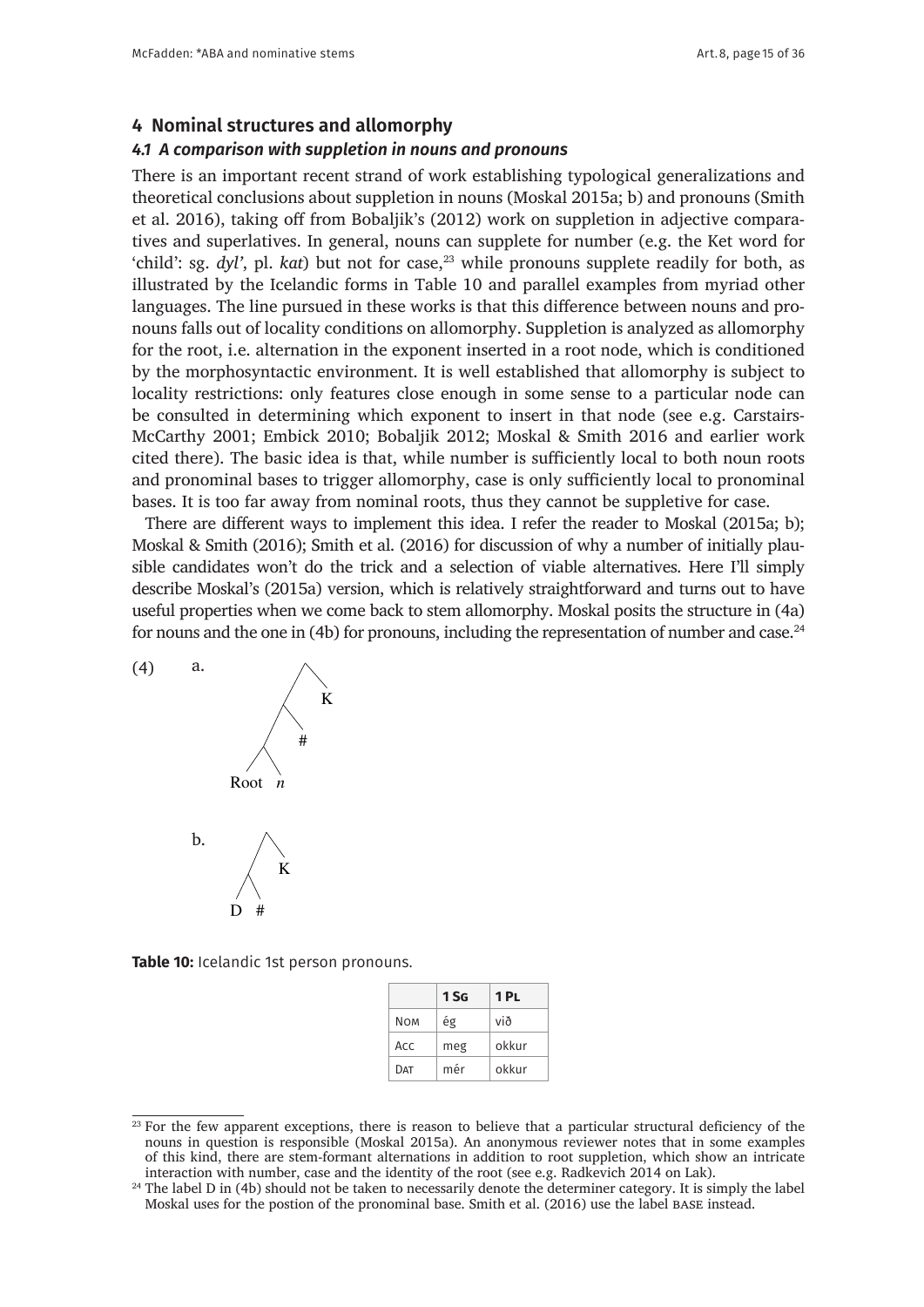She proposes that the relevant locality condition allows vocabulary insertion to be sensitive to the structure up to and including one node past the next cyclic node.<sup>25</sup> If, as is commonly assumed, categorizing nodes like *n* are (potentially) cyclic, this yields the right results. For the nominal root in (4a), the next cyclic node is little *n*, so allomorphy is sensitive to little *n* plus one node beyond — i.e. #. Case is too far away, hence nouns cannot supplete for case. Pronouns, on the other hand, lack little *n*. So for the pronominal base (represented as D) in (4b), there is no cyclic node and thus no locality domain separating it from either  $#$  or K. Hence pronouns can supplete for both case and number.26

## *4.2 Noun stem alternations are allomorphy for n*

Consider now how our noun stem alternations fit into this picture. The stem allomorphy described by the NSAG differs from noun suppletion in that a substantial chunk of the noun remains constant, with the alternation affecting only a stem-forming element. It is reasonable to take the constant chunk as the root, meaning that the alternating piece should be the realization of a functional head below number and case. The simplest assumption is that the case-sensitive stem alternations we've been looking at boil down to allomorphy for little *n*. This also fits in well with how the elements that engage in the alternations relate to morphologically identifiable classes of nominal lexemes in their languages. Specifically, in many instances the alternation is found in a whole group of nouns, constituting a stem class largely characterized by the alternation itself. For example, as already noted, Tamil has a very large and productive class of nouns in *-am*, all showing the alternation with *-att-*; Finnish has an extensive collection of nouns showing the *-nen/-s(e)-* alternation, and Latin has dozens of nouns that inflect similarly to *homō* (with a small number of identifiable sub-classes). Thus it makes sense to take these stem formatives as the realization of functional material involved in implementing or deriving nominal categories.

Crucially, locating stem allomorphy in little *n* also gives us the first part of the story about what can trigger it. Remember that for Moskal, the form of the Root cannot be conditioned by K, because the cyclic node (little *n*) and one node above it (#) intervene. But little *n* itself will not be thus restricted, because there is no (potentially) cyclic node between it and K. We thus correctly predict that noun stem alternations — like pronominal suppletion but unlike nominal suppletion — can be sensitive to case in addition to  $\#$ . This gives us a good first approximation of an explanation for the first part of the NSAG described above. Noun stem alternations can be sensitive to case because they amount to allomorphy for little *n*, and the structural representation of case is sufficiently local to condition Vocabulary Insertion in that position.

<sup>25</sup> This is grounded in the idea that nodes are not inherently cyclic, but only potentially so. The highest *potentially* cyclic node in an extended projection is the one that will in fact *be* cyclic (see Bobaljik & Wurmbrand 2005). This means that it cannot be determined whether a particular node is actually cyclic without seeing the next node up (to see whether it is potentially cyclic and part of the same extended projection or not), yielding locality domains of a cyclic node plus one. See Moskal (2015a; b).

<sup>&</sup>lt;sup>26</sup> I will use the term 'cyclic node' in a general sense to refer to nodes that are singled out to determine the apportioning of structure into domains that are relevant for locality. For the most part, this definition should be sufficiently precise. Where the technical details of the definition and relevance of cyclic nodes matter, I will follow the usage of Moskal (2015a) except where I explicitly indicate otherwise, since I will be utilizing her approach to the locality of allomorphy.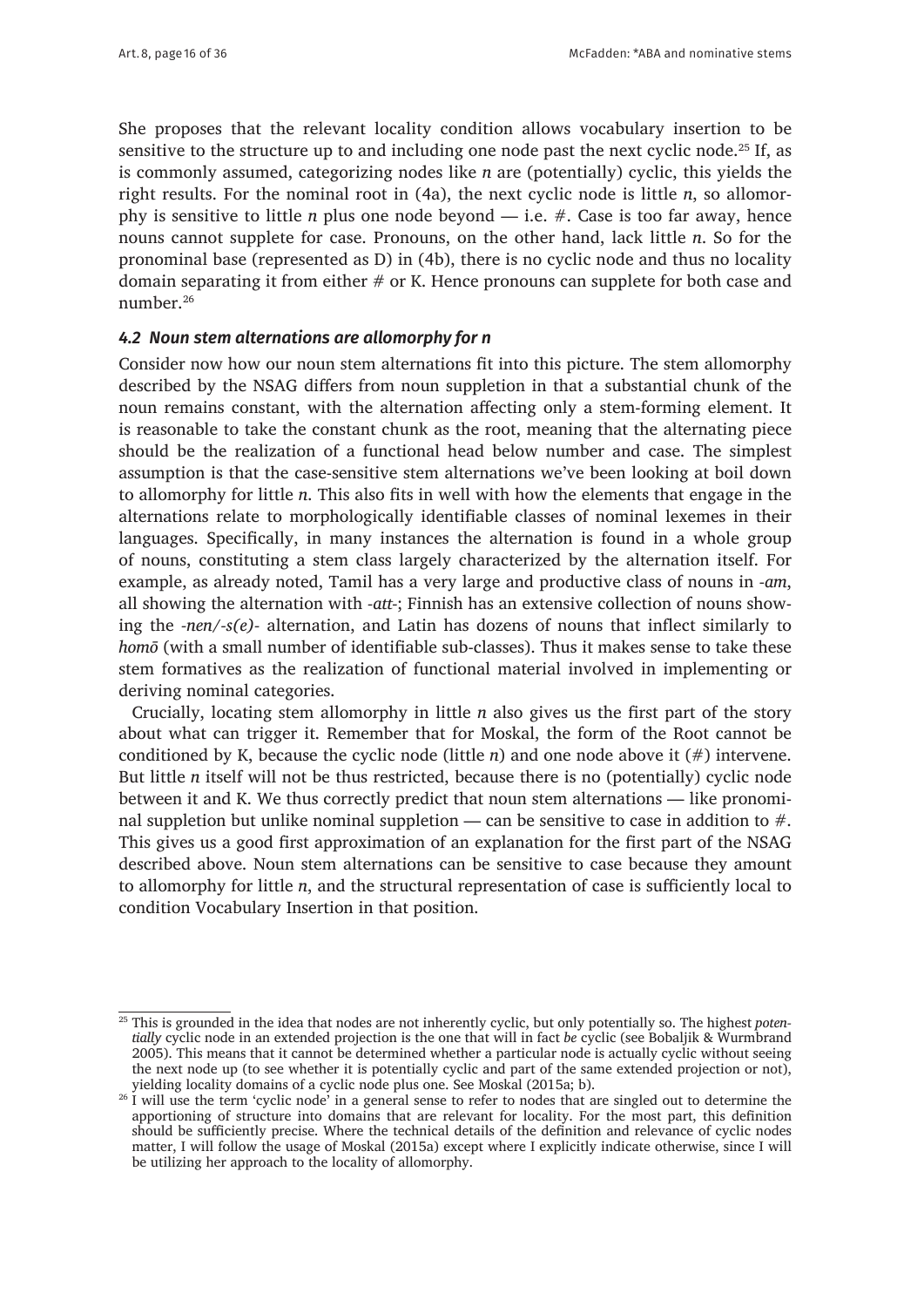# **5 Case structures and allomorphy**

Now that we've set things up so that we expect K to affect the shape of stem-forming elements in little *n*, the second part of the NSAG becomes all the more acute. If stem alternations can be sensitive to the distinction between nominative and non-nominative, why can't they be sensitive to distinctions *among* the non-nominative cases?

# *5.1 Bobaljik's CSG and \*ABA*

At this point it will be useful to make a comparison with other work on \*ABA patterns, in particular Bobaljik (2012). Bobaljik makes a typological survey of suppletion in comparative and superlative forms of adjectives, formulating the generalization in (5):

# (5) **The Comparative-Superlative Generalization (CSG)**

If the comparative degree of an adjective is suppletive, then the superlative is also suppletive (i.e. with respect to the positive). If the superlative degree of an adjective is suppletive, then the comparative is also suppletive (i.e. with respect to the positive). (Bobaljik 2012:  $2)^{27}$ 

In other words, we find patterns like (6a) and (6b), and occasionally ones like (6e), but not the equivalents of (6c) or (6d):

- (6) a. small smaller smallest **(AAA)**
	- b. good better best **(ABB)**
	- c. \*good better goodest **(\*ABA)**
	- d. \*good gooder best **(\*AAB)**
	- d. bonus melior optimus **(ABC)** from Latin

Bobaljik explains the CSG, in particular the \*ABA part, by proposing that the structure of the superlative *contains* the structure of the comparative, as in (7):



 $A = \begin{bmatrix} 1 & 1 & 1 & 1 \end{bmatrix}$ root node. If the comparative form of a particular adjective is suppleted in the must be must be must be must node. If the comparative form of a particular adjective is suppletive, there must be a special vocabulary item specified to realize the relevant root whenever the Cmpr node is present, as in (8a). The form that shows up in the positive will simply be the elsewhere node is prealization of the root, as in (8b).  $A$ gin, suppletion is analyzed in terms of allowing in terms of allowing insertion in allowing in allowing in allowing in a sertion in allowing in allowing in a sertion in a sertion in a sertion in a sertion in a sertion Again, suppletion is analyzed in terms of allomorphy for Vocabulary Insertion in a root  $\frac{1}{2}$  $b$  a specified to realize the root as in  $(8b)$ . node is present, as in (8a). The form that shows up in the positive will simply be the positive will simply be

a.  $\sqrt{\text{GOOD}} \leftrightarrow \text{be}(\text{tt}) / \underline{\text{Comp}}$ b.  $\sqrt{600D} \leftrightarrow \text{good (elsewhere)}$ (8) a. b.

 $\frac{1}{2}$ .  $\sqrt{321}$   $\frac{322}{202}$  (exempts)  $\sum_{i=1}^{n}$  is conditions to  $\sum_{i=1}^{n}$  (cap are also mot in the superlative of the superlative, thus ship node is present there as wen, supplement in the comparative  $\alpha$  indeed the superlative supplemental the superlative  $\alpha$ . It will now propose a supplemental  $\alpha$ . In the superpose and  $\alpha$ . In the supplemental  $\alpha$ . shout is present there as wen, supplement in the comparative thus because the Commons for Gas are also meen the superiative since  $\epsilon$  chipi node is present there as wen, suppletion in the compara crucially, the conditions for (8a) are also meet in the superlative structure in the superlative structure in the superlative in the superlative structure in the superlative in the superlative in the superlative in the sup the Cmpr node is present there as well. Suppletion in the comparative thus implies the Crucially, the conditions for (8a) are also met in the superlative structure in (7), because

<sup>5.2</sup> Caha's hierarchy and case containment implies the same suppletion in the superlative, deriving \*ABA. I will now propose a <sup>27</sup> Bobaljik states the CSG in two parts. I have put them together for simplicity.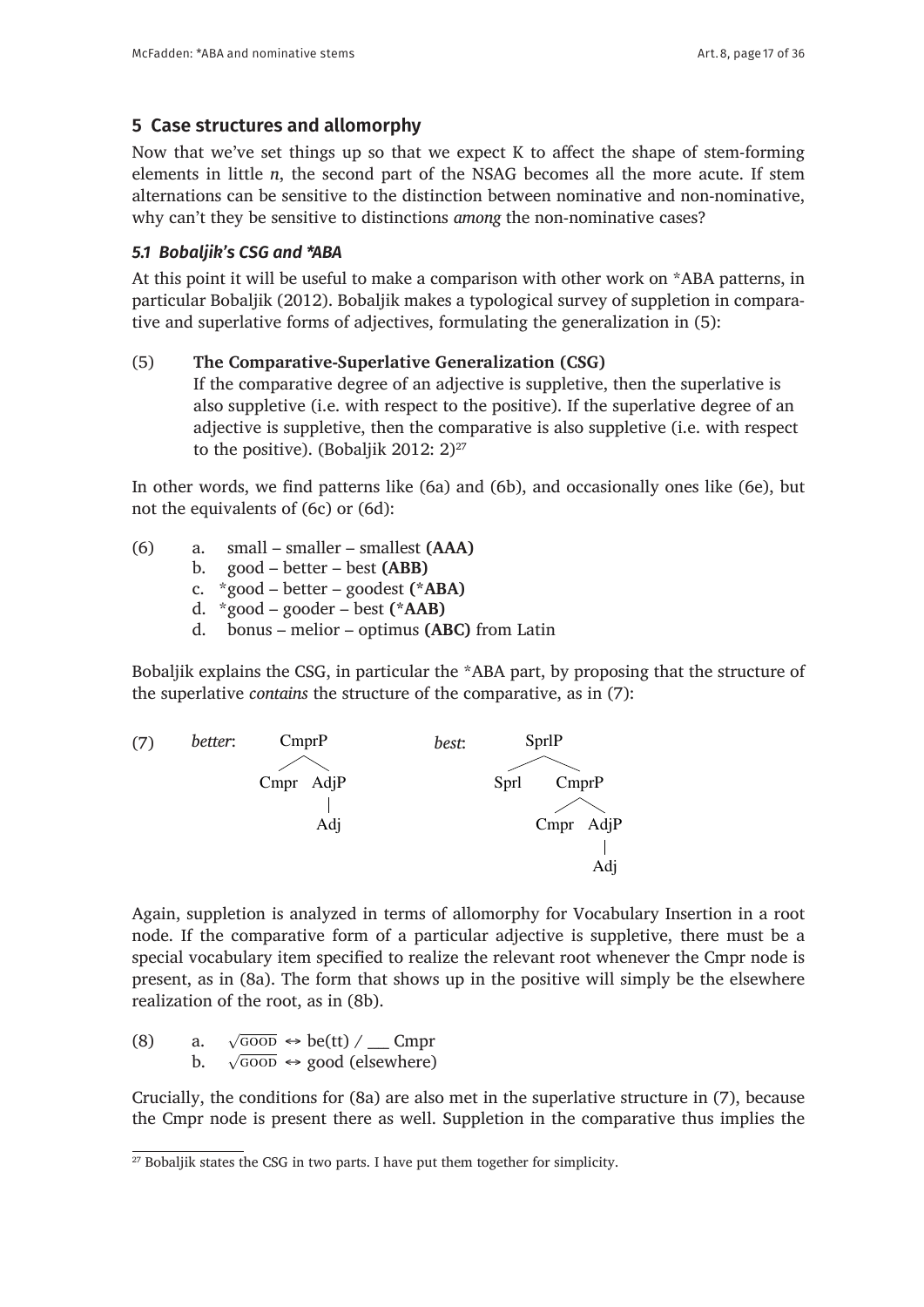same suppletion in the superlative, deriving \*ABA. I will now propose a similar approach to the differences between cases described by the NSAG.<sup>28</sup>

# 5.2 Caha's hierarchy and case containment

To do this, we need an additional piece relating to the structural representation of case categories. Note that it is essential to Bobaljik's (2012) account of the \*ABA part of the CSG that there is a containment relationship between the superlative and the comparative. If we want to do something parallel for the NSAG, we will need to assume containment among relevant case categories. Fortunately, we can adapt for this purpose an existing theory that was aimed at capturing a different kind of \*ABA in case marking. Caha (2009) argues that attested syncretisms between different cases in a wide array of languages follow a universal hierarchy with a \*ABA pattern. This can be illustrated with the three case system of Modern Greek, where there is no syncretism of nominative and genitive to the exclusion of accusative, as shown in Table 11.

Caha thus proposes to derive a version of Blake's (2001) hierarchy of cases from a structure where each case includes the structure of the next lower case, plus an additional functional head, as indicated in  $(9).<sup>29</sup>$  $\mu$  thus proposes to derive a version of Blake's (2001) includely of cases from  $\mu$ a structure where each case includes the structure of the next lower case, plus



**Table 11:** Case syncretisms in Modern Greek.

|            | 'fighter' | 'fighters' | 'alpha' | [not attested] |
|------------|-----------|------------|---------|----------------|
| <b>NOM</b> | maxitis   | maxites    | alfa    | A              |
| Acc        | maxiti    | maxites    | alfa    | B              |
| <b>GEN</b> | maxiti    | maxiton    | alfa    | A              |

by semantic and sentential-syntactic considerations. When it comes to the form of an actual noun, <sup>28</sup> I won't discuss in detail Bobaljik's treatment of the constellation of ABC with \*AAB. There are clear parallels to what we must deal with for noun stem alternations, and some similarities in the execution. In particular the idea is that \*AAB is ruled out because the relevant element is too far away in some sense to trigger more the facts way. Bobaljik's account is complicated by the empirical fact that ABC patterns are attested in comparative-<br>way. Bobaljik's account is complicated by the empirical fact that ABC patterns are attested in comp any: *Boblayn's* account is complicated by the empirical fact that *n*Bo patterns are attested in complitative suppletion, so the superlative can't be too far away from the root in an absolute sense. For irregularity. But there are also important differences in the implementation because the facts go a different case-based stem alternations, we have \*ABC alongside \*AAB, so I will be able to assume a simpler locality story covering both patterns, which places the genitive (and higher cases) too far away to trigger stem allomorphy.

<sup>&</sup>lt;sup>29</sup> Caha's trees place the sequence of case heads above the determiner head of the DP, as is motivated by semantic and sentential-syntactic considerations. When it comes to the form of an actual noun, however, we must eventually end up with a structure more along the lines of (9), where the sequence of case heads appears directly above the structure of the noun itself. There are different ways to derive the latter structure from the former, utilizing movement, Agree, or some combination of the two (Caha 2009 uses movement). Since the form of the noun is what we are concerned with here, I am restricting my attention to these simpler structures.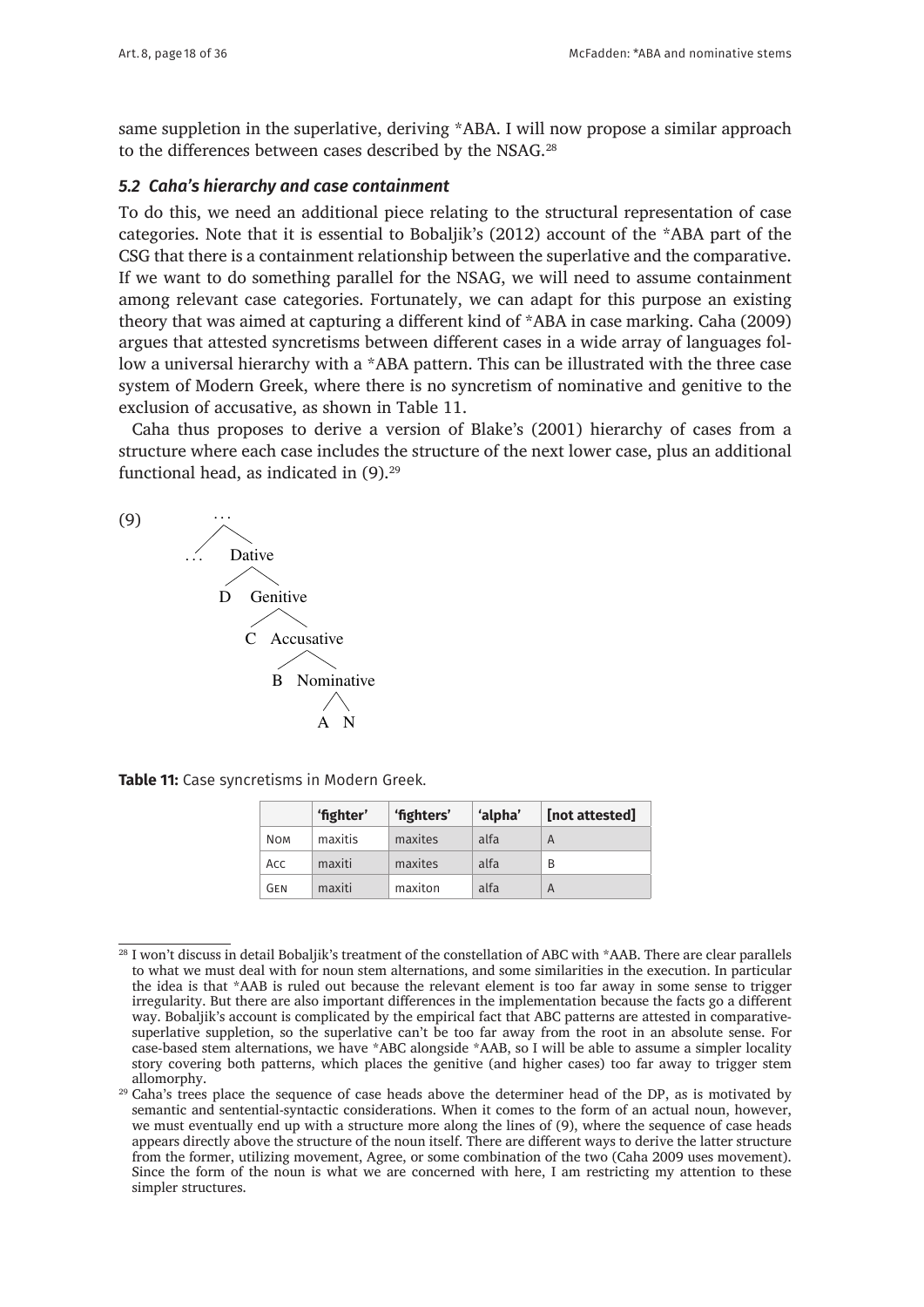This will provide the basis for locality differences among the different cases. The accusative-defining head B is further away from N than nominative A, and genitive C is further away still. Thus even before we discuss specific theories of the locality of allomorphy, we can see that accusative is more likely to be able to interact with the noun than genitive. Furthermore, because of the containment relationships, we predict implications between the different cases with respect to triggering particular allomorphs. Anything sensitive to the accusative via head B will also be triggered in the genitive and dative, all other things being equal, because B is present there as well. A distinct stem form in a case higher on the hierarchy will only be possible if an additional vocabulary item refers to the relevant higher head, e.g. dative-defining D. That is, if there is a special stem form for the accusative, there is no way to default back to the unmarked nominative stem form in the dative, yielding an ABA pattern, because the dative structure includes the head B, which will still trigger the special accusative form. In this way, a version of Caha's system derives the \*ABA portion of the NSAG.

#### *5.3 Making the nominative special with H and emptiness*

To get the full NSAG, however, including the #AAB and \*ABC portions, we need to make the nominative truly special.30 This will require an explicit theory of locality. What we want is for the head defining the accusative to be relevant for allomorphy on the stem, but nothing above it in the structure. It is this head, after all, that marks the distinction between the nominative and all other cases, so it is what our 'non-nominative' stems must make reference to, and we need to make sure that stem allomorphy cannot refer to the genitive head or anything higher. There are a number of concrete ways we could reasonably do this. I will pursue one particular approach that combines Moskal (2015a)'s locality conditions on allomorphy with a modified version of Caha's case structures.

Assume first that nominative is not just the least marked case, but the total absence of case at an abstract level (Bittner & Hale 1996; Asbury 2008; McFadden & Sundaresan 2010; Kornfilt & Preminger 2015).<sup>31</sup> This yields (10), which is like Caha's structure but without a dedicated nominative head, thus making a clear distinction between the nominative and all other cases: nominatives are bare nominal structures, while all other cases

<sup>&</sup>lt;sup>30</sup> An alternative approach, suggested by an anonymous reviewer, would be to leave the theory as it is at this point, avoiding the complications to be considered in this section, and predict that AAB and ABC patterns should be possible. As will be discussed in section 6.3, some potential AAB patterns have been reported by Zompí (2017), and we should actually expect that ABC patterns would be extremely infrequent, even if they were technically possible. We could thus say that the fact that they have not yet been identified for case-sensitive noun stem allomorphy is a not particularly surprising accident of the relatively small sample size. For now, I will continue to assume that the facts turned up so far are an accurate reflection of what is possible and develop a theory for what is in fact attested. Should future research turn up any clear ABC patterns, we can happily fall back on the less restrictive version of the NSAG and the perhaps simpler theory it would require. See 6.3 for more relevant discussion.

<sup>&</sup>lt;sup>31</sup> As two anonymous reviewers point out, assuming that the nominative is the total lack of case may seem difficult to square with the fact that several languages (including Latin and Icelandic as discussed above) have clearly overt nominative case endings. If there is no actual morphosyntactic representation of nominative case, then what are these suffixes realizing? I will not defend any specific detailed proposal here, in part because I think the answer is likely to be different for different suffixes in various languages. One thing to note is that the majority of nominative-accusative languages do *not* seem to have overt nominative endings, and a large number of those that do come from the Indo-European family, i.e. they all inherited this peculiarity from the same place. Another is that these are typically highly inflecting languages, where there is a single fusional marker that simultaneously indicates case, number and often inflectional class. It is thus reasonable to suggest that the overt 'nominative' endings will be susceptible to analysis as markers of inflectional class or even unmarked number in morphophonological systems that are not especially tolerant of endingless forms. Something different must be said about languages like Japanese and Korean, which also have overt nominative endings, but no fusional morphology or inflectional class effects of the kind observed in the Indo-European languages. Note, however, that these languages also do not display any stem-allomorphy alternations sensitive to case, and so the approach presented in this paper has little to say about them directly.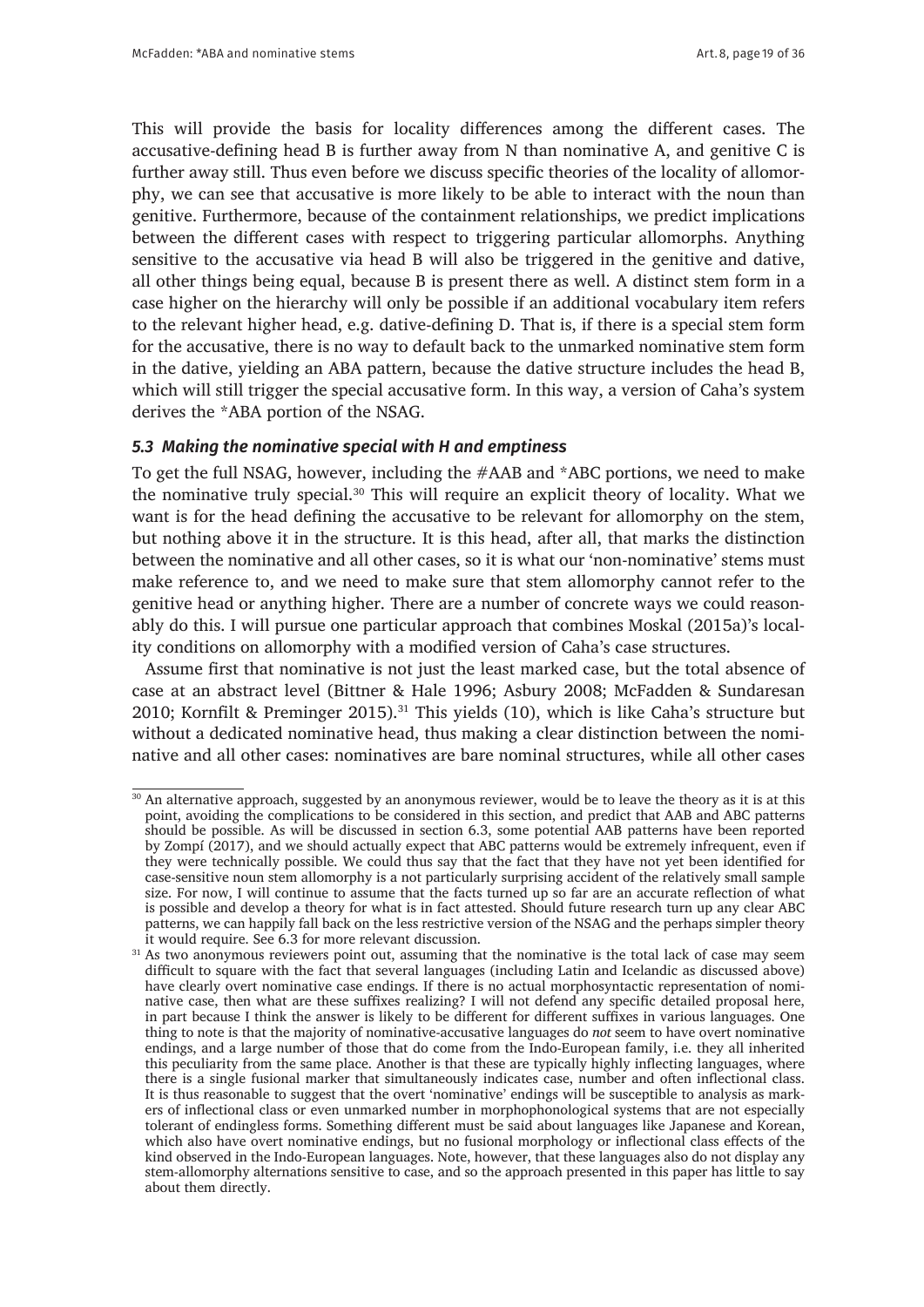involve some additional amount of functional material, providing something for stem allomorphy to be sensitive to.<sup>32</sup> distinction between the nominative and all other cases: nominatives are bare nominivolve some additional amount of functional material, providing some



 $W$  can integrate the modified version of case with  $\alpha$ We can integrate this modified version of Caha's account of case with Moskal's approach to locality as follows. The key to making the difference between nominative and the other cases visible, but not the distinctions among those other cases, is to ensure that  $K_1$  and  $K_2$ are on opposite sides of a locality boundary relative to little *n*, where stem alternations are realized. The presence of  $\mathrm{K}_\mathrm{l}$  is what all non-nominative cases have in common, identifying them as *not* being nominative. In Moskal's theory, having a locality boundary between  $K_1$  and  $K_2$  means having  $K_1$  as the first head above a cyclic node. Thus we are led to posit such a node — call it H — between # and  $K_1$ .<sup>33</sup> Putting (4a) together with (10) and adding H vields the structure in (11): H yields the structure in  $(11)$ :



The question of course is what the identity of this H could be.34 We might be the question of course is what the hemity of this if could be. We finglif be  $\frac{1}{2}$ identify it with D, since this is roughly the position in the sequence where D would appear in the sequence where D would appear in a DP, but as discussed in footnote 29 above, as least for languages like Latin, Icelandic<br>case can be also calculated in the case of languages like Latin, Icelandic and Finnish where there is case concord, such that case can be marked on multiple words The question of course is what the identity of this H could be.<sup>34</sup> We might be tempted to

<sup>32</sup> In order to avoid any confusion, I used Caha's labels A, B, C for the case heads in his version but am using  $K_1, K_2, K_3$  etc. for the heads in mine.

 $K_1, K_2, K_3$  etc. for the heads in mine.<br><sup>33</sup> An alternative would be to have # itself be a (potentially) cyclic node, leaving out H entirely. The con-For the same words be to have  $\pi$  identical definition of sufficient and sufficient articles. The form of the form of  $\alpha$  (potentially) cyclic flower, though still as cern is that, under the dynamic approach to cyclic d potentially cyclic node, would not count as an actual one, having an additional potentially cyclic node in # directly above it. This would eilminate the difference between little *n* and the nominal root for purposes of locality —  $\#$  would end up being the first actually cyclic node above both of them, so we would incorrectly predict that nouns could be suppletive for the nominative-accusative case distinction. directly above it. This would eliminate the difference between little *n* and the nominal root for purposes of

<sup>&</sup>lt;sup>34</sup> Note that it must be something in which nouns and pronouns are distinct, since again AAB and ABC patterns heads in functional material, essentially keeping them out of the projections of pronouns. While this would make it easier to handle the differences in allomorphy patterns between nouns and pronouns, we would still make that it easier that it is a difference in a structure of the still make the state of the still make the state need to determine the identity of the additional cyclic node above little *n* in nouns. *are* found with pronouns. An anonymous reviewer suggests that we could assume that there are no cyclic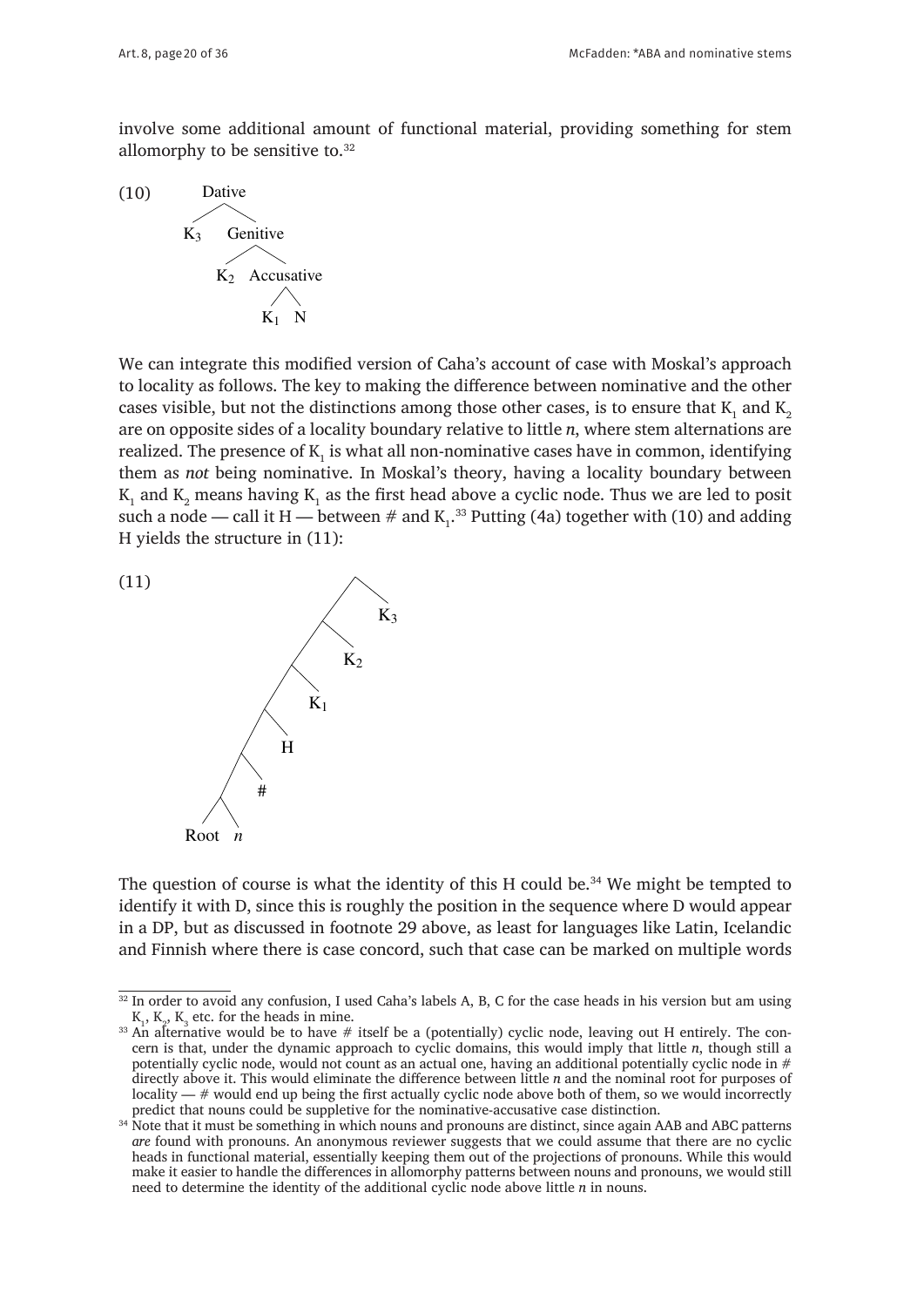in the noun phrase, trees like (11) are not rendering the structure of entire nominal phrases (i.e. extended DPs) but of case-marked nouns.35 The D head and the rest of the phrasal structure is located further up, outside of the portion of the projection shown here. Even in a language like Icelandic, where D can be part of the same word as the noun in the form of suffixal definite articles, there is clearly still a full representation of the case on the noun *below* the determiner, with an additional representation of the case above it. This is shown by the form *hestinum*, dative singular of 'horse', as analyzed in (12a), where there is one dative suffix *-i* on the noun itself, and another *-um* on the determiner. Note that each of the two Ks in the tree in (12b) abbreviates a full sequence of heads representing the dative. $36$ dative.<sup>36</sup>

(12) a. hest -i -n -um horse- DAT DEF DAT.SG.M 'to the horse'  $(12)$  d.  $112$  $\frac{1}{2}$   $\frac{1}{2}$   $\frac{1}{2}$   $\frac{1}{2}$   $\frac{1}{2}$   $\frac{1}{2}$   $\frac{1}{2}$   $\frac{1}{2}$   $\frac{1}{2}$   $\frac{1}{2}$   $\frac{1}{2}$   $\frac{1}{2}$   $\frac{1}{2}$   $\frac{1}{2}$   $\frac{1}{2}$   $\frac{1}{2}$   $\frac{1}{2}$   $\frac{1}{2}$   $\frac{1}{2}$   $\frac{1}{2}$   $\frac{1}{2}$   $\frac{1}{2}$   $\frac{-1}{\cdot}$   $\frac{-11}{\cdot}$   $\frac{-11}{\cdot}$  $F$  DAT.SG.



Even if D would create a locality boundary relevant for the K heads above it in a Even if D would create a locality boundary relevant for the K heads above it in a structure like (12b), it is irrelevant for the K heads directly affixed to the noun, which are *below* it. The head H that creates the locality boundary between those heads and the nominal stem must thus be something further down than D and distinct from  $#$ . I will leave open for now what exactly this H could be, simply recognizing that we must posit something here to achieve the desired locality effects. $37$ 

While we could adjust this story to retain Caha's structures with an additional K head for the nominative, the result would be less attractive. This nominative head would have to appear below H, with all the other K heads appearing above, in order to get the locality facts right. The motivation here for the idea that nominative amounts to the lack of case is hence that it lets us have all of the case heads as a block, above the cyclic node H, rather

 $\frac{1}{35}$  For languages like Tamil without case concord, where we find exactly one case suffix per nominal phrase, thus it is plausible that H could correspond to D. Given the generality of the NSAG, however, we need an thus it is plausible that H could correspond to D. Given the generality of the NSAG, however, we need an account that works for both types of language, and I will focus in the main text on the languages that present more of a challenge. things are different. (11) could be rendering something like the structure of the entire nominal phrase, and

 $36$  The correct structure in (12b) could just as easily be one where D and the higher K form a constituent, to the exclusion of the root, little *n* and the lower K. The distinction is irrelevant for present purposes.

<sup>&</sup>lt;sup>37</sup> This is explicitly a placeholder analysis, and must remain — as more than one anonymous reviewer points  $\frac{1}{2}$ out — an nonest supulation that a more substantive hypothesis about what could be responsible for the locality effects can be developed. One idea is that H somehow indirectly reflects D at the noun level. Given the repetition of the case sequence at multiple places within the DP, especially clear in languages with con-<br>the repetition of the case sequence at multiple places within the DP, especially clear in languages with concord on adjectives and determiners, one might assume an operation that copies the sequence of Ks,  $\#$  and other relevant heads from the extended DP onto N and any other words within DP that are to show case and number marking. H could then be the 'morphological copy' of D. If one could further assume that this 'morphological copy' retained the status of being a (potentially) cyclic node for morphological purposes, we out — an honest stipulation until a more substantive hypothesis about what could be responsible for the could perhaps derive the pattern we want. Making this work would of course require a worked out theory of such copying and how it interacts with locality.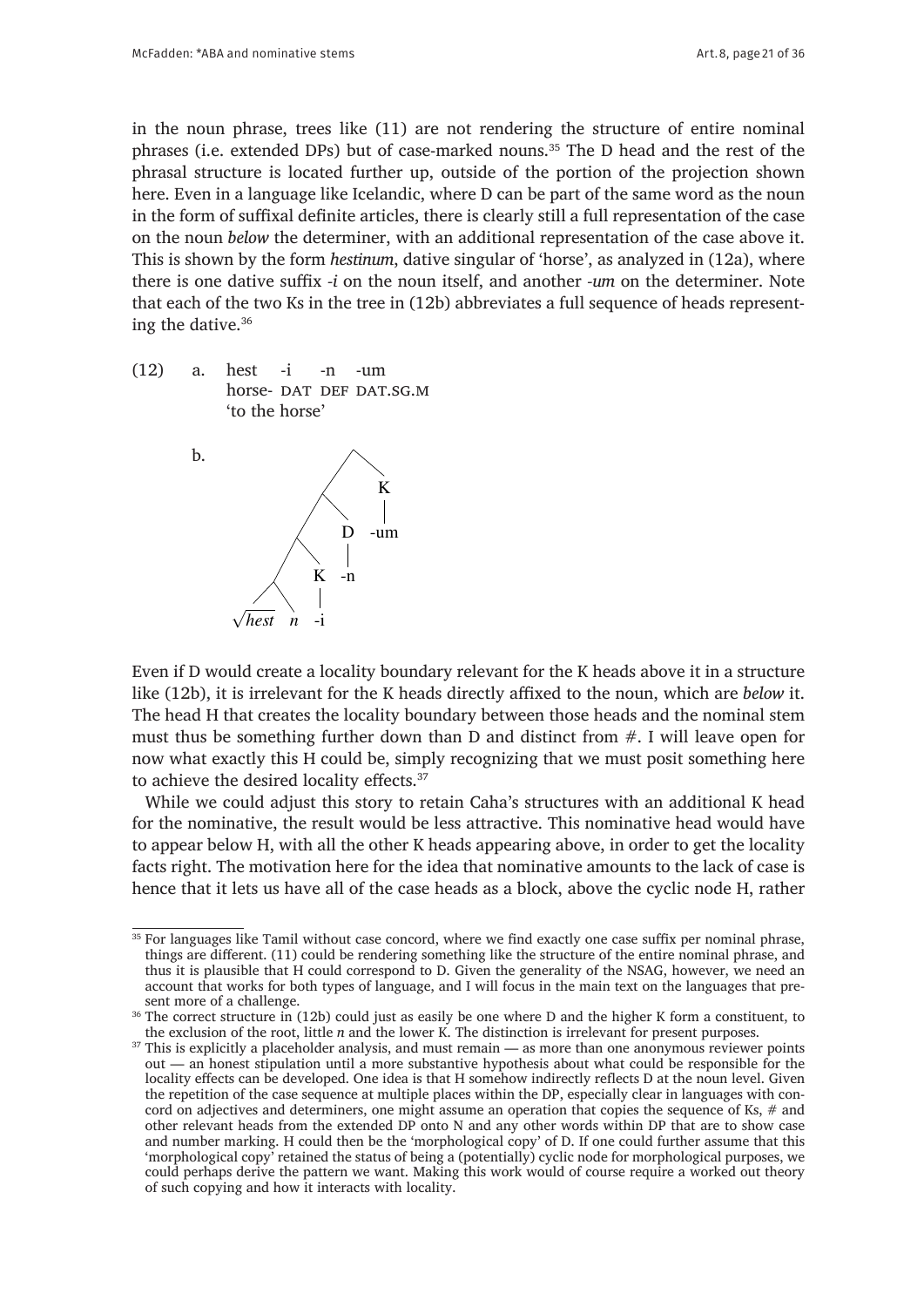than distributed on either side. A different way to look at it, which is less dependent on the specific assumptions of Moskal's theory of locality, is that stem allomorphy can be sensitive to whether any case heads are present, but not to which specific ones are there. Again, this only makes the right cut if the nominative amounts to the complete lack of case heads.

## **6 Bringing it all together**

In this section I will bring together the various strands of the preceding discussion to illustrate and precisify my account of the NSAG. I will first demonstrate in Section 6.1 how the account covers the patterns described by the NSAG, then in sections 6.2, 6.3 and 6.4, I will deal with three loose ends in the behavior of plurals, some potential counterexamples to part of the NSAG and the dividing line between stem allomorphy and phonological alternations, respectively.

### *6.1 Deriving the sample patterns*

Let us consider then how the account developed in Sections 4 and 5 covers the NSAG, allowing the attested stem allomorphy patterns and ruling out the unattested ones. AAA is the trivial case where little *n* has only one form and requires no further comment. We get ABB when there is a special 'B' exponent of little *n*, specified to be inserted in the context of K<sup>1</sup> , e.g. the vocabulary item in (13a) for the *-att-* formant in Tamil nouns like *maram*. Since that  $K_1$  head is present in the accusative, genitive, dative and any other cases higher in the hierarchy, this allomorph will be inserted in all of those cases. The corresponding 'A' formant, like Tamil *-am-* in (13b), is simply an elsewhere exponent of little *n*, which will be inserted when  $K_1$  is not present.<sup>38</sup> Given the structure of the cases, this only happens in the nominative.

(13) a.  $[n] \leftrightarrow \text{-att-} \ / \ \_\_K$ <br>b.  $[n] \leftrightarrow \text{-am-}$  (elsew)  $[n] \leftrightarrow -am$ - (elsewhere)

We get \*ABA in the standard way from containment. An actual ABA pattern would mean, in our toy three-case system, that one form appears in the accusative, while the nominative and genitive share a different form. The only way to get a special accusative form is by reference to  $K_{1}$ , and since this head is also present in the genitive, that special form would be triggered there as well. The only way to prevent the accusative form from appearing in the genitive is to set up a more specific genitive form, which makes reference to the  $\mathrm{K}_2$  head lacking in the accusative. Assuming for the moment that this were possible, the result would be an explicitly genitive form, not be the reappearance of the unmarked nominative form, since of course the nominative lacks the  $\mathrm{K}_2$  head. In this way we could only derive an 'accidental' ABA pattern, which is in reality an ABC pattern, where A and C are introduced by distinct rules, but happen to have the same form. This is laid out in (14) for the Impossiblish forms in Table 9. We get the *appearance* of ABA, because *-il-* shows up in both the nominative and the genitive, distinct from the *-akk-* in the accusative, but these are really two different stem formants introduced by two different rules.

- (14) Impossiblish accidental ABA as crypto ABC
	- a.  $[n] \leftrightarrow -i$ .  $K_1, K_2$
	- b.  $[n] \leftrightarrow -\text{akk-} \quad \underline{K}_1,$
	- c.  $[n] \leftrightarrow -i$ -il- (elsewhere)

<sup>38</sup> Of course, both of the items in (13) need to be further restricted to the class of nouns showing the *-am/-att-* alternation, but this is irrelevant to current purposes so I have left it off for simplicity.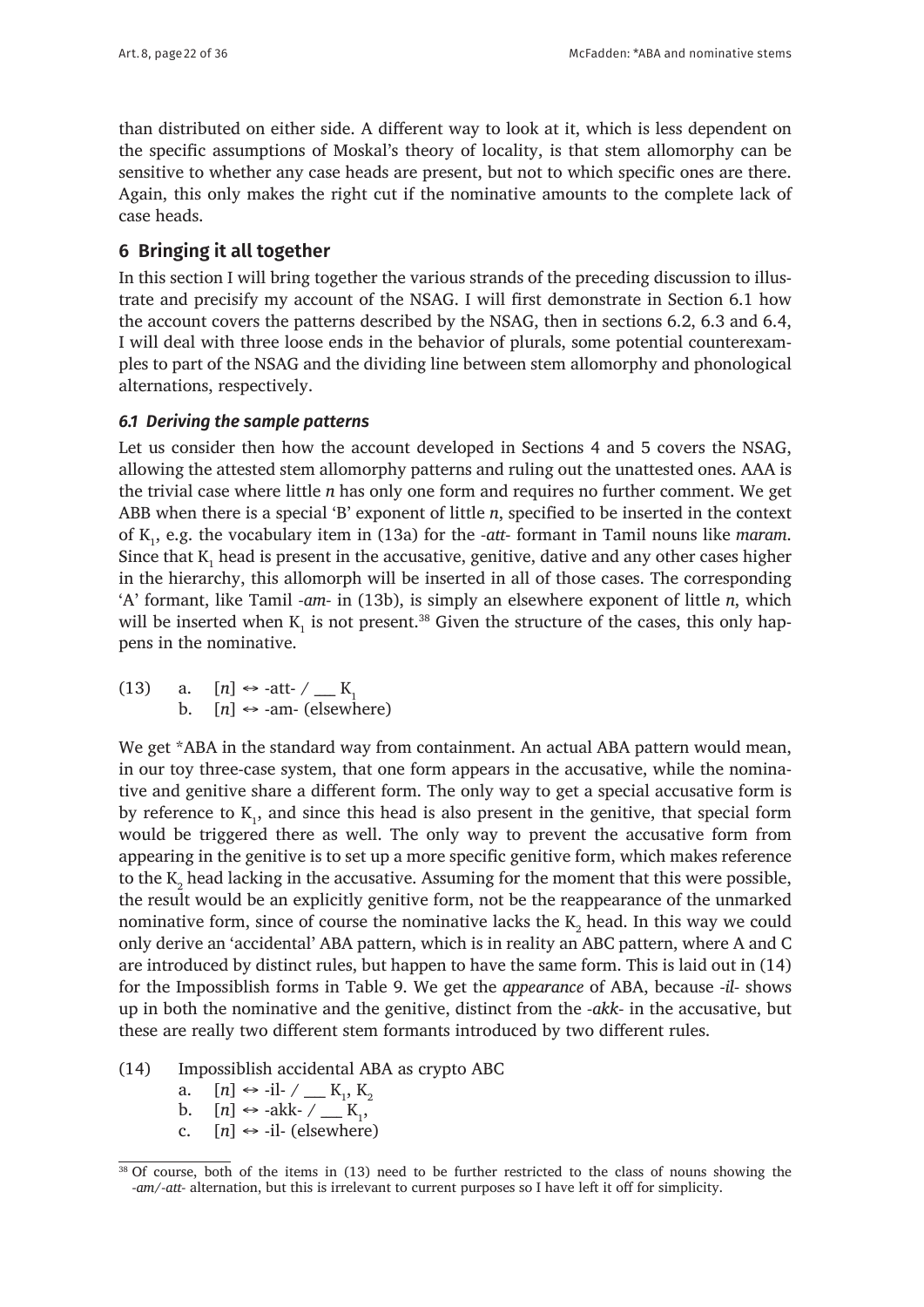Since what we have in (14) is underlyingly an ABC pattern, we can use something parallel to derive surface ABC, e.g. the Hypothese forms in Table 9 via the VIs in (15), but of course, the NSAG excludes ABC, so we need to make sure we prevent systems like this, and this is precisely what our locality account provides.

(15) Hypothese ABC

a. 
$$
[n] \leftrightarrow -\text{ut-} \ / \_\_\_\ K_1
$$
,  $K_2$ 

- b.  $[n] \leftrightarrow -as(-1, -1)$
- c.  $[n] \leftrightarrow -in$  (elsewhere)

The presence of the cyclic H node means that allomorphy for little *n* will be able to see one node past H, i.e. to  $\text{K} _{\text{i}}$ . Hence VIs like (13a), (14b) and (15b), all of which set up accusative stems by referring to  $\text{K}_{\text{l}}$ , will work just fine. However,  $\text{K}_{\text{2}}$  and higher K heads will be too far away to be visible for vocabulary insertion at little *n*. Thus VIs like (14a) and (15a), which pick out genitives and higher cases by making specific reference to  $K_{2}$ , will be unstatable or will simply never find anything to apply to. We thus successfully rule out ABC patterns, including accidental ABA like (14). Even if the systems of VIs in (14) and (15) could be set up, they would still just produce ABB. The special VIs making reference to  $K_2$  would never apply, as  $K_2$ , even if present, would be non-local, and the VIs making reference to  $K_{1}$  would apply in those contexts instead. Note now that it is difficult to see how we could get these results if the different cases corresponded to different features or feature bundles in a single K head, because we do not expect there to be any locality or accessibility differences between the different features in a single bundle. I.e. if the difference between nominative and accusative in that position is legible to allomorphy for little *n*, it is not clear how further case differences could be made illegible.<sup>39</sup>

This basic locality story also extends to \*AAB. These differ from \*ABC only in that there is no special accusative stem form, still requiring a VI to make reference to  $\mathrm{K}_2^{}$  for the special form in the genitive and beyond. This is laid out in (16) for the Inventite forms in Table 9.

(16) Inventite AAB

a.  $[n] \leftrightarrow -in-1$ ,  $K_1$ ,  $K_2$ 

b.  $[n] \leftrightarrow -\text{ur-}$  (elsewhere)

Again, locality forbids reference to  $\mathrm{K}_2$  for purposes of the allomorphy of little *n*, so even if a VI like (16a) were licit, it would never find a matching context, and so we would get an AAA pattern with the elsewhere formant *-ur-* throughout. There is an additional important issue, which is that pronoun suppletion *does* allow ABC patterns and AAB patterns without syncretism, as discussed by (Smith et al. 2016). For pronoun bases then, there must be no locality distinction between K<sub>1</sub> and K<sub>2</sub>.<sup>40</sup> Dealing with this will require further amending

<sup>&</sup>lt;sup>39</sup> An anonymous reviewer asks whether the observed patterns could be derived in a theory using case feature bundles, as long as we added the assumption that the nominative is unique in being the only case that lacks all features. Indeed, I suspect it would be possible to make this work given the right series of technical assumptions, but it would not be a simple matter. We would need to ensure that the allmorphy rules could see that case features are present, but not distinguish among those features, since otherwise allomorphy patterns should be able to be sensitive to the distinctions among the non-nominative cases. In the approach in terms of a hierarchy of case features adopted here, allomorphy can indeed be sensitive not just to the presence, but also to the identity of the case features. It just happens that only the lowest of the case features is sufficiently local to trigger allomorphy, and it can only distinguish the nominative from everything else.

<sup>40</sup> Keep in mind, however, that the part of the NSAG that seems to implicate containment, i.e. the ban on ABA patterns, *does* still hold for pronoun suppletion (again, see Smith et al. 2016). It is thus only the portion of the NSAG that seems to depend on locality that differs between noun stems and pronoun bases, which is perhaps not so surprising.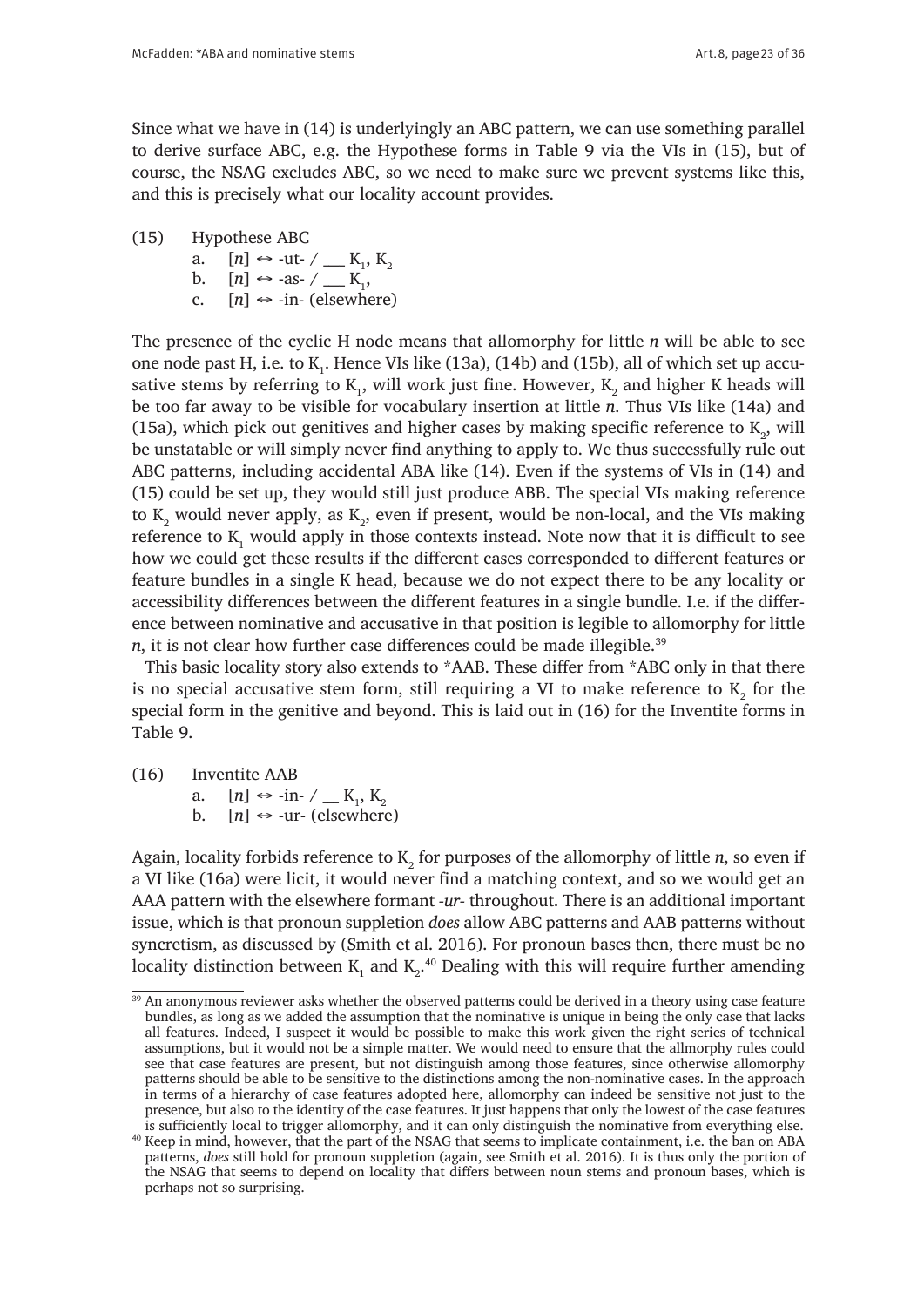our inventory of cyclic nodes, adapting our assumptions about the structure of pronouns, or admitting new ways to circumvent locality boundaries. Since I currently have no way to decide among these options, I simply note the issue and leave it for future research.

Of course, the pattern we are trying to model from the NSAG is not exactly \*AAB, but what I have been calling #AAB, where AAB is possible as long as there is total and systematic syncretism between the nominative and accusative. As things stand, the locality story here does not provide a way to derive such special AAB patterns, predicting instead strict \*AAB, so we need to say something more. The problem, e.g. with the Latin neuters, is that the conditions for the 'oblique' stems like *gener-* and *itiner-* seem to be able to distinguish between accusative and genitive. However, under the analysis built up so far, this should not be possible, as the  $\mathrm{K}_2$  head responsible for this distinction is not sufficiently local to little *n*. Indeed, we should be suspicious of the fact that \*AAB holds in general, except in the special case where the accusative is syncretic with the nominative. This last point makes clear where exactly we should look for a solution to this little problem. Our approach should be that what shows up with these nouns in (syntactic) contexts where we expect accusatives, are structurally nominatives, at least at the point in the derivation when the exponent for *n* is inserted. In other words, the 'accusatives' here also lack the  $K_1$  that normally characterizes accusative-marked nouns. This is why they do not satisfy the conditions for the oblique alternant of *n*, but also why they are realized exactly the same as the nominative in all other respects.

One way to derive this would be in terms of an operation like Impoverishment, so that these nouns would initially be structurally accusative, but would have the  $\mathrm{K}_\mathrm{l}$  head deleted before vocabulary insertion. This would admittedly be an unorthodox move, since under the nanosyntactic Caha (2009)-style view adopted here it would imply the deletion of case *structure*. This would be rather more challenging to formalize than the deletion of case features under a DM-style feature bundle view, and I will not attempt it here. As an alternative, one could assume a kind of Differential Object Marking, such that accusative assignment would simply not apply to the relevant nouns, leaving them caseless, which is equivalent to nominative (see Richards 2010; Baker 2015: for compatible approaches to DOM). One reason to think that this is a not unreasonable possibility is that the Latin neuters are overwhelmingly inanimates. Animacy (even in a highly grammaticalized version) is one of the factors that is commonly relevant for clear instances of DOM cross-linguistically — actual object marking tends to be found on animates, while inanimates, like the Latin neuters, remain unmarked (see e.g. Aissen 2003). The 'oblique' stem form with these nouns, just like the ones with normal ABB, will thus be specified to show up in the context of  $K_{1}$ , i.e. the accusative-definining head. This will ensure, as in other examples, that they also show up in the genitive and all higher cases. It is just that with these nouns, there are no forms that reach VI with  $K_1$  without also having at least  $K_2$ , i.e. there simply are no accusative forms to spell out. This yields an apparent AAB pattern, which in reality is an ABB pattern, but where the accusative B never surfaces. We thus have an account for #AAB that explains why apparent AAB is limited to instances where the nominative and accusative are fully syncretic.

### *6.2 Lessons from plurals*

Until now, I have restricted my discussion to stem alternations in the singular forms of nouns, leaving plurals aside. But what happens with irregular stem allomorphy in the plural has the potential to be quite instructive, given certain ideas about the triggering of allomorphy and what is known about suppletion. Recall from above that while pronouns can supplete for both case and number, nouns supplete only for the former. Moskal's (2015a) account of this fact depended crucially on the intervention of the  $#$  head rendering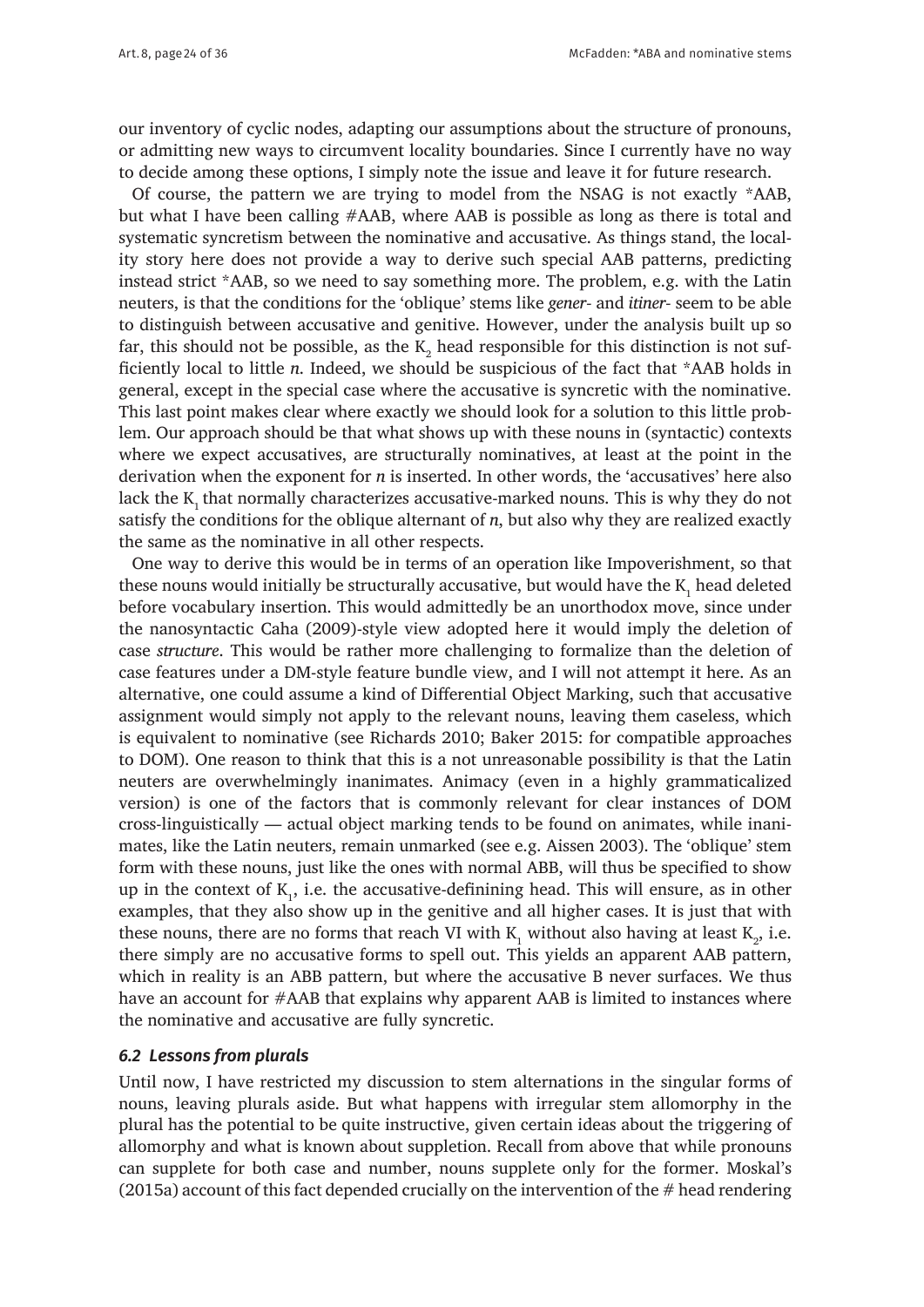K non-local to the noun root. There is also a long tradition of arguing that allomorphy requires adjacency of some kind (see Embick 2010; Bobaljik 2012; Moskal & Smith 2016: and references there), hence we might expect allomorphy of noun stems based on case markers to be blocked by intervening (overt) plural affixes. It will thus be worth our while to see what happens in the plurals of the nouns we've been discussing — whether we get 'nominative' stems, 'non-nominative' stems or a repeat of the alternation.

As it turns out, languages differ in this respect, giving us some evidence for differences in the details of how the alternations are implemented. In Finnish, Latin and Icelandic, plurals have the 'non-nominative' stem throughout, even in the nominative, as shown for Finnish and Latin in Table 12. This is somewhat puzzling. We could take it as evidence that, in these languages, the stem formant in the nominative singular is actually the marked one, with explicit restrictions on the context for its insertion, whereas the non-nominative stem is the elsewhere realization of little *n*. This would certainly be in line with the distribution of the two formants. The tricky thing is that, under the kind of analysis being pursued here, there is no distinguishing feature of the nominative singular that could be used to formulate the contextual restriction — the nominative singular is characterized by the *lack* of features in comparison to the non-nominative cases and the plural.<sup>41</sup> On the other hand, writing a specification for the 'non-nominative' stem formant is made difficult by the fact that it appears in a disjunctive context, whenever there is a marked case *or* plural number. One way to deal with this would be to propose that it is not sensitive to the presence of particular heads, but rather to the presence of *any* marked value. The details will depend among other things on whether singular number is represented as a  $#$  with an unmarked value or as the simple lack of a  $#$  head.

The facts are crucially different in Tamil, as shown in Table 13. Here again, alternation according to case fails to obtain in the plural, but now it is the nominative stem that shows up for all cases.<sup>42</sup> Here it is clear that the stem alternant with a marked specification must be the 'non-nominative' one, with the 'nominative' one being the elsewhere. Specifically, we can say that *-att-* is specified to occur in the context of the  $K_1$  head, and then we need to set things up so that the marked plural head interferes with its insertion, e.g. by using hyper-contextual VI-rules along the lines of Moskal & Smith (2016). The 'nominative' stem thus appears throughout the plural.

**Table 12:** Finnish and Latin plurals.

| <b>Finnish</b> |           | Latin                          |           |                                                 |
|----------------|-----------|--------------------------------|-----------|-------------------------------------------------|
|                | <b>SG</b> | PL                             | <b>SG</b> | <b>PL</b>                                       |
| Nom            |           | $ihmi-nen$ $\mid$ $ihmi$ -se-t | hom-ō     | hom- <b>in</b> -ēs                              |
| GEN            |           |                                |           | ihmi-se-n   ihmi-s-i-en   hom-in-is   hom-in-um |

**Table 13:** Tamil plurals.

|            |            | Pl            |
|------------|------------|---------------|
| <b>NOM</b> | mar-am     | mar-an-gal    |
| Acc        | mar-att-ai | mar-an-gal-ai |

<sup>&</sup>lt;sup>41</sup> Note that this point is unaffected if we adopt Caha's (2009) version, where there is a K head present in nominatives. Even for Caha, the nominative contrasts with all other cases by *lacking* any of the higher K heads. The head found in the nominative is also found in all higher cases, so it is equally impossible to write a specific rule to apply only to nominatives by referring to this lowest K head.

<sup>&</sup>lt;sup>42</sup> The shift of /m/ to  $\overline{y}$ , both here and in Table 14, is due to phonologically regular assimilation.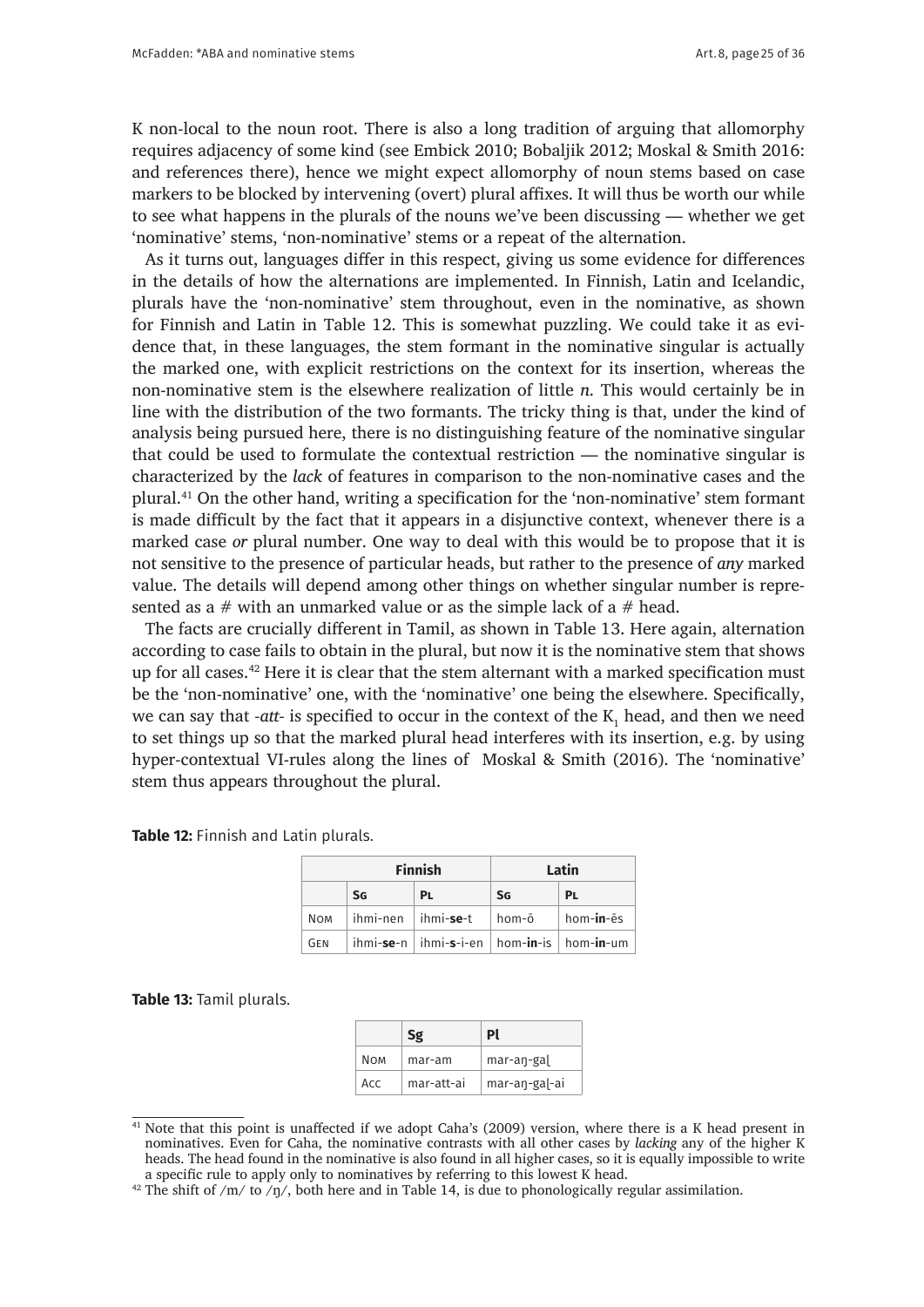Now, one analysis we might have considered for the facts from the Tamil plural would be that there is a requirement that a case marker can only trigger the marked stem formant when it appears adjacent to it (again following Embick 2010; Bobaljik 2012: and others). The intervening overt plural marker would disrupt the adjacency, thus blocking the triggering of the *-att-* stem and leading to the insertion of unmarked *-am-*. Important facts from the Tamil pronouns, however, show that literal adjacency isn't required for conditioning allomorphy. They also provide even more direct support for the role of case specifically (as opposed to the mere presence of a suffix) in triggering stem allomorphy in the language. Consider the 2nd person forms in Table 14.43 The *nii(n)* alternant appears in the nominative, both singular and plural. But unlike with the nouns, the alternative *on-* is found throughout the obliques, i.e. not just in the singular, but also in the plural. We can analyze this by again having the VI for *on*- be directly sensitive to the presence of the K<sub>1</sub> head, but we must set things up so that, unlike in the nouns, the intervention of the plural # head does not bleed its application. However exactly we ultimately analyze the distinction between nouns and pronouns here — and this will clearly need to be connected to the discussion after  $(16)$  above — it is clear that in Tamil the allomorphy must be sensitive specifically to case, not just to the presence or absence of structure in general.

I will conclude this section on plurals with a couple of general and comparative comments. First, the data show that our theory must allow for a certain amount of cross-linguistic variation in case-based stem alternation behaviors in the plural. Second, this variation cannot be reduced, as might have seemed promising, to differences in the expression of case and number. One might have hoped to tie the behavior in Latin and the other Indo-European languages — where we get 'non-nominative' forms throughout the plural — to the fact that case and number are fusional in these languages. This would have fit in with the fact that Tamil — where case and number are marked by distinct, segementable suffixes — has the 'nominative' form throughout the plural. The problem comes from Finnish, which like Tamil has segmentable case and number suffixes, but like Indo-European generalizes the 'non-nominative' stem form throughout the plural. Thus it seems that we must attribute the difference in plural behaviors, as I have done here, to differences in the contextual specification for the marked stem formant — the presence of any following head with a marked value in Latin and Finnish, versus the presence of specifically the  $\mathrm{K}_\mathrm{l}$  head in Tamil. $^{44}$ 

**Table 14:** Tamil 2nd person pronouns.

|             | 2S <sub>G</sub> | 2 PL        |
|-------------|-----------------|-------------|
| <b>NOM</b>  | nii             | niin-gal    |
| Acc         | on-ai           | on-gal-ai   |
| GFN         | on              | on-gal      |
| <b>D</b> ат | on-akku         | on-gal-ukku |

<sup>43</sup> Similar patterns are found in the 1st person (exclusive) forms *naan/en* and the anaphor *taan/tann*.

<sup>44</sup> Note that I am crucially *not* claiming that number heads can have different status for locality purposes in different languages. As a reviewer points out, such a scenario would open up the possibility that case heads could also differ with respect to locality across languages, undermining my account of the NSAG. The number head is universally sufficiently local to little *n* to potentially trigger allomorphy on it, just as the lowest of the case heads is. Where languages (and specific nouns) differ is in the form of the contextual specifications for allomorphy of *n*. In some, the marked stem formant is sensitive specifically to the lowest case head, and thus the stem alternation ignores the singular/plural distinction. In other languages, the marked stem formant is sensitive to the presence of *any* functional head with a marked value, thus either the lowest case head or a plural number can trigger it. All of these possibilities are crucially compatible with a unified theory of locality, and even with a universal inventory of functional heads if we so desire.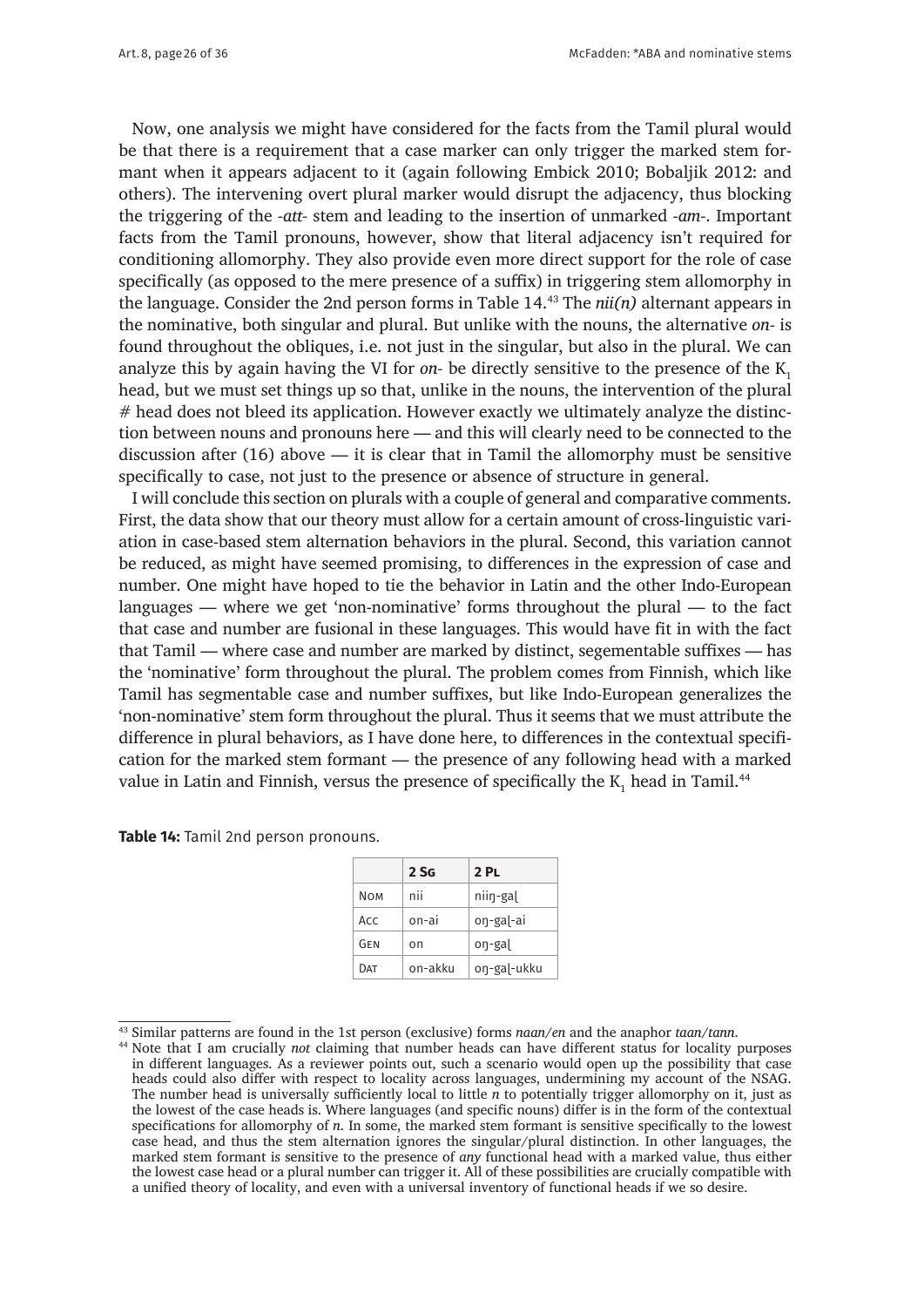Third, even though the VIs for Latin and Finnish may in the end make no direct reference to case in general or the  $\mathrm{K}_\mathrm{l}$  head in particular, the NSAG is still upheld here. Case is relevant indirectly, as the case heads count, alongside plural number, among the potential satisfiers for the condition of a following head with a marked value. This yields the sensitivity to case, and the specific restrictions of the NSAG still fall out of our locality story, as it is only the  $K_1$  head distinguishing accusative from nominative that will be close enough to be visible. We thus still rule out a more specific VI introducing an additional stem formant in more marked cases. Fourth, note that this furnishes an additional argument for the version of the case hierarchy here, where the nominative is the total lack of K heads. The VI rule for Latin and Finnish only really works if the difference between nominative and everything else amounts to the presence or absence of marked case heads. If we adopted Caha's (2009) version with a dedicated nominative head, it would be especially difficult to prevent that head from triggering the marked stem formant. Again, the VI for that stem formant cannot be specified to be sensitive specifically to the head distinguishing accusative from nominative, or any other specific case head, because it must also be sensitive to the plural  $#$  head.

#### *6.3 Potential counterexamples*

Zompí (2017), in response to an earlier version of the work presented here, introduces some potential counterexamples to the NSAG from Ancient Greek. First, he suggests that the Ablaut patterns shown with a number of nouns like 'father', with nominative *patḗr*, accusative *patér-a*, genitive *patr-ós*, present a challenge for the kind of phonological implementation that I must adopt in order to allow them to circumvent the NSAG. In particular, this is because the different stem-vowel configurations don't just track specific case suffixes, but also depend on the lexical noun. Zompí is correct to note that such an account cannot be fully evaluated in the absence of a worked out analysis, but the prospects for success are arguably considerably better than he suggests. What we need is for the exponents for the different cases to be able to vary in whether they include floating material that triggers the vowel changes of ablaut, depending on the lexical identity of the noun they attach to. So the genitive is *-os* plus a floating trigger for deletion of a stem vowel with *patḗr*, but *-os without* such a trigger with *astḗr* 'star', which has the genitive form *astér-os*. <sup>45</sup> But in the end this is not really different from saying that, with nouns of a certain class including *pólis* 'city', the genitive ending has the form *-eōs* rather than *-os*. Therefore, I do not see any real obstacle to an analysis along these lines. Analyses of this type will be discussed in more detail in 6.4 below, in particular footnote 53.

Zompí's second type of potential counterexample is more difficult to defuse. These are the so-called heteroclite adjectives, as in Table 15, which show a clear stem alternation that violates the NSAG.46 The word for 'much' shows a stem *polý-*, plus the normal endings

**Table 15:** Ancient Greek heteroclites, masculine singular.

|            | 'big'   | 'much' |
|------------|---------|--------|
| <b>NOM</b> | méga-s  | polý-s |
| ACC        | méga-n  | polý-n |
| GEN        | megál-ū | poll-û |

<sup>&</sup>lt;sup>45</sup> With both nouns, the nominative will have a floating trigger for lengthening.

<sup>&</sup>lt;sup>46</sup> I give only a subset of the masculine singular forms, which are enough to demonstrate the NSAG-violating pattern. The neuter singulars show the same alternation, while the feminine singular and the entire plural are inflected regularly based on the stems in the genitive singular masculine.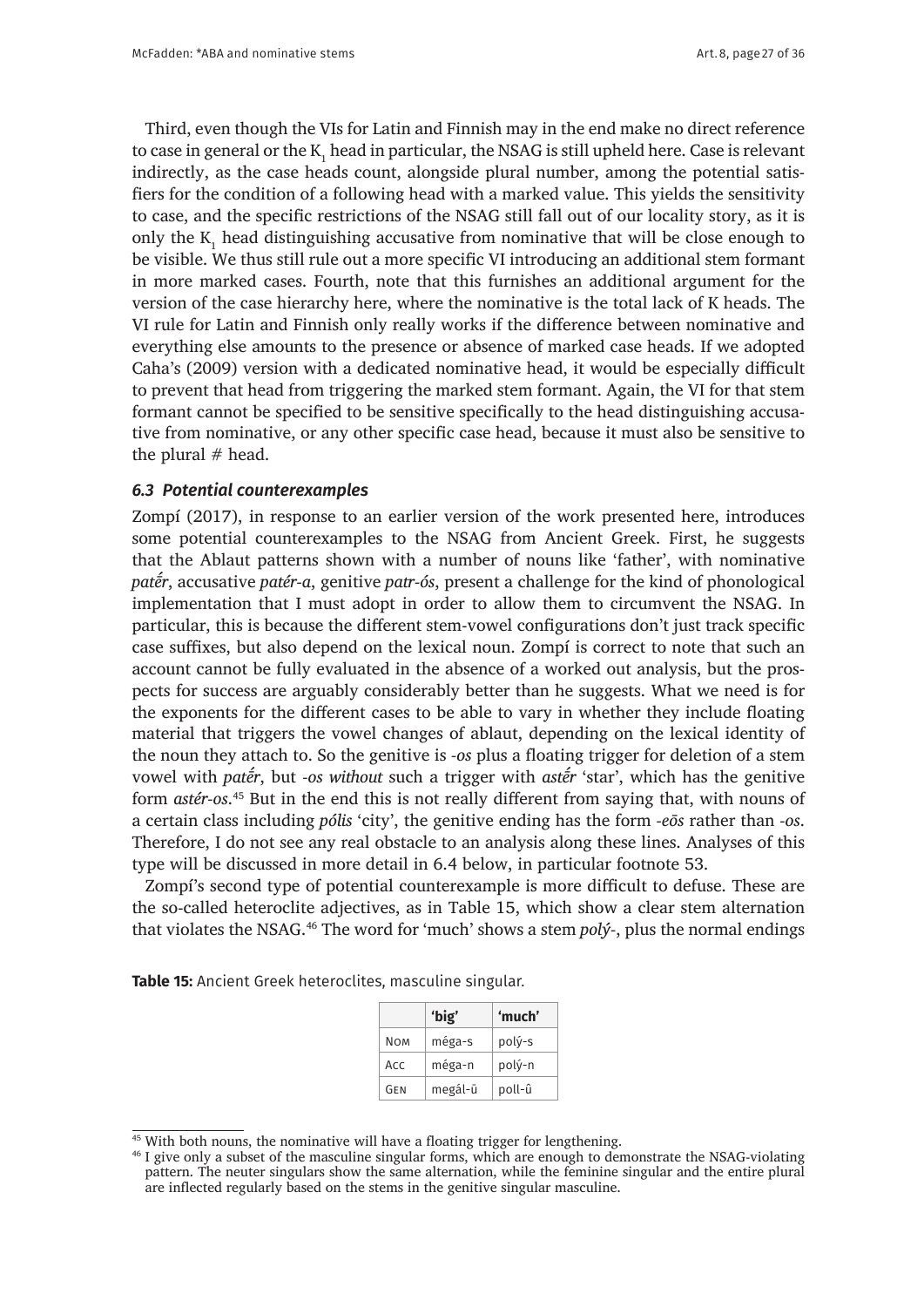of an *-y-*stem adjective of the 3rd declension, alternating with a stem *poll-*, plus the normal endings of an adjective of the 1st and 2nd declensions. The word for 'big' alternates between *mega-* and *megal-* along with a similar shift in inflection class. The problem, of course, is that the result is in both cases an AAB pattern, but where the nominative and accusative are clearly not syncretic. According to the NSAG, this should not be possible, and for these facts I do not, at the moment, have a secure response. It is thus possible that they constitute genuine counterexamples and will require revisions to what I have said about the NSAG. I will however note three points which may allow an alternative analysis consistent with my approach or, at the very least, limit the changes they will necessitate.

First, it may be relevant that it is not just the form of the stem that is alternating, but also the inflectional class of the following endings. Inflectional classes in general interact heavily with the stem formants, but they are clearly distinct from them, and their representation in the structure must be somewhere between that of the stem formants that we have placed in little *n* and the case heads. It is thus conceivable that they could be playing a mediating role to allow the triggering of stem alternations like we see in Table 15, which would otherwise violate locality.<sup>47</sup> Second, I have proposed the NSAG as a constraint on stem allomorphy in *nouns*, whereas the heteroclites in Table 15 are *adjectives*, so technically they aren't counterexamples to the NSAG as stated. This may seem like a weak excuse, especially since the inflection of adjectives is almost entirely parallel to that of nouns in languages like Ancient Greek and Latin. However, there is an important difference, which is that adjectives, unlike nouns, change aspects of their inflection, including their inflection class, in order to implement gender concord. Again, the expression of gender and inflection class is distinct from the choice of stem formants, but still clearly related. It is thus not unreasonable to think that adjectives might have some additional source of flexibility in the regulation of their stem formants (which would presumably be in little *a*, parallel to the nominal ones in little *n*) that exempts them from a strict version of the NSAG.<sup>48</sup>

That we might be able to devise an account of the patterns in Table 15 without modifying the NSAG based on the role of inflectional class and gender flexibility in adjectives remains entirely speculative and will require careful work to flesh out and test. Nonetheless, even if we eventually must recognize those data as legitimate counterexamples to the NSAG, the amount we will have to retreat on the claims made in this paper is limited. This is because, as Zompí (2017) himself notes, they would only demonstrate that the \*AAB part was mistaken. Even in Ancient Greek, we still find no clear examples of ABC or ABA patterns. Now, the lack of ABC in our data may well be an accident in that case. As Bobaljik (2012) discusses with respect to adjectival comparison, even if they are technically possible, ABC patterns should be far less frequent than the others, as they require two irregularly specified forms rather than one. Furthermore, there are theoretical reasons to think that, if AAB is possible, ABC should be possible as well. If the genitive can trigger a special form to get AAB, it should also be able to trigger a special form in a noun that additionally has a special accusative form, yielding ABC. Thus

<sup>&</sup>lt;sup>47</sup> In other words, we could imagine a sort of successive-cyclic triggering of irregularity, such that the  $K_2$  head found in the genitive and above triggers a particular representation of inflectional class, which in turn triggers a particular allomorph of little *n*.

<sup>48</sup> One interesting possibility suggested by an anonymous reviewer is based on the observation that the case, number and gender features find their way onto adjectives in a rather different way than they do onto nouns, i.e. they are copied there from the relevant nouns via some sort of concord operation. It could well be that this operation simply copies all of the relevant features onto a single head, rather than recapitulating the entire hierarchical structure. In this case, the locality constraints on allomorphy with nouns would simply not apply to adjectives. See Preminger (2017) for some relevant discussion of how feature geometries might be handled by valuation operations.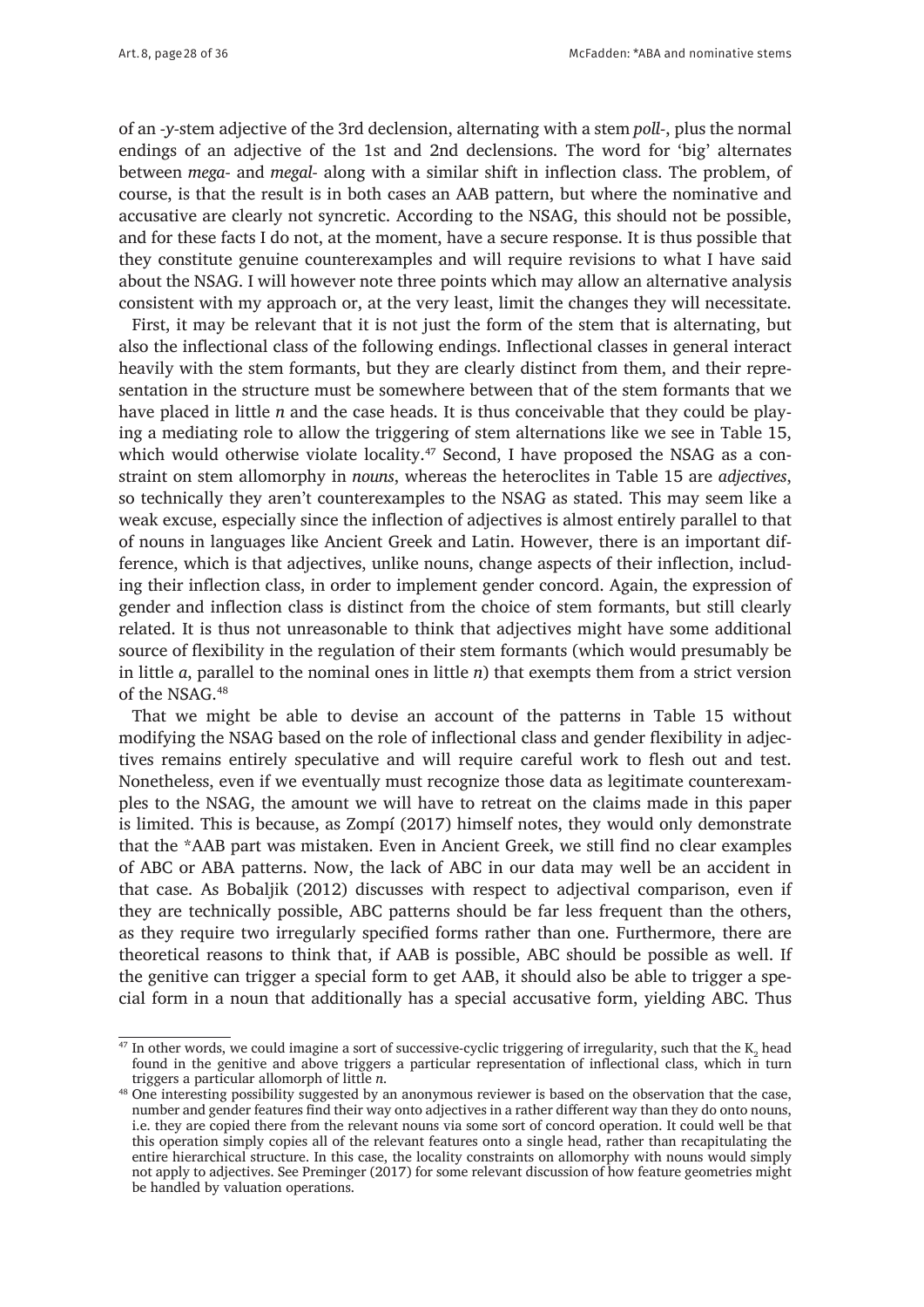the fact that we haven't found any clear instances of ABC yet in case-based noun stem allomorphy may just be because our sample size is not large enough. The complete lack of ABA examples would however remain, and this is actually the most important part of the NSAG. The combination of ABB with \*ABA already provides the motivation for most of our analysis — the proposal that noun stem alternations amount to allomorphy for little *n* together with the assumption of a representation of case categories involving structural containment. The only part that falls by the wayside without \*AAB and \*ABC is the need for a (potentially) cyclic head H immediately below the series of K heads.

Another potential set of counterexamples which have been pointed out to me by Pavel Caha (p.c.) come from certain plural forms in Classical Armenian (described e.g. in Caha 2013; 2016). Table 16 reproduces the relevant sub-paradigms. The thing to note are the vocalic elements segmented out before the case markers in the dative and instrumental forms, *-a-*, *-o-* and *-i-*, respectively in our three example nouns. These are traditionally regarded as 'theme' vowels, characteristic of the diffferent inflectional classes of the language. The potential challenge for the NSAG goes as follows. If we regard these theme vowels as stem formants, they must be alternating with null formants in the nominative, accusative and locative forms.49 The fact that the switch from the null formant to the various vocalic ones happens not between the nominative and accusative, but between the locative and the dative, means that we are looking at a series of AAB patterns here (or, more specifically, AAABB), not ABB. Under the assumption that the various theme vowels are exponents of little *n*, we would thus have a clear set of counterexamples to the NSAG.

Again, however, there is reason to doubt that we have a real problem for the NSAG. Note first that, as with the Ancient Greek cases above, even if these turn out to be legitimate examples of AAB patterns, we still find no ABA, thus the core of the analysis would remain, and we would only have to give up the locality story with the head H. More than this, however, there is some evidence that alternations involving thematic suffixes have a crucially different status than stem allomorphy in the sense intended here, and should be analyzed in a different way such that we do not expect the NSAG to apply. In particular, the thematic suffixes appear to be a regular part of the inflection of most nouns in Classical Armenian, much like the thematic vowels *o*, *a* and *e* of nouns in Spanish and Italian. They are not a restricted irregularity that characterizes certain specific lexical nouns, but rather a systematic portion of the nominal inflectional system. Again, like the Romance theme vowels, the particular thematic vowel that shows up is of course sensitive to the identity of the lexical noun, but this is a matter of the nouns being sorted into a

|            | 'nations' | 'rivers'  | 'words'   |
|------------|-----------|-----------|-----------|
| <b>NOM</b> | azg-k'    | get-k'    | han-k'    |
| Acc        | azg-s     | get-s     | ban-s     |
| Loc        | azg-s     | get-s     | ban-s     |
| DAT        | azg-a-c'  | get-o-c'  | ban-i-c'  |
| INS        | azg-a-wk' | get-o-wk' | ban-i-wk' |

**Table 16:** Armenian plural nouns.

 $49$  The alternative would be to say that they actually are just parts of the respective case endings, which happen to show allomorphy for inflectional class membership, but this would miss a number of generalizations. E.g. it would be an accident that the vocalic portion of the case ending is the same for both dative and instrumental with each noun and, even worse, that the non-vocalic portion of the endings is the same across classes.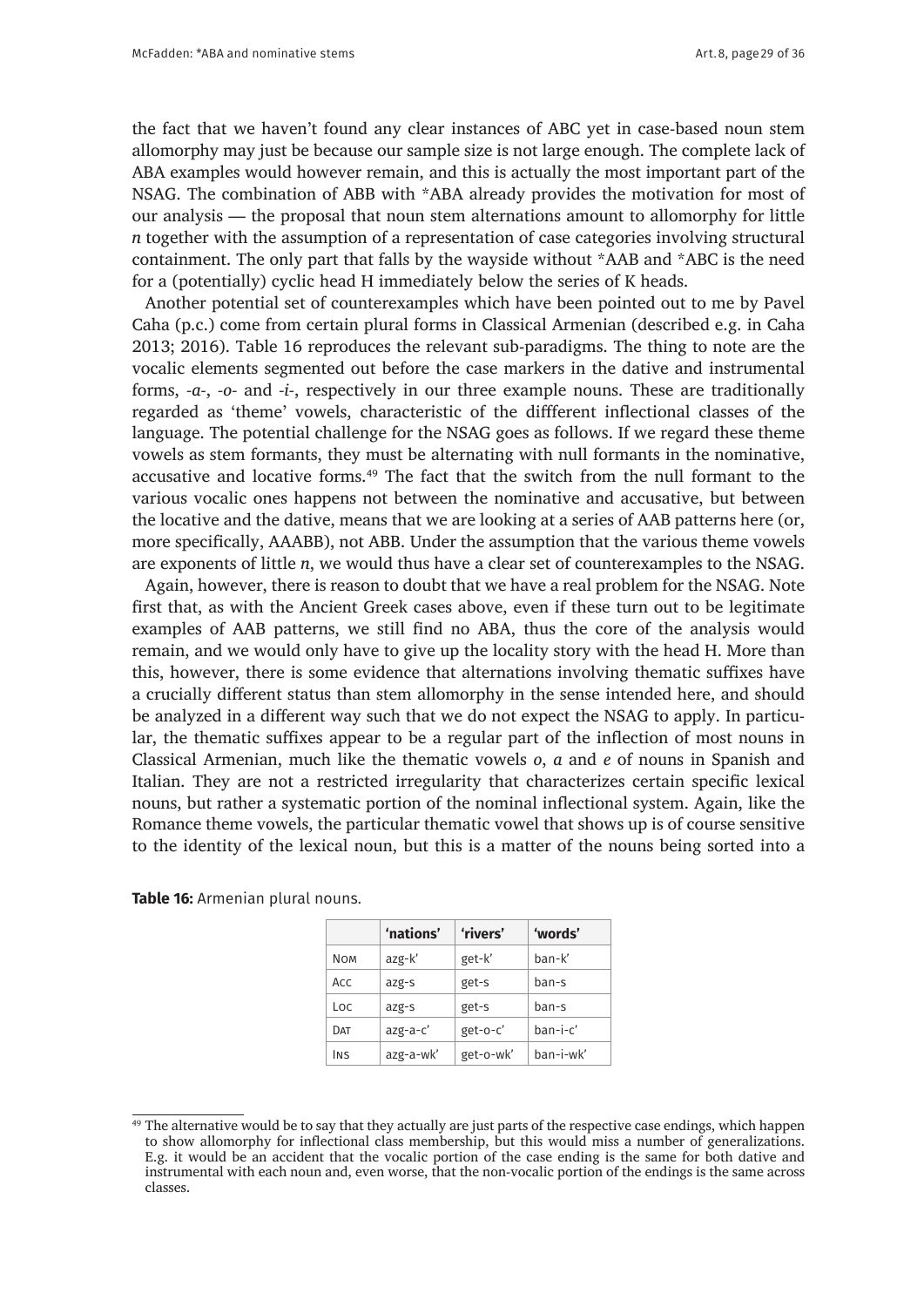limited set of inflectional classes, not a matter of individual lexical idiosyncrasies. This of course brings us again to the question of the proper theoretical treatment of inflectional classes, for which I am not in a position to make a detailed proposal. What I would like to suggest, however, is that the Classical Armenian themes realize material that is crucially outside of little *n*. This means that they will be more local to the various case heads than *n* itself, and thus able to be sensitive to distinctions beyond that between nominative and accusative, allowing the observed AAB patterns.50 It also means that they will be further out from the root, hence explaining the more limited degree to which they show irregularities that are highly lexically specific, as compared to the kind of noun stem alternations I've focussed on in this paper.<sup>51</sup> It is thus important for understanding and evaluating the NSAG to distinguish between stems in the traditional descriptive sense and stem formants in the technical sense of (potentially allomorphic) exponents of the little *n* head.

# *6.4 Morphologically triggered ≠ allomorphy*

Now that I have made my analysis of stem allomorphy explicit in terms of the exponence of little *n*, I can also be more precise about how we can identify alternations as being 'phonological' in the relevant sense and thus not subject to the NSAG. In the discussion of Finnish *katu* above, I noted that an alternation with a plausible phonological trigger won't necessarily respect the NSAG. However, the analysis proposed here makes it clear that, even if the trigger is morphosyntactic, the NSAG may still not be on the hook. Rather, what really matters is the *implementation* of the alternation. If it is in terms of allomorphy for little *n,* it will be subject to the NSAG, because of how the contextual sensitivity of VI rules is constrained. However, if the alternation is implemented in terms of a phonological element or process — even if morphosyntactically triggered — it will not be subject to the NSAG, but to whatever (apparently less strict) conditions apply to such phonological processes. Embick (2012) makes the related argument that, if a pattern of morphological alternation seems to violate independently motivated principles for the locality of conditions on allomorphy, this should be taken as evidence that it must be phonologically implemented rather than true allomorphy.

The pattern of consonant gradation in Estonian, historically related to the Finnish *katu* pattern but synchronically distinct in a number of important points, illustrates this nicely (the Estonian data come from Prince 1980). Consider the inflection of 'story' in Table 17. On the surface, we have an alternation that does not respect the NSAG, with one stem *jutt-* found in the nominative and partitive, and another *jut-* in the accusative and genitive.

**Table 17:** Estonian 'story'.

| jutt   |
|--------|
| jut-u  |
| jut-u  |
| jutt-u |
|        |

<sup>&</sup>lt;sup>50</sup> In other words, the portion of the NSAG that depends on the locality boundary established by the H head does not apply to them. The portion dependent on the containment analysis of the cases and general principles of allomorphy crucially still will apply, correctly ruling out ABA patterns.

<sup>&</sup>lt;sup>51</sup> Note that, in general, the morphological indications of inflection class come outside of nominal derivational and irregular stem-forming material. In Romance, e.g., the theme vowels appear outside of derivational suffixes, and in Latin, the various bits of morphology characteristic of the 3rd declension come outside of alternating stem formants like *-ō/in-* in *homō* and *-us/er-* in *genus*. It is thus quite reasonable to not only distinguish inflectional class and thematic suffixes from the stem-formants in little *n* that are subject to the NSAG, but to put them in a position that is further removed from the lexical root and more local to the representation of case.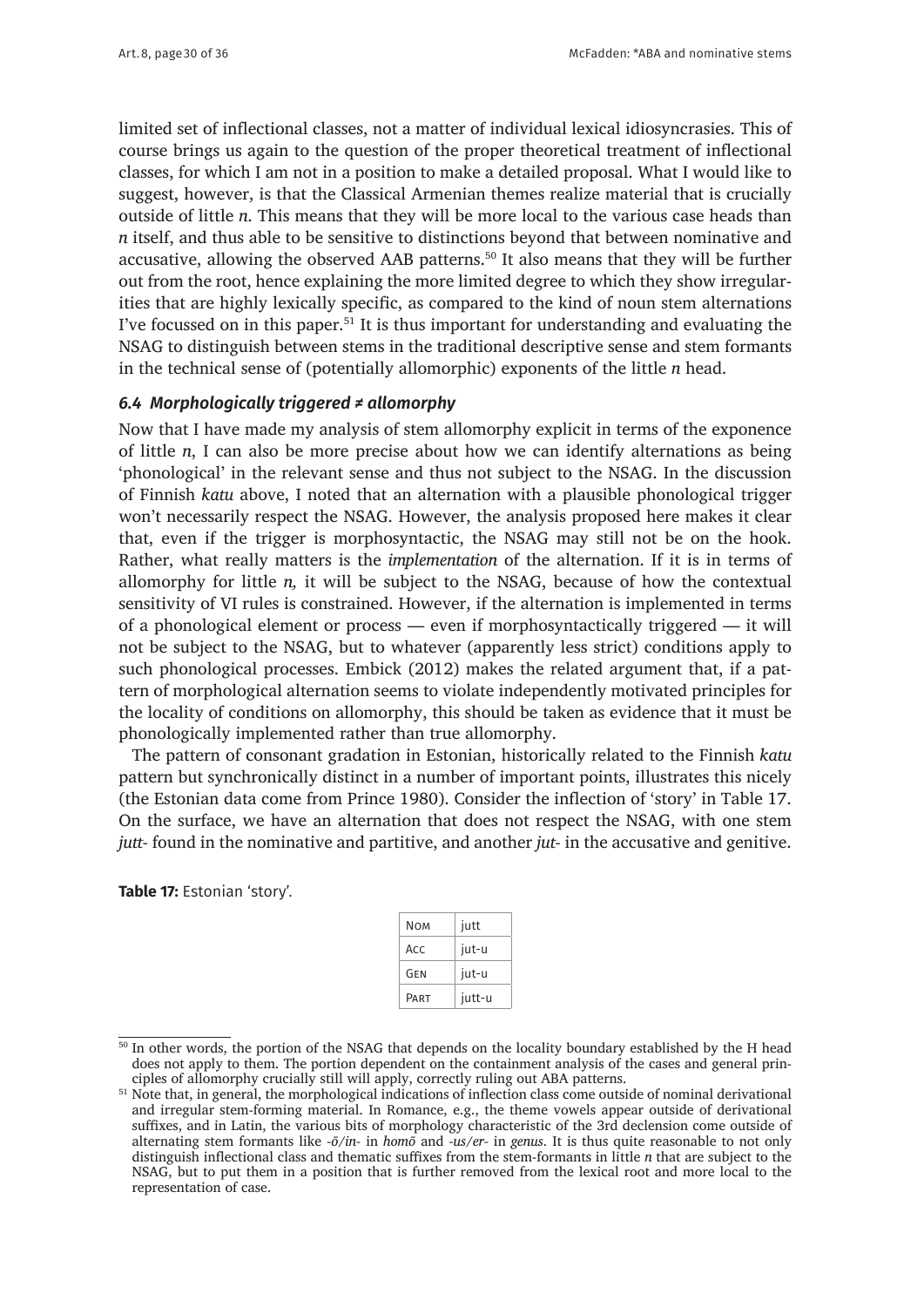Sound changes have obliterated the original phonological conditioning for the alternation, so the simple story we told for Finnish consonant gradation won't work. Rather, it seems that the alternation must indeed be sensitive to the morphosyntactic identity of the case categories involved.

Nonetheless, the effect of the alternation can be understood as a straightforward phonological process. The difference between the two stems amounts to lengthening or shortening of the stem-final consonant, thus it need not be analyzed as allomorphy for little *n*. Indeed, Prince (1980) and Caha (2009) propose accounts in terms of a phonological shortening rule, a trigger for which is contained in the suffixes in the accusative and genitive, but crucially not in the suffix for the partitive. In the system of Bye & Svenonius (2012), this could be implemented by saying that the particular exponent we see here for the accusative, for example, contains a segmental /u/, plus a floating autosegmental feature that is prespecified to be associated with the stem-final consonant (cluster).<sup>52</sup> When added to the other features on that consonant, this feature creates a configuration that violates some relatively highly ranked constraint of the phonology of the language, such that the optimal solution is degemination. The exponent for the partitive, on the other hand, contains only the segmental  $/u/$  without the floating feature. The relevant conflict thus never arises, degemination is not triggered, and the underlying long consonant surfaces, just as it does in the unsuffixed nominative. All of this means that there is no allomorphic alternation between two distinct stem-formants underlying *jutt-* and *jut-*. Rather, there is just one underlying stem form *jutt-*, which may or may not be shortened due to interactions with the phonology of following suffixes. The case-based stem alternation we see on the surface is implemented not in terms of allomorphy for stem-formants in little *n*, but in terms of case suffixes that modify the shape of the material they attach to. We thus have no expectation that the NSAG will apply, and the variation we see in the stem shape cannot constitute a counterexample to the generalization. Analyses in a similar spirit can arguably deal with a number of superficially problematic stem alternations in several other languages.<sup>53</sup>

Of course, if this sort of mechanism were unconstrained, we could use it to 'explain away' any recalcitrant facts we come across and void the NSAG of any real empirical content. Clearly, we ultimately need an explicit theory of what kinds of phonologically implemented readjustments can and cannot apply to stems that we can use to diagnose whether a specific alternation could be phonologically implemented or must result from actual allomorphy. I will not attempt to formalize the relevant constraints here, because this goes beyond my own expertise and will in any case require extensive investigation. The idea, however, is that the morphologically triggered phonological processes are limited to things like lengthening, shortening and perhaps manipulation of a limited number of phonological features that can be implemented in terms of autosegmental manipulation

 $\frac{52 \text{ It is entirely possible that the segmental } /u/$  and the floating feature that triggers shortening are exponents of distinct nodes, given that e.g. other nouns have different vowels showing up in the accusative, but still have the stem-shortening effect. All that matters for present purposes is that the shortening is associated with (some portion of) the structure associated with the case heads, not allomorphy for the little *n* head. Note that if non-segmental material is inserted under little *n* in some language, we would expect that any allomorphy it shows *is* subject to the NSAG.

<sup>&</sup>lt;sup>53</sup> Examples include the more complicated consonant gradation facts in Northern Saami (Svenonius 2008), Ablaut-type alternations in Sanskrit and Ancient Greek (Johnston 1996) and Umlaut-type alternations in the (old) Germanic languages, as well as case-related variation in the suprasegmental shape of noun stems in a wide range of languages. The general strategy is for the exponence of certain nodes, crucially including case nodes, to include floating, underspecified phonological material (morae, C or V slots, floating suprasegmental elements etc.), which is then accommodated autosegmentally, modifying the basic stem shape in various ways. This can derive the appearance that a process is being triggered by a morphosyntactic category or environment. See Bye & Svenonius (2012) for a lengthy treatment of this approach for dealing with apparent morphological processes.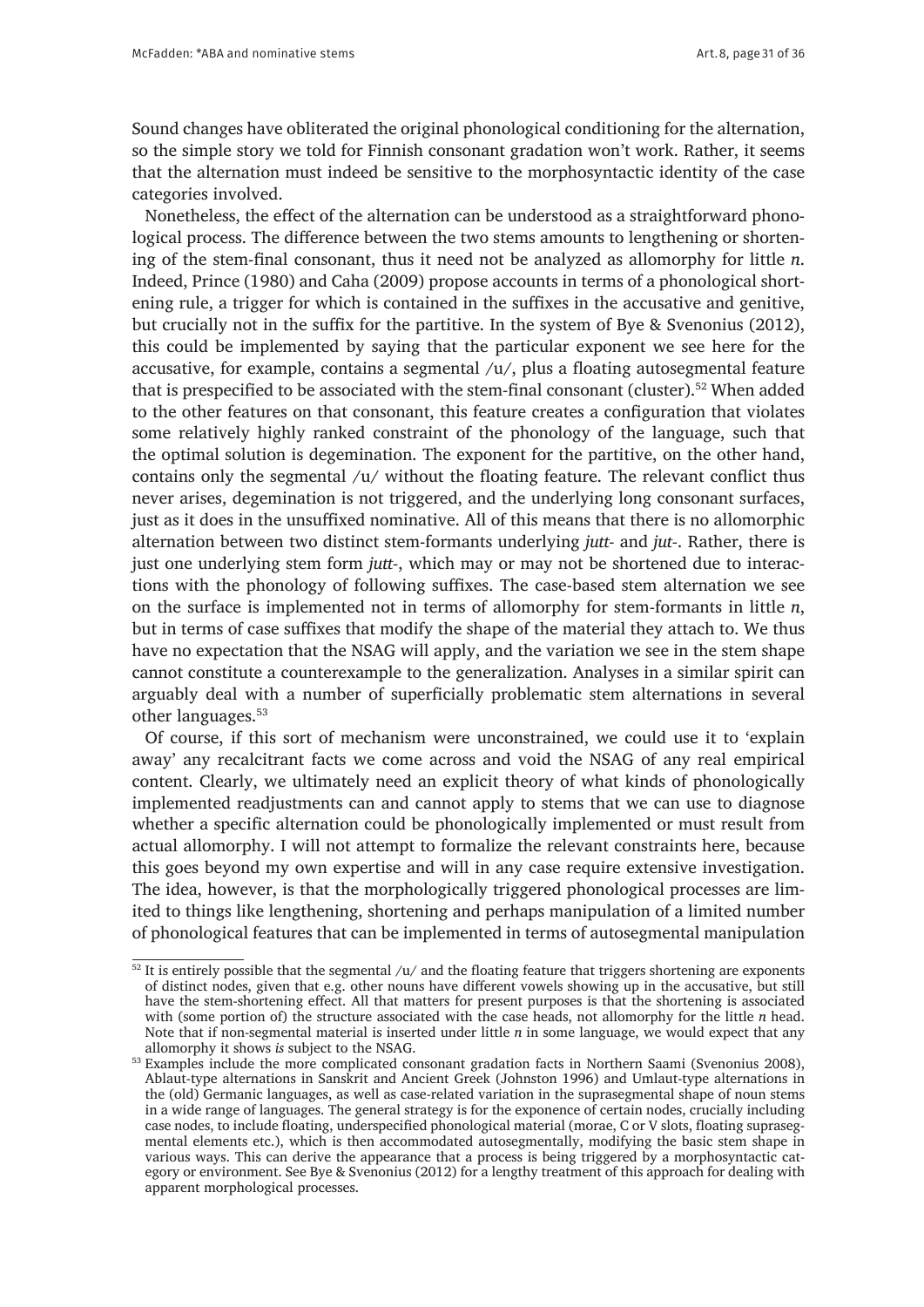of defective material posited as part of the exponence of certain nodes (again, see Bye & Svenonius 2012: for extensive discussion). We can get a sense of the limits by considering cases where such processes applying to a single underlying stem form could *not* derive the observed alternations, and allomorphy must be posited instead. Note for example that Estonian has a parallel alternation to the one in Finnish *ihminen* in its cognate *inimene*, as shown in Table 18. Again, there is no straightforward operation, motivated in Estonian phonology, or otherwise formulable in terms of the accommodation of defective floating material, which would change *-ne* to *-se* or vice versa. If we wanted to argue that the alternation here is phonologically implemented, we would have to make an explicit proposal about constraints or operations that could have such an effect, show that it is consistent with the other facts of Estonian phonology, and defend it against alternative analyses. I cannot demonstrate that this is impossible, but it certainly seems unlikely to succeed in this case. This means that we must assume that *-ne* and *-se* are distinct exponents, competing for insertion in the little *n* node, with the allomorphy between them sensitive to the case of the noun. As such, we expect it to respect the NSAG, and indeed — unlike the phonologically implementable alternation with the word meaning 'story' — it does.

Given these criteria, certain alternations which we might have liked to include in the evidentiary basis for the NSAG should actually be set aside as potentially phonologically implemented. E.g. the Tamil alternation in nouns like *viiɖu/viiʈʈ-* is easily described in phonological terms, and there are other alternations involving gemination in the language, which are best analyzed in terms of a floating underspecified consonant slot (see Sundaresan & McFadden 2017 on such an alternation related to transitivity in verbs). As with Latin *lapis*, though the alternation here would be consistent with the NSAG, it may be phonologically implemented rather than being actual allomorphy for the little *n*  head. Thus it is not actually covered by the generalization and cannot be counted as support for it.

## **7 Conclusion**

In this paper I have provided basic empirical support for the Nominative Stem-Allomorphy Generalization, according to which irregular stem allomorphy on nouns can be sensitive to the distinction between nominative (as well as systematically syncretic cases) and all other cases, but not to any distinctions among the other cases. I have shown that this subsumes a type \*ABA pattern, but also \*ABC and \*AAB (with qualifications), and argued that this tells us something important about both the structure of nouns and their stems and of the representation of case categories. Finally, I have proposed a specific account of the NSAG, where the relevant stem alternations reduce to allomorphy for little *n*, conditioned by the presence of case heads. This is restricted by locality in such a way that while the head distinguishing nominative from all other cases is visible, higher heads marking further distinctions are on the other side of a relevant locality boundary, thus capturing the special status of the nominative. I have left a number of questions open, especially on points of implementational detail in the analysis, but more generally on how the account can be made precise so as to make the right predictions for the related but distinct behavior of pronominal suppletion for case.

**Table 18:** Estonian 'person'.

| <b>NOM</b> | inime-ne   |
|------------|------------|
| Acc        | inime-se   |
| PART       | inime-se-t |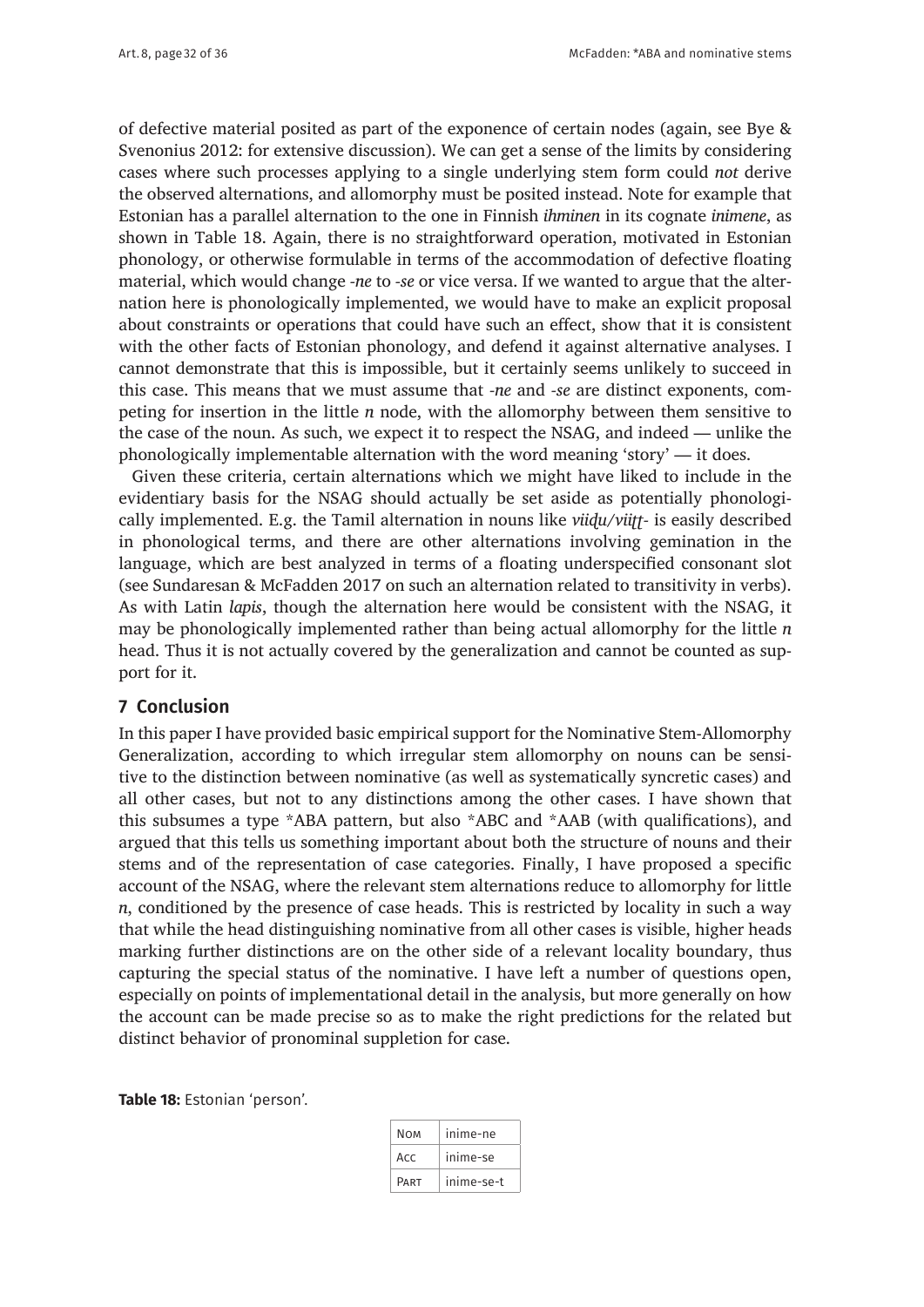# **Abbreviations**

 $1 = 1$ st person,  $2 = 2$ nd person,  $ABS =$  absolutive,  $AC =$  accusative,  $DATA =$  dative,  $DEF = definite$ ,  $ERG = ergative$ ,  $INES = inessive$ ,  $INS = instrumental$ ,  $M = masculine$ ,  $NOM$  = nominative,  $OBL$  = oblique,  $PART$  = partitive,  $PL$  = plural,  $SG$  = singular,  $\text{soc} = \text{sociative}$ 

## **Acknowledgements**

I would like to thank the audiences at the Stuttgart Workshop on Morphosyntax, GLOW 37, Olinco 2014, LAGB 2014 and SinFonIJA 9 for helpful feedback on earlier versions of the work presented here. Thanks also to Beata Moskal, Peter Smith and Jonathan Bobaljik for helpful comments and for talking with me about their own highly relevant research. The work presented here has also benefited greatly from discussions with Pavel Caha, both in the early days of my work on the topic when we were both in Tromsø, and more recently on the basis of my presentation at SinFonIJA. I was first led to work on this topic after talking with Sandhya Sundaresan about the Tamil patterns, and have profited from her input and suggestions at several stages. Last but not least, the paper as it stands has (I hope) been greatly improved due to the comments and criticisms from three anonymous *Glossa* reviewers on a previous draft.

## **Competing Interests**

The author has no competing interests to declare.

### **References**

- Aissen, Judith. 2003. Differential object marking: Iconicity vs. economy. *Natural Language & Linguistic Theory* 21(3). 435–483. DOI: <https://doi.org/10.1023/A:1024109008573>
- Asbury, Anna. 2008. *The morphosyntax of case and adpositions*. Utrecht: Utrecht University dissertation.
- Asher, R. E. & E. Annamalai. 2002. *Colloquial Tamil*. London: Routledge.
- Asher, R. E. & T. C. Kumari. 1997. *Malayalam*. London: Routledge.
- Baker, Mark. 2010. Formal generative typology. In Bernd Heine & Heiko Narrog (eds.), *The Oxford handbook of linguistic analysis*, 285–312. Oxford: Oxford University Press.
- Baker, Mark. 2015. *Case: Its principles and its parameters*. Cambridge: CUP.
- Baker, Mark & Jonathan David Bobaljik. to appear. On inherent and dependent theories of ergative case. In *Oxford handbook of ergativity*. Oxford: Oxford University Press.
- Bittner, Maria & Ken Hale. 1996. The structural determination of case and agreement. *Linguistic Inquiry* 27. 1–68.
- Blake, Barry. 2001. *Case*. Cambridge University Press 2nd edn. DOI: [https://doi.](https://doi.org/10.1017/CBO9781139164894) [org/10.1017/CBO9781139164894](https://doi.org/10.1017/CBO9781139164894)
- Bobaljik, Jonathan David. 2012. *Universals in comparative morphology: Suppletion, superlatives, and the structure of words*. Cambridge, MA: MIT Press.
- Bobaljik, Jonathan David & Susi Wurmbrand. 2005. The domain of agreement. *Natural Language and Linguistic Theory* 23. 809–865. DOI: [https://doi.org/10.1007/s11049-](https://doi.org/10.1007/s11049-004-3792-4) [004-3792-4](https://doi.org/10.1007/s11049-004-3792-4)
- Browne, Gerald. 2002. *Old Nubian grammar*. München: LINCOM EUROPA.
- Bybee, Joan. 2007. *Frequency of use and the organization of language*. OUP. DOI: [https://](https://doi.org/10.1093/acprof:oso/9780195301571.001.0001) [doi.org/10.1093/acprof:oso/9780195301571.001.0001](https://doi.org/10.1093/acprof:oso/9780195301571.001.0001)
- Bye, Patrick & Peter Svenonius. 2012. Non-concatenative morphology as epiphenomenon. In Jochen Trommer (ed.), *The morphology and phonology of exponence*, 427–495. Oxford: OUP.
- Caha, Pavel. 2009. *The nanosyntax of case*. Tromsø: University of Tromsø dissertation.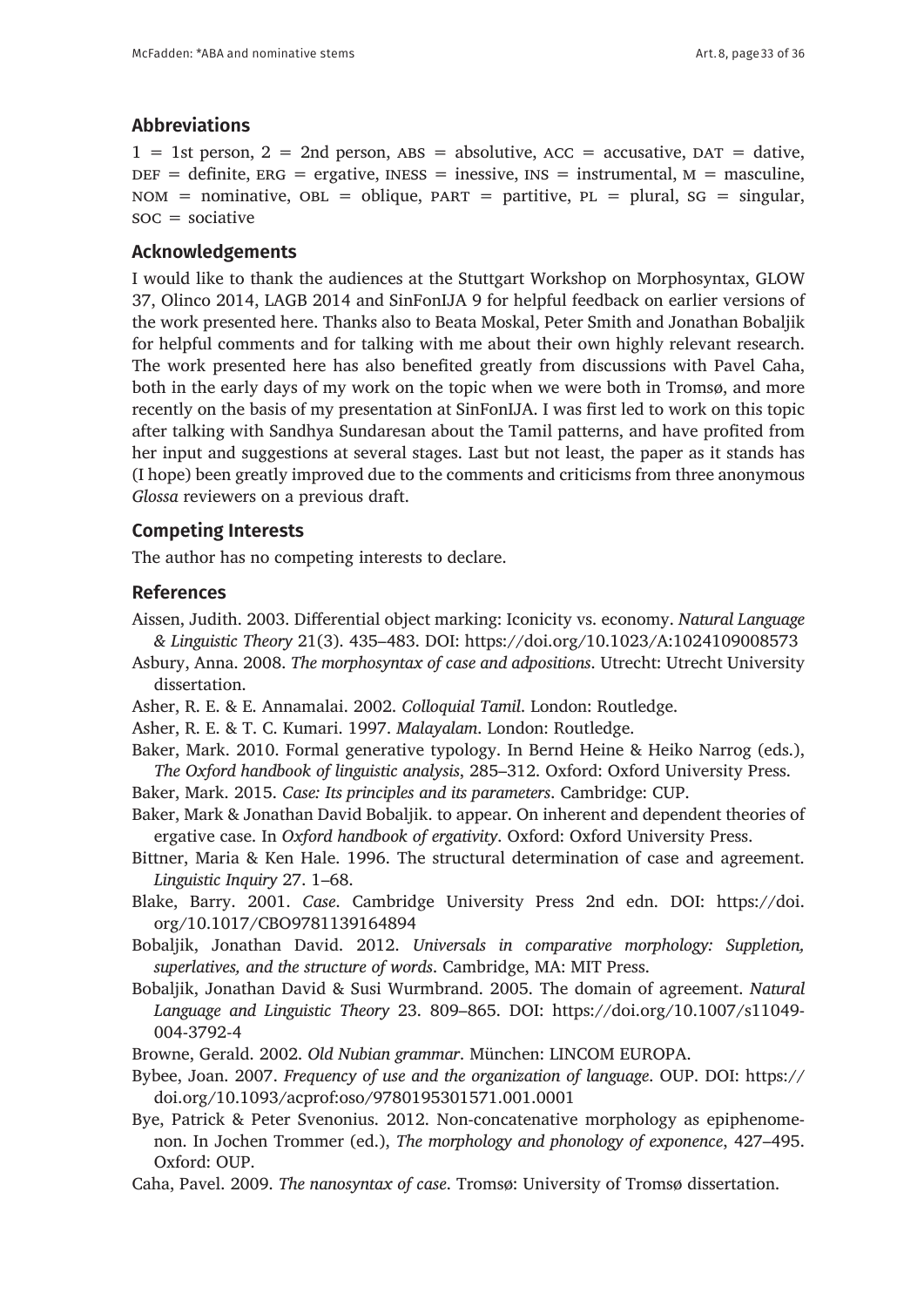- Caha, Pavel. 2013. Explaining the structure of case paradigms by the mechanisms of Nanosyntax. *Natural Language and Linguistic Theory* 31. 1015–1066. DOI: [https://doi.](https://doi.org/10.1007/s11049-013-9206-8) [org/10.1007/s11049-013-9206-8](https://doi.org/10.1007/s11049-013-9206-8)
- Caha, Pavel. 2016. Notes on insertion in Distributed Morphology and Nanosyntax. Ms., Masarykova univerzita Brno.
- Carstairs-McCarthy, Andrew. 2001. Grammatically conditioned allomorphy, paradigmatic structure, and the ancestry constraint. *Transactions of the Philological Society* 99. 223–245. DOI:<https://doi.org/10.1111/1467-968X.00081>
- Charney, Jean Ormsbee. 1993. *A grammar of Comanche*. London: University of Nebraska Press.
- Daniel, Michael & Andrew Spencer. 2009. The vocative an outlier case. In Andrej Malchukov & Andrew Spencer (eds.), *The Oxford handbook of case*, 626–634. Oxford: Oxford University Press.
- Doerfer, Gerhard. 1988. *Grammatik des Chaladsch*. Wiesbaden: Otto Harrassowitz.
- Embick, David. 2010. *Localism versus globalism in morphology and phonology*. Cambridge, MA: MIT Press. DOI: <https://doi.org/10.7551/mitpress/9780262014229.001.0001>
- Embick, David. 2012. Contextual conditions on stem alternations: Illustrations from the Spanish conjugation. In Irene Franco, Sara Lusini & Andrés Saab (eds.), *Romance languages and linguistic theory 2010: Selected papers from 'Going Romance' Leiden 2010*, 21–40. Amsterdam: Benjamins.
- Embick, David. 2016. On the distribution of stem alternants: separation and its limits. In Ana R. Luís & Ricardo Bermúdez-Otero (eds.), *The morphome debate*, 276–305. Oxford: OUP. DOI: <https://doi.org/10.1093/acprof:oso/9780198702108.003.0011>
- Epps, Patience. 2008. *A grammar of Hup*. Berlin: Mouton de Gruyter. DOI: [https://doi.](https://doi.org/10.1515/9783110199079) [org/10.1515/9783110199079](https://doi.org/10.1515/9783110199079)
- Evans, Nicholas. 1995. *A grammar of Kayardild*. Berlin: Mouton de Gruyter. DOI: [https://](https://doi.org/10.1515/9783110873733) [doi.org/10.1515/9783110873733](https://doi.org/10.1515/9783110873733)
- Gordon, Lynn. 1986. *Maricopa morphology and syntax*. London: University of California Press.
- Johnston, Jason. 1996. *Systematic homonymiy and the structure of morphological categories. some lessons from paradigm geometry*. Sydney: University of Sydney dissertation.
- Karlsson, Fred. 1995. *Finnische Grammatik*. Hamburg: Helmut Bauske Verlag.
- Kenesei, István, Robert Vago & Anna Fenyvesi. 1998. *Hungarian*. London: Routledge. DOI: <https://doi.org/10.4324/9780203192238>
- Kornfilt, Jaklin. 1997. *Turkish*. London: Routledge.
- Kornfilt, Jaklin & Omer Preminger. 2015. Nominative as *no case at all*: an argument from raising-to-accusative in Sakha. In *Proceedings of the 9th workshop on Altaic formal linguistics*. Cambridge, MA: MITWPL.
- Maslova, Elena. 2003. *A grammar of Kolyma Yukaghir*. Berlin: Mouton de Gruyter. DOI: <https://doi.org/10.1515/9783110197174>
- Mayrhofer, Manfred. 1978. *Sanskrit-Grammatik: mit sprachvergleichenden Erläuterungen*. Berlin: de Gruyter.
- McFadden, Thomas & Sandhya Sundaresan. 2010. Nominative case is independent of finiteness and agreement. *Presented at BCGL 5: Case at the interfaces*.
- Moshinsky, Julius. 1974. *A grammar of Southeastern Pomo*. London: University of California Press.
- Moskal, Beata. 2015a. *Domains on the border: Between morphology and phonology*. Storrs, CT: UConn dissertation.
- Moskal, Beata. 2015b. Limits on allomorphy: A case study in nominal suppletion. *Linguistic Inquiry* 46. 363–376. DOI: [https://doi.org/10.1162/LING\\_a\\_00185](https://doi.org/10.1162/LING_a_00185 )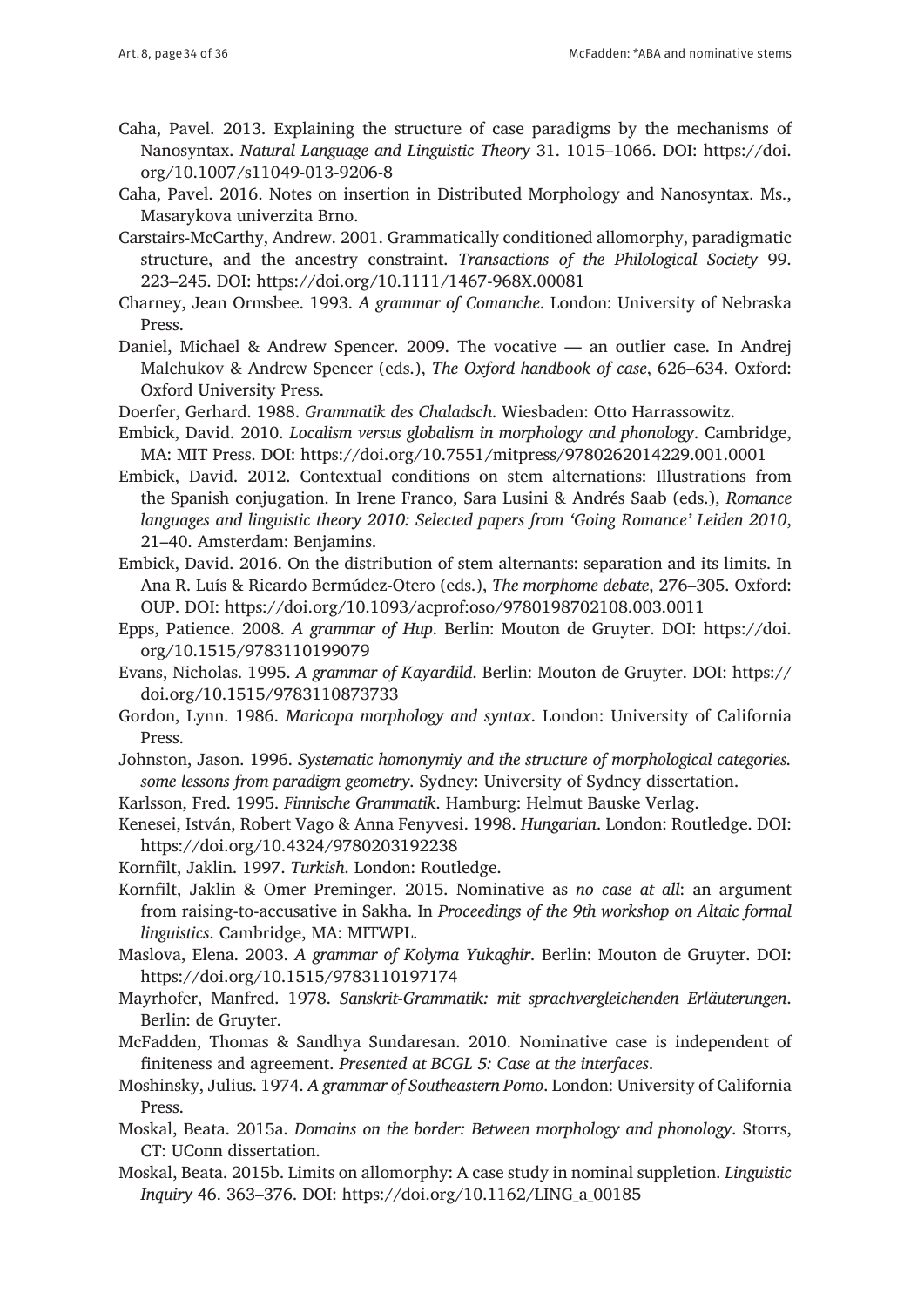Moskal, Beata & Peter W. Smith. 2016. Towards a theory without adjacency: hyper-contextual VI-rules. *Morphology* 26. 295–312. DOI: [https://doi.org/10.1007/](https://doi.org/10.1007/s11525-015-9275-y) [s11525-015-9275-y](https://doi.org/10.1007/s11525-015-9275-y)

Nedjalkov, Igor. 1997. *Evenki*. London: Routledge.

Nikolaeva, Irina. 2014. *A grammar of Tundra Nenets*. Berlin: De Gruyter Mouton. DOI: <https://doi.org/10.1515/9783110320640>

Overall, Simon. 2017. *A grammar of Aguaruna (Iiniá Chicham)*. Berlin: Mouton de Gruyter.

Preminger, Omer. 2017. How can feature-sharing be asymmetric? Valuation as UNION over geometric feature structures. In Claire Halpert, Hadas Kotek & Coppe van Urk (eds.), *A Pesky Set: Papers for David Pesetsky*, 493–502. Cambridge, MA: MITWPL.

Radkevich, Nina. 2014. Nominal allomorphy in Lak. *Poster presented at NELS 45*.

Richards, Norvin. 2010. *Uttering trees*. Cambridge, MA: MIT Press. DOI: [https://doi.](https://doi.org/10.7551/mitpress/9780262013765.001.0001) [org/10.7551/mitpress/9780262013765.001.0001](https://doi.org/10.7551/mitpress/9780262013765.001.0001)

Ringe, Don. 2006. *A linguistic history of English, volume I: From Proto-Indo-European to Proto-Germanic*. Oxford: Oxford University Press.

- Ryding, Karin. 2005. *A reference grammar of Modern Standard Arabic*. Cambridge: Cambridge University Press. DOI: <https://doi.org/10.1017/CBO9780511486975>
- Schiffman, Harold. 1999. *A reference grammar of spoken Tamil*. Cambridge: Cambridge University Press. DOI:<https://doi.org/10.1017/CBO9780511519925>

Sihler, Andrew. 1995. *New comparative grammar of Greek and Latin*. Oxford: Oxford University Press.

- Smith, Peter W., Beata Moskal, Ting Xu, Jungmin Kang & Jonathan David Bobaljik. 2016. Case and number suppletion in pronouns. Ms., Frankfurt, Syracuse & UConn.
- Smyth, Herbert. 1956. *Greek grammar*. Cambrdige, MA: Harvard University Press.
- Sohn, Ho-Min. 1994. *Korean*. London: Routledge.
- Sridhar, S. N. 1990. *Kannada*. London: Routledge.
- Starke, Michal. 2009. Nanosyntax: a short primer to a new approach to language. *Nordlyd: Special issue on Nanosyntax* 36(1). 1–6. Edited by Peter Svenonius, Gillian Ramchand, Michal Starke, and Knut Tarald Taraldsen.
- Streitberg, Wilhelm. 1920. *Gotisches Elementarbuch*. Heidelberg: Carl Winter's Universitätsbuchhandlung. Fünfte und sechste neubearbeitete Auflage.
- Sundaresan, Sandhya & Thomas McFadden. 2017. The articulated *v* layer: evidence from Tamil. In Roberta D'Alessandro, Irene Franco & Ángel Gallego (eds.), *The verbal domain*, 153–178. Oxford: Oxford University Press. DOI: [https://doi.org/10.1093/](https://doi.org/10.1093/oso/9780198767886.003.0007) [oso/9780198767886.003.0007](https://doi.org/10.1093/oso/9780198767886.003.0007)

Svenonius, Peter. 2008. Paradigm generation and Northern Saami stems. In Asaf Bachrach & Andrew Nevins (eds.), *Inflectional identity*. Oxford: Oxford University Press.

- Thráinsson, Höskuldur. 1994. Icelandic. In Ekkehard König & Johan van der Auwera (eds.), *The Germanic languages*, 142–189. London: Routledge.
- Tsujimura, Natsuko. 1995. *An introduction to Japanese linguistics*. Oxford: Blackwell.
- van der Voort, Hein. 1994. *A grammar of Kwaza*. Berlin: Mouton de Gruyter.
- Wade, Terence. 2011. *A comprehensive Russian grammar*. Oxford: Wiley-Blackwell.
- Weber, David John. 1989. *A grammar of Huallaga (Huánuco) Quechua*. London: University of California Press.
- Werner, Roland. 1987. *Grammatik des Nobiin (Nilnubisch)*. Hamburg: Helmut Buske Verlag.
- Zompí, Stanislao. 2017. *Case decomposition meets dependent-case theories*: Università di Pisa MA thesis.

Prince, Alan. 1980. A metrical theory for Estonian quality. *Linguistic Inquiry* 11. 511–562.